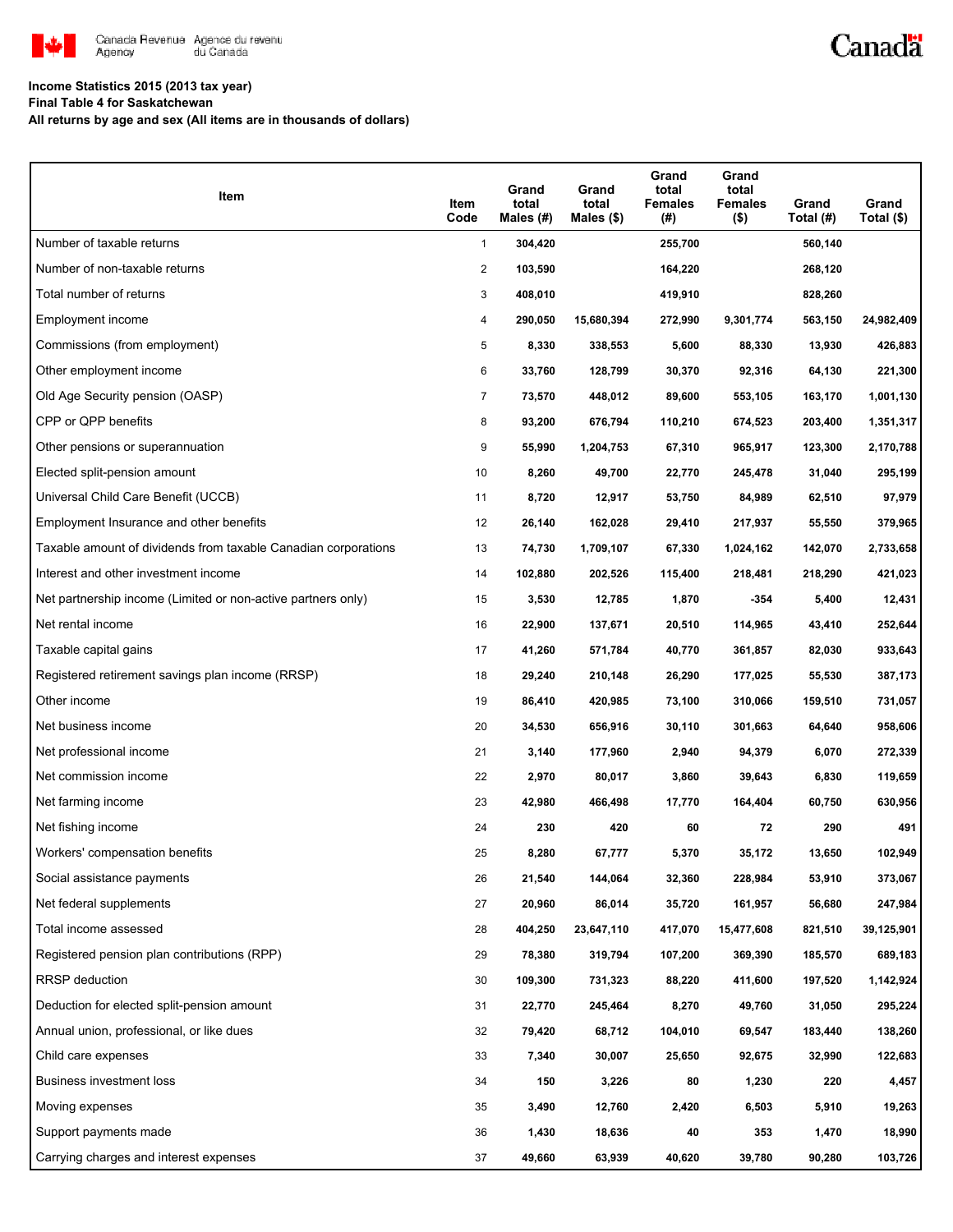

#### **Income Statistics 2015 (2013 tax year)**

**Final Table 4 for Saskatchewan**

**All returns by age and sex (All items are in thousands of dollars)**

| Item                                                                                           | Item<br>Code | Grand<br>total<br>Males (#) | Grand<br>total<br>Males $($)$ | Grand<br>total<br><b>Females</b><br>(#) | Grand<br>total<br>Females<br>$($ \$) | Grand<br>Total (#) | Grand<br>Total (\$) |
|------------------------------------------------------------------------------------------------|--------------|-----------------------------|-------------------------------|-----------------------------------------|--------------------------------------|--------------------|---------------------|
| Deductions for CPP/QPP contributions on self-employment and other<br>earnings                  | 38           | 35,860                      | 37,472                        | 26,050                                  | 17,138                               | 61,910             | 54,611              |
| Deductions for provincial parental insurance plan (PPIP) premiums on<br>self-employment income | 39           |                             |                               |                                         |                                      |                    |                     |
| Exploration and development expenses                                                           | 40           | 2,400                       | 14,776                        | 1,190                                   | 5,468                                | 3,590              | 20,244              |
| Other employment expenses                                                                      | 41           | 18,390                      | 100,295                       | 6,980                                   | 22,956                               | 25,370             | 123,250             |
| Clergy residence deduction                                                                     | 42           | 1,140                       | 14,093                        | 290                                     | 3,018                                | 1,430              | 17,111              |
| Other deductions                                                                               | 43           | 8,730                       | 21,034                        | 9,000                                   | 35,869                               | 17,720             | 56,903              |
| Total deductions before adjustments                                                            | 44           | 244,620                     | 1,681,652                     | 225,000                                 | 1,125,871                            | 469,630            | 2,807,531           |
| Social benefits repayment                                                                      | 45           | 10,860                      | 30,330                        | 4,680                                   | 14,154                               | 15,540             | 44,485              |
| Net income after adjustments                                                                   | 46           | 402,500                     | 21,964,549                    | 415,540                                 | 14,352,981                           | 818,230            | 36,318,704          |
| Canadian Forces personnel and police deduction                                                 | 47           | 20                          | 346                           |                                         |                                      | 20                 | 346                 |
| Security options deductions                                                                    | 48           | 490                         | 21,862                        | 110                                     | 3,603                                | 600                | 25,465              |
| Other payments deductions                                                                      | 49           | 44,960                      | 297,757                       | 65,090                                  | 426,058                              | 110,050            | 723,846             |
| Non-capital losses of other years                                                              | 50           | 360                         | 3,778                         | 360                                     | 3,025                                | 720                | 6,803               |
| Net capital losses of other years                                                              | 51           | 9,230                       | 20,529                        | 8,060                                   | 13,306                               | 17,300             | 33,835              |
| Capital gains deduction                                                                        | 52           | 4,920                       | 351,737                       | 3,100                                   | 197,824                              | 8,030              | 549,561             |
| Northern residents deductions                                                                  | 53           | 4,350                       | 11,752                        | 2,770                                   | 6,623                                | 7,110              | 18,375              |
| Additional deductions                                                                          | 54           | 840                         | 3,168                         | 1,250                                   | 7,969                                | 2,090              | 11,147              |
| Farming/fishing losses of prior years                                                          | 55           | 1,390                       | 17,210                        | 380                                     | 3,142                                | 1,770              | 20,370              |
| Total deductions from net income                                                               | 56           | 64,420                      | 728,511                       | 79,380                                  | 661,705                              | 143,810            | 1,390,276           |
| Taxable income assessed                                                                        | 57           | 394,850                     | 21,241,648                    | 407,520                                 | 13,694,779                           | 802,560            | 34,937,541          |
| Basic personal amount                                                                          | 58           | 408,010                     | 4,486,736                     | 419,910                                 | 4,621,498                            | 828,260            | 9,111,585           |
| Age amount                                                                                     | 59           | 68,210                      | 404,288                       | 86,840                                  | 543,154                              | 155,060            | 947,524             |
| Spouse or common-law partner amount                                                            | 60           | 45,900                      | 337,009                       | 13,190                                  | 101,356                              | 59,100             | 438,514             |
| Amount for eligible dependant                                                                  | 61           | 4,720                       | 49,093                        | 26,050                                  | 275,907                              | 30,770             | 325,011             |
| Amount for children 17 and under                                                               | 62           | 66,500                      | 290,664                       | 53,630                                  | 219,007                              | 120,150            | 509,774             |
| Amount for infirm dependants age 18 or older                                                   | 63           | 210                         | 1,049                         | 190                                     | 955                                  | 410                | 2,004               |
| CPP or QPP contributions through employment                                                    | 64           | 250,870                     | 446,200                       | 227,940                                 | 325,574                              | 478,820            | 771,779             |
| CPP or QPP contributions on self-employment and other earnings                                 | 65           | 35,860                      | 37,472                        | 26,050                                  | 17,138                               | 61,910             | 54,611              |
| Employment Insurance premiums                                                                  | 66           | 250,450                     | 170,205                       | 236,170                                 | 132,608                              | 486,620            | 302,813             |
| PPIP premiums paid                                                                             | 67           |                             |                               |                                         |                                      |                    |                     |
| PPIP premiums payable on employment income                                                     | 68           |                             |                               |                                         |                                      |                    |                     |
| PPIP premiums payable on self-employment income                                                | 69           |                             |                               |                                         |                                      |                    |                     |
| Volunteer firefighters' amount                                                                 | 70           | 1,790                       | 5,370                         | 160                                     | 465                                  | 1,950              | 5,835               |
| Canada employment amount                                                                       | 71           | 284,140                     | 311,282                       | 261,590                                 | 285,426                              | 545,740            | 596,724             |
| Public transit amount                                                                          | 72           | 9,130                       | 3,049                         | 11,500                                  | 3,714                                | 20,640             | 6,765               |
| Children's fitness amount                                                                      | 73           | 29,690                      | 16,856                        | 24,000                                  | 12,611                               | 53,700             | 29,468              |
| Children's arts amount                                                                         | 74           | 10,940                      | 5,623                         | 8,430                                   | 4,082                                | 19,370             | 9,705               |

Canadä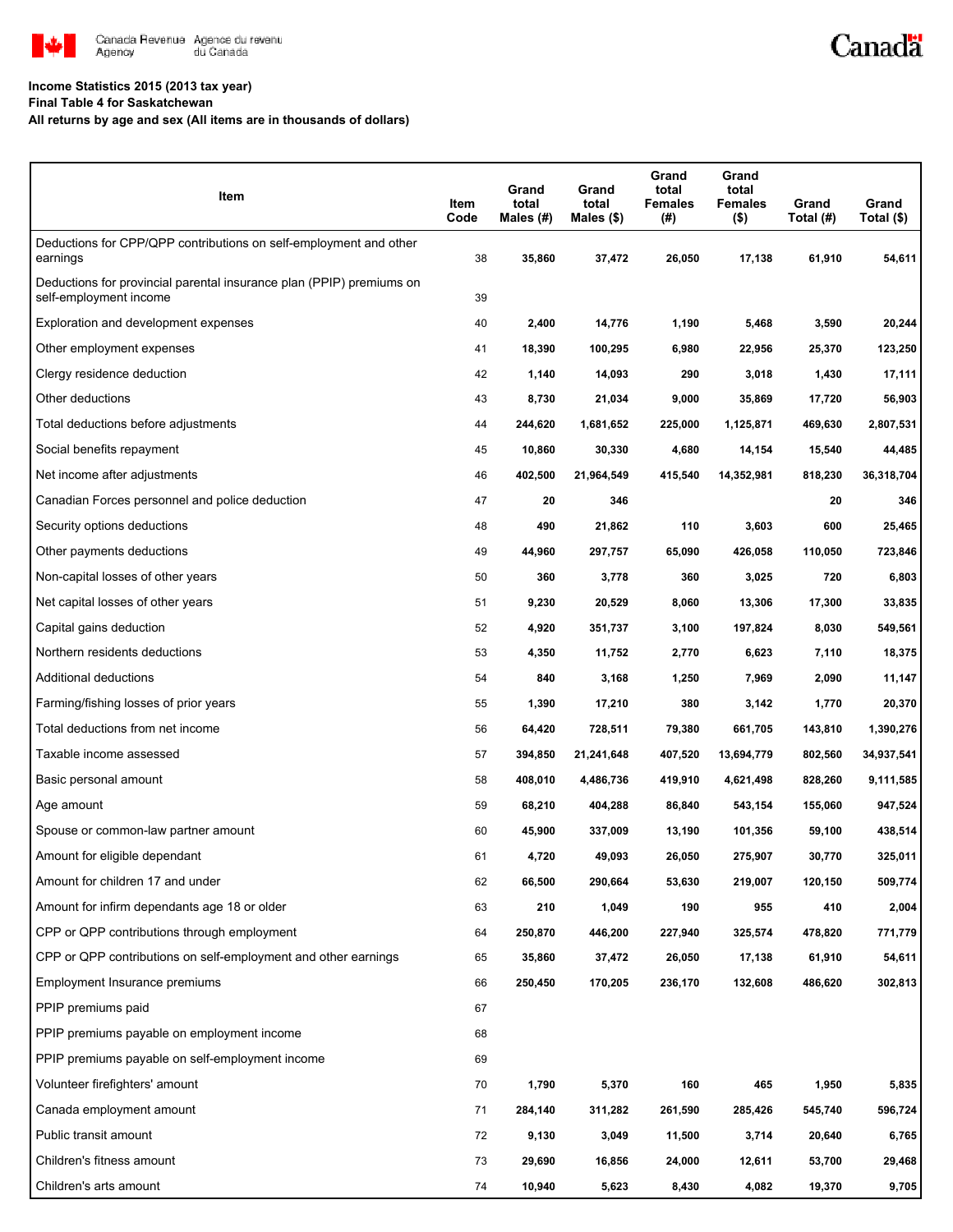

# Canadä

## **Income Statistics 2015 (2013 tax year)**

**Final Table 4 for Saskatchewan**

**All returns by age and sex (All items are in thousands of dollars)**

| Item                                                              | Item<br>Code | Grand<br>total<br>Males (#) | Grand<br>total<br>Males $($)$ | Grand<br>total<br><b>Females</b><br>(#) | Grand<br>total<br><b>Females</b><br>$($ \$) | Grand<br>Total (#) | Grand<br>Total (\$) |
|-------------------------------------------------------------------|--------------|-----------------------------|-------------------------------|-----------------------------------------|---------------------------------------------|--------------------|---------------------|
| Home buyers' amount                                               | 75           | 5,070                       | 23,541                        | 2,760                                   | 12,091                                      | 7,820              | 35,632              |
| Pension income amount                                             | 76           | 61,320                      | 116,005                       | 79,300                                  | 147,331                                     | 140,620            | 263,348             |
| Caregiver amount                                                  | 77           | 1,870                       | 10,160                        | 1,590                                   | 7,990                                       | 3,460              | 18,154              |
| Disability amount                                                 | 78           | 9,590                       | 73,749                        | 10,250                                  | 78,718                                      | 19,830             | 152,475             |
| Disability amount transferred from a dependant                    | 79           | 3,070                       | 31,319                        | 2,560                                   | 24,542                                      | 5,620              | 55,862              |
| Interest paid on student loans                                    | 80           | 7,320                       | 4,198                         | 12,530                                  | 7,642                                       | 19,850             | 11,840              |
| Tuition, education, and textbook amounts                          | 81           | 27,420                      | 142,972                       | 27,750                                  | 155,982                                     | 55,170             | 298,962             |
| Tuition, education, and textbook amounts transferred from a child | 82           | 8,350                       | 42,515                        | 5,830                                   | 28,527                                      | 14,180             | 71,042              |
| Amounts transferred from spouse or common-law partner             | 83           | 20,800                      | 111,391                       | 13,400                                  | 67,717                                      | 34,210             | 179,174             |
| Medical expenses                                                  | 84           | 45,850                      | 136,081                       | 70,700                                  | 190,468                                     | 116,550            | 326,564             |
| Total tax credits on personal amounts                             | 85           | 408,010                     | 1,088,571                     | 419,910                                 | 1,089,708                                   | 828,260            | 2,178,855           |
| Allowable charitable donations and government gifts               | 86           | 102,040                     | 195,976                       | 86,580                                  | 118,243                                     | 188,610            | 314,220             |
| Eligible cultural and ecological gifts                            | 87           | 70                          | 292                           | 60                                      | 102                                         | 130                | 394                 |
| Total tax credit on donations and gifts                           | 88           | 101,610                     | 54,837                        | 86,220                                  | 32,551                                      | 187,830            | 87,388              |
| Total federal non-refundable tax credits                          | 89           | 408,010                     | 1,143,408                     | 419,910                                 | 1,122,260                                   | 828,260            | 2,266,243           |
| Federal dividend tax credit                                       | 90           | 69,110                      | 228,864                       | 59,150                                  | 136,028                                     | 128,270            | 364,940             |
| Overseas employment tax credit                                    | 91           | 150                         | 1,582                         |                                         |                                             | 150                | 1,599               |
| Minimum tax carryover                                             | 92           | 2,490                       | 7,072                         | 1,440                                   | 3,635                                       | 3,930              | 10,707              |
| Basic federal tax                                                 | 93           | 294,890                     | 2,742,541                     | 246,710                                 | 1,293,930                                   | 541,610            | 4,036,533           |
| Federal Foreign Tax Credit                                        | 94           | 16,940                      | 15,457                        | 15,450                                  | 3,218                                       | 32,390             | 18,676              |
| Federal Political contribution tax credit                         | 95           | 4,250                       | 767                           | 2,530                                   | 403                                         | 6,780              | 1,170               |
| <b>Investment Tax Credit</b>                                      | 96           | 1,040                       | 1,064                         | 440                                     | 353                                         | 1,480              | 1,418               |
| Labour-sponsored funds tax credit                                 | 97           | 10,280                      | 6,647                         | 6,930                                   | 4,179                                       | 17,220             | 10,826              |
| Alternative minimum tax payable                                   | 98           | 2,110                       | 10,532                        | 1,160                                   | 5,890                                       | 3,280              | 16,421              |
| Net federal tax                                                   | 99           | 294,090                     | 2,720,757                     | 246,010                                 | 1,285,992                                   | 540,110            | 4,006,811           |
| CPP contributions on self-employment                              | 100          | 35,860                      | 74,945                        | 26,050                                  | 34,276                                      | 61,910             | 109,224             |
| Social Benefits repayment                                         | 101          | 10,860                      | 30,330                        | 4,680                                   | 14,154                                      | 15,540             | 44,485              |
| <b>Net Provincial Tax</b>                                         | 102          | 273,890                     | 1,544,334                     | 211,890                                 | 713,997                                     | 485,800            | 2,258,380           |
| Total tax payable                                                 | 103          | 304,420                     | 4,370,378                     | 255,700                                 | 2,048,476                                   | 560,140            | 6,418,968           |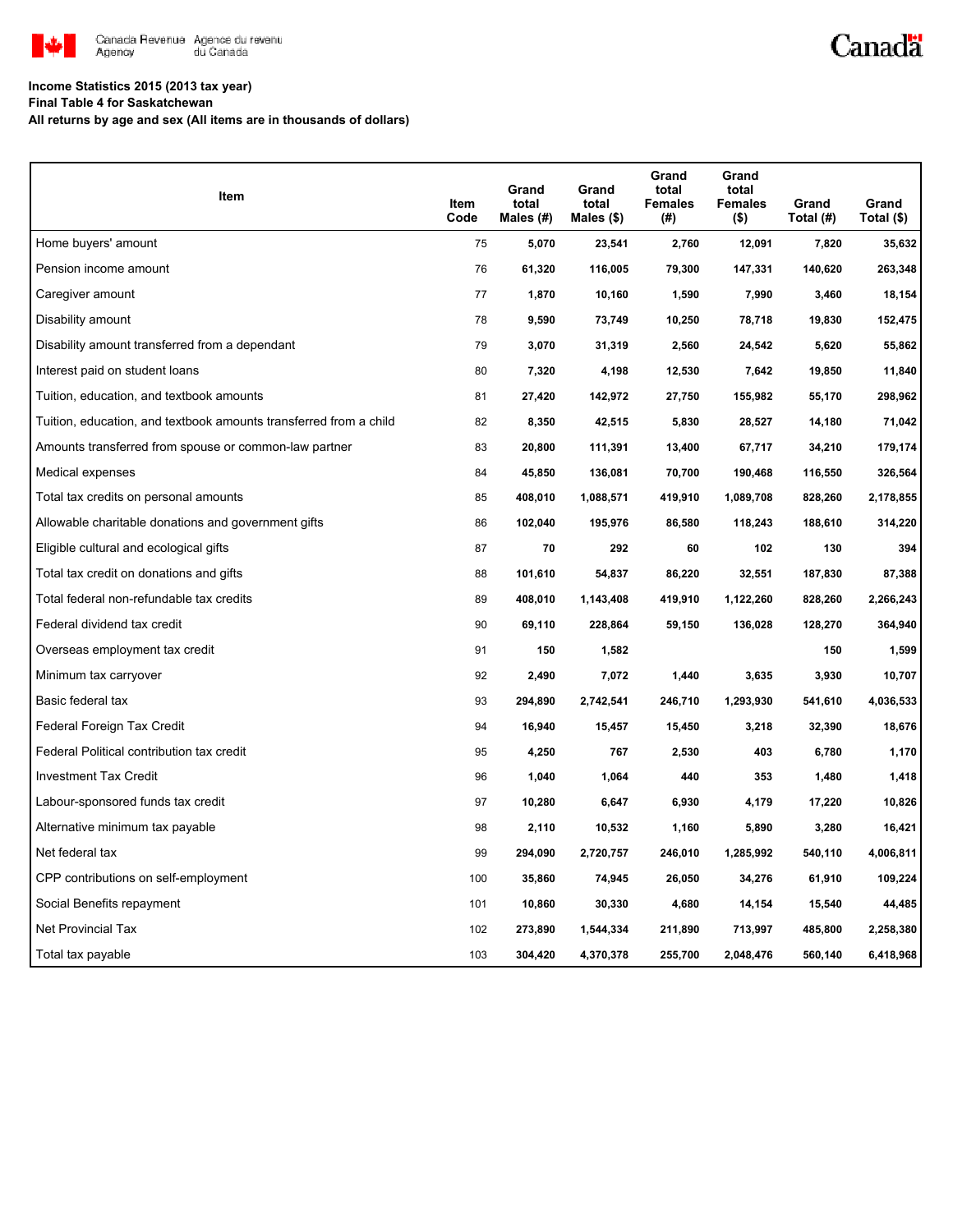| <b>Item</b>                                                                                    | Item<br>Code            | Age<br>group:<br>under 20<br>Males (#) | Age<br>group:<br>under 20<br>Males (\$) | Age<br>group:<br>under 20<br><b>Females</b><br>(#) | Age<br>group:<br>under 20<br><b>Females</b><br>$($ \$) | Age<br>group:<br>under 20<br>total $(H)$ | Age<br>group:<br>under 20<br>total $($)$ |
|------------------------------------------------------------------------------------------------|-------------------------|----------------------------------------|-----------------------------------------|----------------------------------------------------|--------------------------------------------------------|------------------------------------------|------------------------------------------|
| Number of taxable returns                                                                      | $\mathbf{1}$            | 6,260                                  |                                         | 3,300                                              |                                                        | 9,560                                    |                                          |
| Number of non-taxable returns                                                                  | $\overline{\mathbf{c}}$ | 13,230                                 |                                         | 15,790                                             |                                                        | 29,050                                   |                                          |
| Total number of returns                                                                        | 3                       | 19,500                                 |                                         | 19,090                                             |                                                        | 38,620                                   |                                          |
| Employment income                                                                              | 4                       | 17,950                                 | 215,354                                 | 17,050                                             | 134,034                                                | 35,010                                   | 349,388                                  |
| Commissions (from employment)                                                                  | 5                       | 190                                    | 531                                     | 370                                                | 508                                                    | 560                                      | 1,039                                    |
| Other employment income                                                                        | 6                       | 690                                    | 1,940                                   | 790                                                | 1,609                                                  | 1,480                                    | 3,549                                    |
| Old Age Security pension (OASP)                                                                | $\overline{7}$          |                                        |                                         |                                                    |                                                        |                                          |                                          |
| CPP or QPP benefits                                                                            | 8                       | 230                                    | 436                                     | 300                                                | 596                                                    | 530                                      | 1,033                                    |
| Other pensions or superannuation                                                               | 9                       | 20                                     | 55                                      | 20                                                 | 77                                                     | 40                                       | 132                                      |
| Elected split-pension amount                                                                   | 10                      |                                        |                                         |                                                    |                                                        |                                          |                                          |
| Universal Child Care Benefit (UCCB)                                                            | 11                      | 30                                     | 35                                      | 840                                                | 930                                                    | 860                                      | 964                                      |
| Employment Insurance and other benefits                                                        | 12                      | 320                                    | 1,172                                   | 170                                                | 843                                                    | 480                                      | 2,016                                    |
| Taxable amount of dividends from taxable Canadian corporations                                 | 13                      | 850                                    | 9,563                                   | 860                                                | 11,136                                                 | 1,710                                    | 20,699                                   |
| Interest and other investment income                                                           | 14                      | 1,100                                  | 471                                     | 1,040                                              | 427                                                    | 2,140                                    | 898                                      |
| Net partnership income (Limited or non-active partners only)                                   | 15                      |                                        |                                         |                                                    |                                                        |                                          |                                          |
| Net rental income                                                                              | 16                      | 20                                     | 72                                      |                                                    |                                                        | 30                                       | 131                                      |
| Taxable capital gains                                                                          | 17                      | 510                                    | 1,192                                   | 470                                                | 687                                                    | 980                                      | 1,878                                    |
| Registered retirement savings plan income (RRSP)                                               | 18                      | 50                                     | 69                                      | 20                                                 | 31                                                     | 70                                       | 100                                      |
| Other income                                                                                   | 19                      | 2,450                                  | 8,654                                   | 2,890                                              | 10,345                                                 | 5,340                                    | 18,999                                   |
| Net business income                                                                            | 20                      | 560                                    | 3,928                                   | 420                                                | 2,102                                                  | 970                                      | 6,030                                    |
| Net professional income                                                                        | 21                      | 10                                     | 58                                      | 10                                                 | 23                                                     | 30                                       | 81                                       |
| Net commission income                                                                          | 22                      | 30                                     | 121                                     | 20                                                 | 44                                                     | 50                                       | 165                                      |
| Net farming income                                                                             | 23                      | 470                                    | 4,745                                   | 250                                                | 3,431                                                  | 720                                      | 8,176                                    |
| Net fishing income                                                                             | 24                      |                                        |                                         |                                                    |                                                        |                                          |                                          |
| Workers' compensation benefits                                                                 | 25                      | 150                                    | 225                                     | 70                                                 | 58                                                     | 220                                      | 283                                      |
| Social assistance payments                                                                     | 26                      | 510                                    | 2,324                                   | 910                                                | 4,494                                                  | 1,420                                    | 6,817                                    |
| Net federal supplements                                                                        | 27                      |                                        |                                         |                                                    |                                                        |                                          |                                          |
| Total income assessed                                                                          | 28                      | 19,130                                 | 250,974                                 | 18,670                                             | 171,433                                                | 37,810                                   | 422,407                                  |
| Registered pension plan contributions (RPP)                                                    | 29                      | 690                                    | 389                                     | 590                                                | 290                                                    | 1,280                                    | 679                                      |
| RRSP deduction                                                                                 | 30                      | 540                                    | 829                                     | 180                                                | 164                                                    | 720                                      | 993                                      |
| Deduction for elected split-pension amount                                                     | 31                      |                                        |                                         |                                                    |                                                        |                                          |                                          |
| Annual union, professional, or like dues                                                       | 32                      | 2,790                                  | 586                                     | 2,820                                              | 459                                                    | 5,610                                    | 1,046                                    |
| Child care expenses                                                                            | 33                      |                                        |                                         | 30                                                 | 57                                                     | 40                                       | 59                                       |
| <b>Business investment loss</b>                                                                | 34                      |                                        |                                         |                                                    |                                                        |                                          |                                          |
| Moving expenses                                                                                | 35                      | 150                                    | 80                                      | 150                                                | 80                                                     | 290                                      | 159                                      |
| Support payments made                                                                          | 36                      |                                        |                                         |                                                    |                                                        |                                          |                                          |
| Carrying charges and interest expenses                                                         | 37                      | 170                                    | 33                                      | 150                                                | 44                                                     | 320                                      | 78                                       |
| Deductions for CPP/QPP contributions on self-employment and other<br>earnings                  | 38                      | 470                                    | 150                                     | 280                                                | 45                                                     | 750                                      | 194                                      |
| Deductions for provincial parental insurance plan (PPIP) premiums on<br>self-employment income | 39                      |                                        |                                         |                                                    |                                                        |                                          |                                          |
| Exploration and development expenses                                                           | 40                      |                                        |                                         |                                                    |                                                        |                                          |                                          |
| Other employment expenses                                                                      | 41                      | 200                                    | 334                                     | 40                                                 | 44                                                     | 230                                      | 378                                      |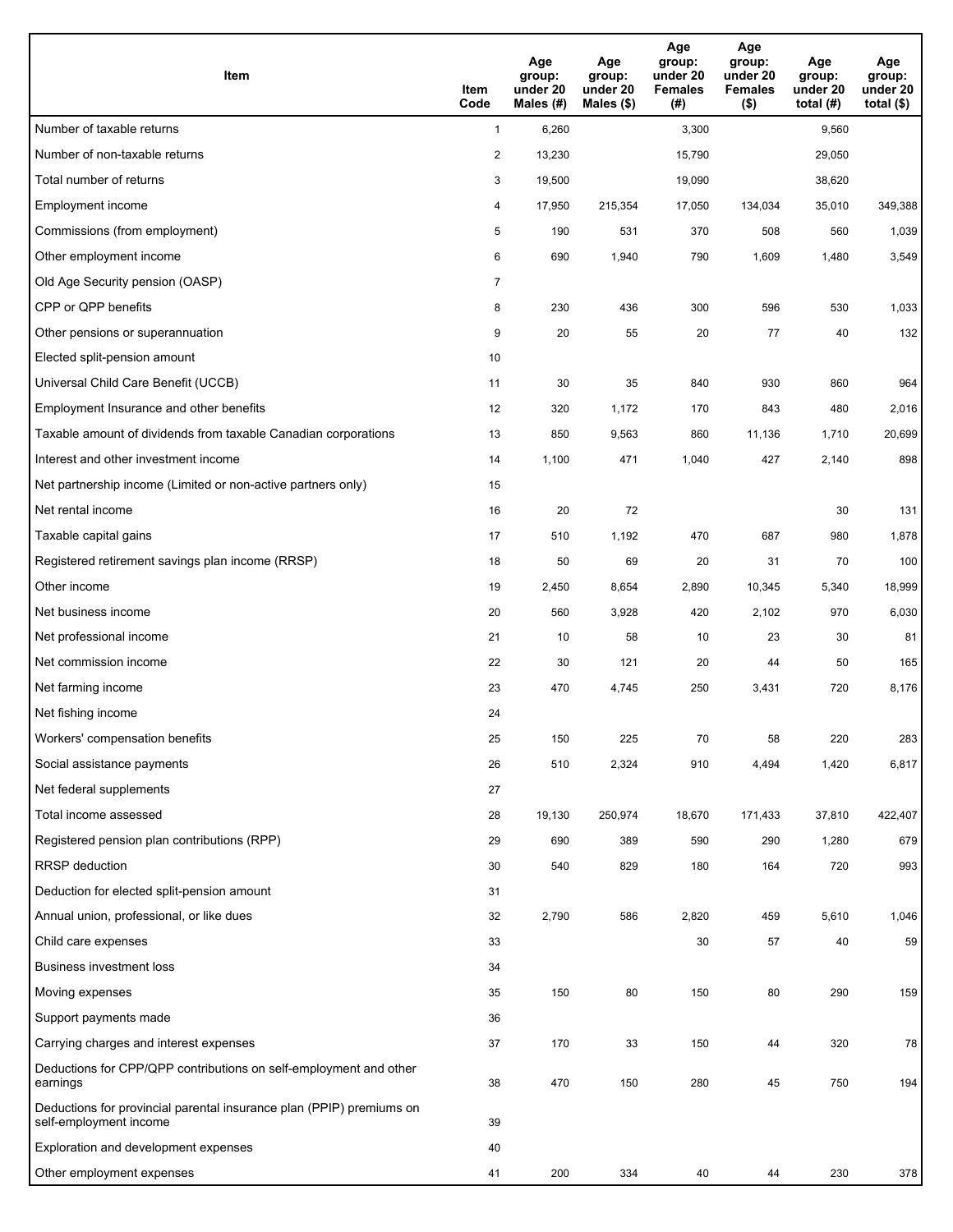| Item                                                              | Item<br>Code | Age<br>group:<br>under 20<br>Males (#) | Age<br>group:<br>under 20<br>Males (\$) | Age<br>group:<br>under 20<br><b>Females</b><br>(# ) | Age<br>group:<br>under 20<br><b>Females</b><br>$($ \$) | Age<br>group:<br>under 20<br>total $(H)$ | Age<br>group:<br>under 20<br>total $($)$ |
|-------------------------------------------------------------------|--------------|----------------------------------------|-----------------------------------------|-----------------------------------------------------|--------------------------------------------------------|------------------------------------------|------------------------------------------|
| Clergy residence deduction                                        | 42           |                                        |                                         |                                                     |                                                        |                                          |                                          |
| Other deductions                                                  | 43           | 60                                     | 24                                      |                                                     |                                                        | 130                                      | 113                                      |
| Total deductions before adjustments                               | 44           | 4,150                                  | 2,427                                   | 3,590                                               | 1,307                                                  | 7,740                                    | 3,734                                    |
| Social benefits repayment                                         | 45           |                                        |                                         |                                                     |                                                        |                                          |                                          |
| Net income after adjustments                                      | 46           | 19,120                                 | 248,560                                 | 18,660                                              | 170,130                                                | 37,790                                   | 418,690                                  |
| Canadian Forces personnel and police deduction                    | 47           |                                        |                                         |                                                     |                                                        |                                          |                                          |
| Security options deductions                                       | 48           |                                        |                                         |                                                     |                                                        |                                          |                                          |
| Other payments deductions                                         | 49           | 660                                    | 2,552                                   | 980                                                 | 4,555                                                  | 1,640                                    | 7,107                                    |
| Non-capital losses of other years                                 | 50           |                                        |                                         |                                                     |                                                        |                                          |                                          |
| Net capital losses of other years                                 | 51           | 10                                     | 4                                       |                                                     |                                                        | 20                                       | 14                                       |
| Capital gains deduction                                           | 52           | 10                                     | 553                                     | 20                                                  | 166                                                    | 30                                       | 719                                      |
| Northern residents deductions                                     | 53           | 50                                     | 79                                      | 20                                                  | 25                                                     | 70                                       | 104                                      |
| Additional deductions                                             | 54           |                                        |                                         |                                                     |                                                        |                                          |                                          |
| Farming/fishing losses of prior years                             | 55           |                                        |                                         |                                                     |                                                        |                                          |                                          |
| Total deductions from net income                                  | 56           | 720                                    | 3,189                                   | 1,030                                               | 4,760                                                  | 1,760                                    | 7,949                                    |
| Taxable income assessed                                           | 57           | 18,850                                 | 245,371                                 | 18,340                                              | 165,374                                                | 37,210                                   | 410,745                                  |
| Basic personal amount                                             | 58           | 19,500                                 | 214,982                                 | 19,090                                              | 210,456                                                | 38,620                                   | 425,726                                  |
| Age amount                                                        | 59           |                                        |                                         |                                                     |                                                        |                                          |                                          |
| Spouse or common-law partner amount                               | 60           | 80                                     | 669                                     | 50                                                  | 491                                                    | 130                                      | 1,160                                    |
| Amount for eligible dependant                                     | 61           | 10                                     | 154                                     | 470                                                 | 5,078                                                  | 480                                      | 5,232                                    |
| Amount for children 17 and under                                  | 62           | 70                                     | 163                                     | 650                                                 | 1,712                                                  | 710                                      | 1,875                                    |
| Amount for infirm dependants age 18 or older                      | 63           |                                        |                                         |                                                     |                                                        |                                          |                                          |
| CPP or QPP contributions through employment                       | 64           | 8,760                                  | 5,763                                   | 7,780                                               | 2,777                                                  | 16,530                                   | 8,540                                    |
| CPP or QPP contributions on self-employment and other<br>earnings | 65           | 470                                    | 150                                     | 280                                                 | 45                                                     | 750                                      | 194                                      |
| Employment Insurance premiums                                     | 66           | 14,310                                 | 3,597                                   | 13,000                                              | 2,249                                                  | 27,310                                   | 5,846                                    |
| PPIP premiums paid                                                | 67           |                                        |                                         |                                                     |                                                        |                                          |                                          |
| PPIP premiums payable on employment income                        | 68           |                                        |                                         |                                                     |                                                        |                                          |                                          |
| PPIP premiums payable on self-employment income                   | 69           |                                        |                                         |                                                     |                                                        |                                          |                                          |
| Volunteer firefighters' amount                                    | 70           | 50                                     | 138                                     |                                                     |                                                        | 50                                       | 159                                      |
| Canada employment amount                                          | 71           | 17,190                                 | 18,750                                  | 15,990                                              | 17,329                                                 | 33,180                                   | 36,079                                   |
| Public transit amount                                             | 72           | 590                                    | 104                                     | 890                                                 | 148                                                    | 1,480                                    | 252                                      |
| Children's fitness amount                                         | 73           |                                        |                                         |                                                     |                                                        |                                          |                                          |
| Children's arts amount                                            | 74           |                                        |                                         |                                                     |                                                        |                                          |                                          |
| Home buyers' amount                                               | 75           | 40                                     | 201                                     | 10                                                  | 53                                                     | 50                                       | 254                                      |
| Pension income amount                                             | 76           | 20                                     | 28                                      | 20                                                  | 33                                                     | 40                                       | 61                                       |
| Caregiver amount                                                  | 77           |                                        |                                         |                                                     |                                                        |                                          |                                          |
| Disability amount                                                 | 78           | 140                                    | 1,188                                   | 80                                                  | 639                                                    | 220                                      | 1,828                                    |
| Disability amount transferred from a dependant                    | 79           |                                        |                                         |                                                     |                                                        |                                          |                                          |
| Interest paid on student loans                                    | 80           | 60                                     | 10                                      | 40                                                  | 9                                                      | 110                                      | 19                                       |
| Tuition, education, and textbook amounts                          | 81           | 1,710                                  | 6,471                                   | 1,740                                               | 6,367                                                  | 3,440                                    | 12,837                                   |
| Tuition, education, and textbook amounts transferred from a child | 82           |                                        |                                         |                                                     |                                                        |                                          |                                          |
| Amounts transferred from spouse or common-law partner             | 83           | 20                                     | 47                                      | 20                                                  | 54                                                     | 40                                       | 101                                      |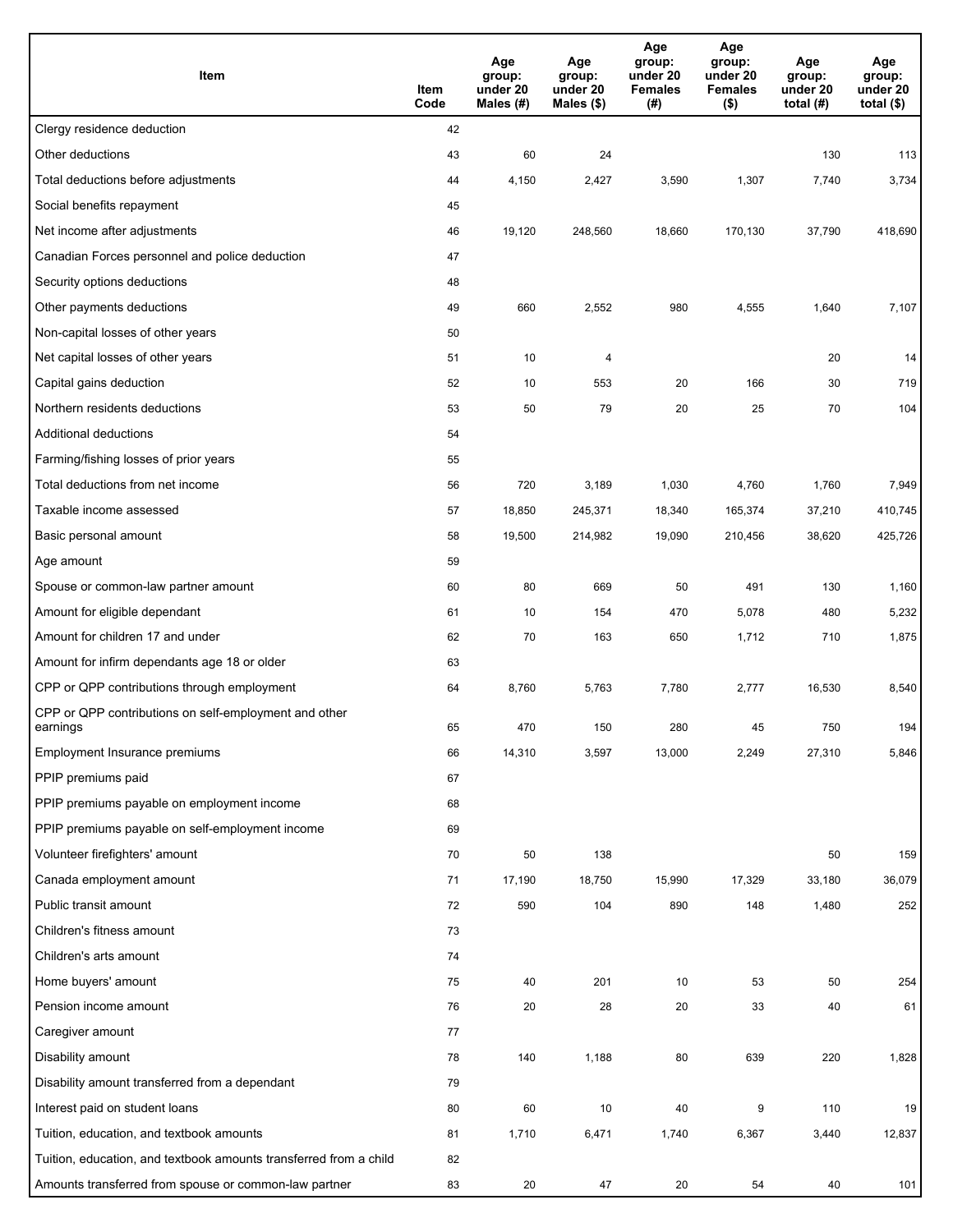| Item                                                | <b>Item</b><br>Code | Age<br>group:<br>under 20<br>Males (#) | Age<br>group:<br>under 20<br>Males $(\$)$ | Age<br>group:<br>under 20<br><b>Females</b><br>(# ) | Age<br>group:<br>under 20<br><b>Females</b><br>$($ \$) | Age<br>group:<br>under 20<br>total $(H)$ | Age<br>group:<br>under 20<br>total $(§)$ |
|-----------------------------------------------------|---------------------|----------------------------------------|-------------------------------------------|-----------------------------------------------------|--------------------------------------------------------|------------------------------------------|------------------------------------------|
| Medical expenses                                    | 84                  | 230                                    | 209                                       | 370                                                 | 342                                                    | 600                                      | 551                                      |
| Total tax credits on personal amounts               | 85                  | 19,500                                 | 37,899                                    | 19,090                                              | 37,176                                                 | 38,620                                   | 75,118                                   |
| Allowable charitable donations and government gifts | 86                  | 450                                    | 348                                       | 370                                                 | 267                                                    | 820                                      | 615                                      |
| Eligible cultural and ecological gifts              | 87                  |                                        |                                           |                                                     |                                                        |                                          |                                          |
| Total tax credit on donations and gifts             | 88                  | 440                                    | 107                                       | 350                                                 | 83                                                     | 790                                      | 190                                      |
| Total federal non-refundable tax credits            | 89                  | 19,500                                 | 38,006                                    | 19,090                                              | 37,259                                                 | 38,620                                   | 75,308                                   |
| Federal dividend tax credit                         | 90                  | 580                                    | 1,173                                     | 520                                                 | 1,354                                                  | 1,100                                    | 2,528                                    |
| Overseas employment tax credit                      | 91                  |                                        |                                           |                                                     |                                                        |                                          |                                          |
| Minimum tax carryover                               | 92                  |                                        |                                           |                                                     |                                                        | 10                                       | 22                                       |
| Basic federal tax                                   | 93                  | 5,990                                  | 11,657                                    | 3,050                                               | 3,253                                                  | 9,030                                    | 14,910                                   |
| Federal Foreign Tax Credit                          | 94                  | 80                                     | 25                                        |                                                     |                                                        | 130                                      | 31                                       |
| Federal Political contribution tax credit           | 95                  |                                        |                                           |                                                     |                                                        |                                          |                                          |
| <b>Investment Tax Credit</b>                        | 96                  |                                        |                                           |                                                     |                                                        |                                          |                                          |
| Labour-sponsored funds tax credit                   | 97                  | 20                                     | 6                                         |                                                     |                                                        | 20                                       | $\overline{7}$                           |
| Alternative minimum tax payable                     | 98                  |                                        |                                           |                                                     |                                                        |                                          |                                          |
| Net federal tax                                     | 99                  | 5,980                                  | 11,620                                    | 3,030                                               | 3,246                                                  | 9,010                                    | 14,866                                   |
| CPP contributions on self-employment                | 100                 | 470                                    | 300                                       | 280                                                 | 89                                                     | 750                                      | 389                                      |
| Social Benefits repayment                           | 101                 |                                        |                                           |                                                     |                                                        |                                          |                                          |
| Net Provincial Tax                                  | 102                 | 4,470                                  | 6,624                                     | 1,810                                               | 1,785                                                  | 6,280                                    | 8,408                                    |
| Total tax payable                                   | 103                 | 6,260                                  | 18,544                                    | 3,300                                               | 5,120                                                  | 9,560                                    | 23,664                                   |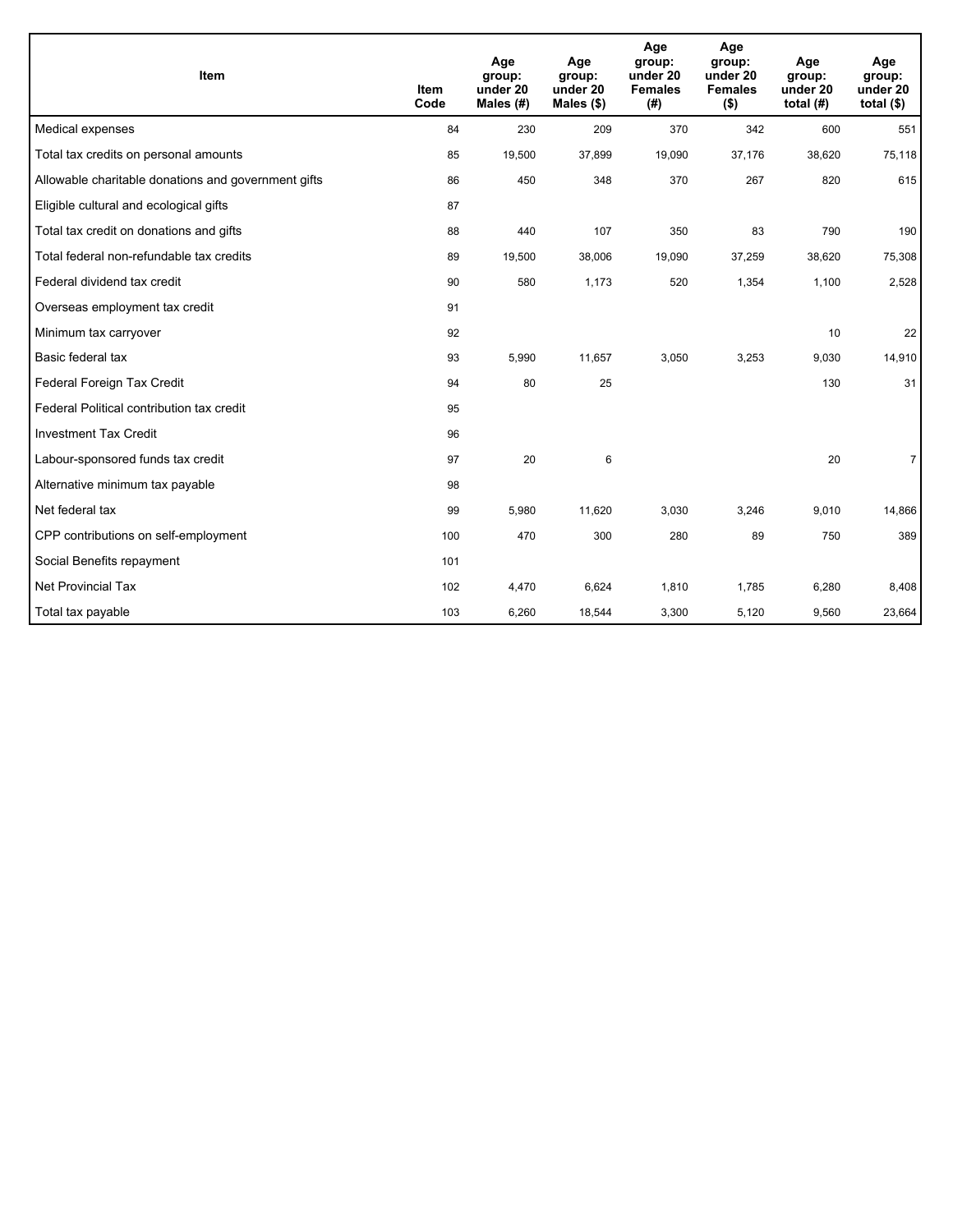| Item                                                                                           | Item<br>Code   | Age<br>group:<br>20 to 24<br>Males (#) | Age<br>group:<br>20 to 24<br>Males $(\$)$ | Age<br>group:<br>20 to 24<br><b>Females</b><br>(#) | Age<br>group:<br>20 to 24<br><b>Females</b><br>$($ \$) | Age<br>group:<br>20 to 24<br>total $(H)$ | Age<br>group:<br>20 to 24<br>total $($ |
|------------------------------------------------------------------------------------------------|----------------|----------------------------------------|-------------------------------------------|----------------------------------------------------|--------------------------------------------------------|------------------------------------------|----------------------------------------|
| Number of taxable returns                                                                      | $\mathbf{1}$   | 24,190                                 |                                           | 14,820                                             |                                                        | 39,010                                   |                                        |
| Number of non-taxable returns                                                                  | $\overline{a}$ | 13,850                                 |                                           | 21,810                                             |                                                        | 35,800                                   |                                        |
| Total number of returns                                                                        | 3              | 38,040                                 |                                           | 36,630                                             |                                                        | 74,800                                   |                                        |
| Employment income                                                                              | 4              | 34,730                                 | 1.114.875                                 | 31,260                                             | 598,112                                                | 66,020                                   | 1,712,990                              |
| Commissions (from employment)                                                                  | 5              | 950                                    | 8,584                                     | 1,340                                              | 7,352                                                  | 2,290                                    | 15,936                                 |
| Other employment income                                                                        | 6              | 2,210                                  | 4,378                                     | 2,750                                              | 4,796                                                  | 4,960                                    | 9,175                                  |
| Old Age Security pension (OASP)                                                                | 7              |                                        |                                           |                                                    |                                                        |                                          |                                        |
| CPP or QPP benefits                                                                            | 8              | 410                                    | 987                                       | 690                                                | 1,680                                                  | 1,090                                    | 2,666                                  |
| Other pensions or superannuation                                                               | 9              | 20                                     | 48                                        | 20                                                 | 70                                                     | 40                                       | 118                                    |
| Elected split-pension amount                                                                   | 10             |                                        |                                           |                                                    |                                                        |                                          |                                        |
| Universal Child Care Benefit (UCCB)                                                            | 11             | 290                                    | 390                                       | 6,500                                              | 10,035                                                 | 6,790                                    | 10,429                                 |
| Employment Insurance and other benefits                                                        | 12             | 4,230                                  | 22,287                                    | 2,480                                              | 16,602                                                 | 6,710                                    | 38,889                                 |
| Taxable amount of dividends from taxable Canadian corporations                                 | 13             | 2,020                                  | 29,218                                    | 1,760                                              | 26,721                                                 | 3,790                                    | 56,027                                 |
| Interest and other investment income                                                           | 14             | 3,110                                  | 1,142                                     | 2,660                                              | 796                                                    | 5,780                                    | 1,940                                  |
| Net partnership income (Limited or non-active partners only)                                   | 15             | 20                                     | $-4$                                      |                                                    |                                                        | 30                                       | $-20$                                  |
| Net rental income                                                                              | 16             | 290                                    | 767                                       |                                                    |                                                        | 480                                      | 1,227                                  |
| Taxable capital gains                                                                          | 17             | 980                                    | 2,371                                     | 790                                                | 2,374                                                  | 1,770                                    | 4,744                                  |
| Registered retirement savings plan income (RRSP)                                               | 18             | 950                                    | 2,109                                     | 400                                                | 630                                                    | 1,350                                    | 2,739                                  |
| Other income                                                                                   | 19             | 6,100                                  | 15,326                                    | 5,300                                              | 15,058                                                 | 11,400                                   | 30,384                                 |
| Net business income                                                                            | 20             | 1,630                                  | 22,426                                    | 1,440                                              | 9,720                                                  | 3,070                                    | 32,153                                 |
| Net professional income                                                                        | 21             | 70                                     | 974                                       | 100                                                | 730                                                    | 160                                      | 1,703                                  |
| Net commission income                                                                          | 22             | 110                                    | 1,388                                     | 240                                                | 641                                                    | 360                                      | 2,028                                  |
| Net farming income                                                                             | 23             | 1,320                                  | 11,513                                    | 570                                                | 7,657                                                  | 1,900                                    | 19,183                                 |
| Net fishing income                                                                             | 24             | 20                                     | 62                                        |                                                    |                                                        | 20                                       | 68                                     |
| Workers' compensation benefits                                                                 | 25             | 610                                    | 1,543                                     | 330                                                | 593                                                    | 940                                      | 2,137                                  |
| Social assistance payments                                                                     | 26             | 2,030                                  | 12,116                                    | 4,040                                              | 28,424                                                 | 6,070                                    | 40,540                                 |
| Net federal supplements                                                                        | 27             |                                        |                                           |                                                    |                                                        |                                          |                                        |
| Total income assessed                                                                          | 28             | 37,230                                 | 1,252,506                                 | 36,220                                             | 732,537                                                | 73,490                                   | 1,985,159                              |
| Registered pension plan contributions (RPP)                                                    | 29             | 4,390                                  | 7,508                                     | 5,170                                              | 8,812                                                  | 9,560                                    | 16,321                                 |
| <b>RRSP</b> deduction                                                                          | 30             | 5,820                                  | 17,408                                    | 3,410                                              | 5,885                                                  | 9,230                                    | 23,293                                 |
| Deduction for elected split-pension amount                                                     | 31             |                                        |                                           |                                                    |                                                        |                                          |                                        |
| Annual union, professional, or like dues                                                       | 32             | 7,320                                  | 3,965                                     | 8,700                                              | 3,344                                                  | 16,020                                   | 7,309                                  |
| Child care expenses                                                                            | 33             | 80                                     | 227                                       | 1,100                                              | 3,061                                                  | 1,180                                    | 3,288                                  |
| Business investment loss                                                                       | 34             |                                        |                                           |                                                    |                                                        |                                          |                                        |
| Moving expenses                                                                                | 35             | 760                                    | 709                                       | 650                                                | 505                                                    | 1,410                                    | 1,214                                  |
| Support payments made                                                                          | 36             |                                        |                                           |                                                    |                                                        |                                          |                                        |
| Carrying charges and interest expenses                                                         | 37             | 870                                    | 241                                       | 600                                                | 120                                                    | 1,470                                    | 361                                    |
| Deductions for CPP/QPP contributions on self-employment and other<br>earnings                  | 38             | 1,910                                  | 1,241                                     | 1,380                                              | 503                                                    | 3,290                                    | 1,744                                  |
| Deductions for provincial parental insurance plan (PPIP) premiums on<br>self-employment income | 39             |                                        |                                           |                                                    |                                                        |                                          |                                        |
| Exploration and development expenses                                                           | 40             |                                        |                                           |                                                    |                                                        |                                          |                                        |
| Other employment expenses                                                                      | 41             | 1,210                                  | 3,437                                     | 390                                                | 611                                                    | 1,600                                    | 4,048                                  |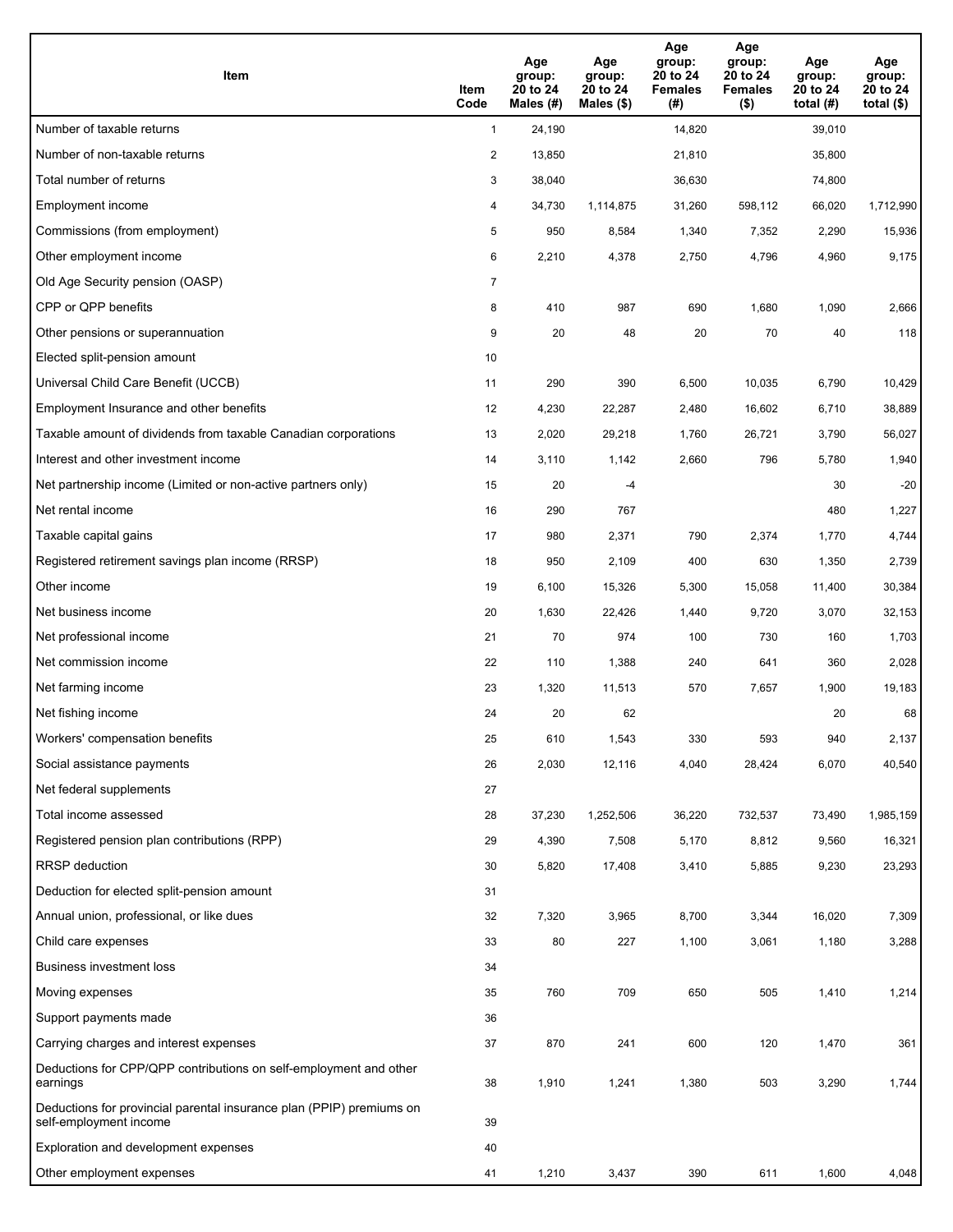| Item                                                              | Item<br>Code | Age<br>group:<br>20 to 24<br>Males (#) | Age<br>group:<br>20 to 24<br>Males (\$) | Age<br>group:<br>20 to 24<br><b>Females</b><br>(#) | Age<br>group:<br>20 to 24<br><b>Females</b><br>$($ \$) | Age<br>group:<br>20 to 24<br>total $(H)$ | Age<br>group:<br>20 to 24<br>total $($)$ |
|-------------------------------------------------------------------|--------------|----------------------------------------|-----------------------------------------|----------------------------------------------------|--------------------------------------------------------|------------------------------------------|------------------------------------------|
| Clergy residence deduction                                        | 42           |                                        |                                         |                                                    |                                                        |                                          |                                          |
| Other deductions                                                  | 43           | 430                                    | 318                                     |                                                    |                                                        | 850                                      | 530                                      |
| Total deductions before adjustments                               | 44           | 16,090                                 | 35,179                                  | 14,680                                             | 23,154                                                 | 30,770                                   | 58,333                                   |
| Social benefits repayment                                         | 45           | 390                                    | 455                                     | 10                                                 | 13                                                     | 410                                      | 468                                      |
| Net income after adjustments                                      | 46           | 37,180                                 | 1,217,366                               | 36,170                                             | 709,432                                                | 73,390                                   | 1,926,914                                |
| Canadian Forces personnel and police deduction                    | 47           |                                        |                                         |                                                    |                                                        |                                          |                                          |
| Security options deductions                                       | 48           |                                        |                                         |                                                    |                                                        | 10                                       | 9                                        |
| Other payments deductions                                         | 49           | 2,620                                  | 13,663                                  | 4,350                                              | 29,026                                                 | 6,970                                    | 42,688                                   |
| Non-capital losses of other years                                 | 50           |                                        |                                         |                                                    |                                                        |                                          |                                          |
| Net capital losses of other years                                 | 51           | 70                                     | 31                                      | 60                                                 | 95                                                     | 130                                      | 126                                      |
| Capital gains deduction                                           | 52           | 30                                     | 1,632                                   | 30                                                 | 1,654                                                  | 60                                       | 3,286                                    |
| Northern residents deductions                                     | 53           | 360                                    | 802                                     | 190                                                | 372                                                    | 550                                      | 1,174                                    |
| Additional deductions                                             | 54           |                                        |                                         | 10                                                 | 41                                                     |                                          |                                          |
| Farming/fishing losses of prior years                             | 55           | 20                                     | 150                                     |                                                    |                                                        |                                          |                                          |
| Total deductions from net income                                  | 56           | 3,090                                  | 16,324                                  | 4,600                                              | 31,220                                                 | 7,690                                    | 47,544                                   |
| Taxable income assessed                                           | 57           | 36,310                                 | 1,201,047                               | 35,400                                             | 678,240                                                | 71,750                                   | 1,879,403                                |
| Basic personal amount                                             | 58           | 38,040                                 | 418,968                                 | 36,630                                             | 403,185                                                | 74,800                                   | 823,521                                  |
| Age amount                                                        | 59           |                                        |                                         |                                                    |                                                        |                                          |                                          |
| Spouse or common-law partner amount                               | 60           | 1,320                                  | 10,056                                  | 480                                                | 3,947                                                  | 1,800                                    | 14,014                                   |
| Amount for eligible dependant                                     | 61           | 140                                    | 1,474                                   | 3,060                                              | 33,077                                                 | 3,200                                    | 34,561                                   |
| Amount for children 17 and under                                  | 62           | 1,210                                  | 3,710                                   | 4,240                                              | 13,787                                                 | 5,450                                    | 17,499                                   |
| Amount for infirm dependants age 18 or older                      | 63           |                                        |                                         |                                                    |                                                        |                                          |                                          |
| CPP or QPP contributions through employment                       | 64           | 31,250                                 | 41,790                                  | 26,850                                             | 23,583                                                 | 58,100                                   | 65,373                                   |
| CPP or QPP contributions on self-employment and other<br>earnings | 65           | 1,910                                  | 1,241                                   | 1,380                                              | 503                                                    | 3,290                                    | 1,744                                    |
| Employment Insurance premiums                                     | 66           | 31,720                                 | 17,253                                  | 28,090                                             | 10,762                                                 | 59,810                                   | 28,015                                   |
| PPIP premiums paid                                                | 67           |                                        |                                         |                                                    |                                                        |                                          |                                          |
| PPIP premiums payable on employment income                        | 68           |                                        |                                         |                                                    |                                                        |                                          |                                          |
| PPIP premiums payable on self-employment income                   | 69           |                                        |                                         |                                                    |                                                        |                                          |                                          |
| Volunteer firefighters' amount                                    | 70           | 150                                    | 444                                     | 10                                                 | 33                                                     | 160                                      | 477                                      |
| Canada employment amount                                          | 71           | 33,060                                 | 36,547                                  | 29,690                                             | 32,547                                                 | 62,750                                   | 69,097                                   |
| Public transit amount                                             | 72           | 1,980                                  | 424                                     | 2,760                                              | 602                                                    | 4,750                                    | 1,026                                    |
| Children's fitness amount                                         | 73           | 100                                    | 23                                      | 250                                                | 53                                                     | 350                                      | 76                                       |
| Children's arts amount                                            | 74           | 10                                     | 7                                       | 40                                                 | 12                                                     | 60                                       | 19                                       |
| Home buyers' amount                                               | 75           | 1,140                                  | 5,371                                   | 570                                                | 2,492                                                  | 1,710                                    | 7,863                                    |
| Pension income amount                                             | 76           | 20                                     | 14                                      | 20                                                 | 25                                                     | 40                                       | 39                                       |
| Caregiver amount                                                  | 77           |                                        |                                         |                                                    |                                                        |                                          |                                          |
| Disability amount                                                 | 78           | 380                                    | 2,932                                   | 230                                                | 1,795                                                  | 620                                      | 4,726                                    |
| Disability amount transferred from a dependant                    | 79           |                                        |                                         |                                                    |                                                        |                                          |                                          |
| Interest paid on student loans                                    | 80           | 1,160                                  | 436                                     | 2,040                                              | 984                                                    | 3,200                                    | 1,420                                    |
| Tuition, education, and textbook amounts                          | 81           | 10,020                                 | 55,938                                  | 10,040                                             | 63,509                                                 | 20,050                                   | 119,447                                  |
| Tuition, education, and textbook amounts transferred from a child | 82           |                                        |                                         |                                                    |                                                        | 10                                       | 60                                       |
| Amounts transferred from spouse or common-law partner             | 83           | 330                                    | 1,209                                   | 190                                                | 661                                                    | 520                                      | 1,870                                    |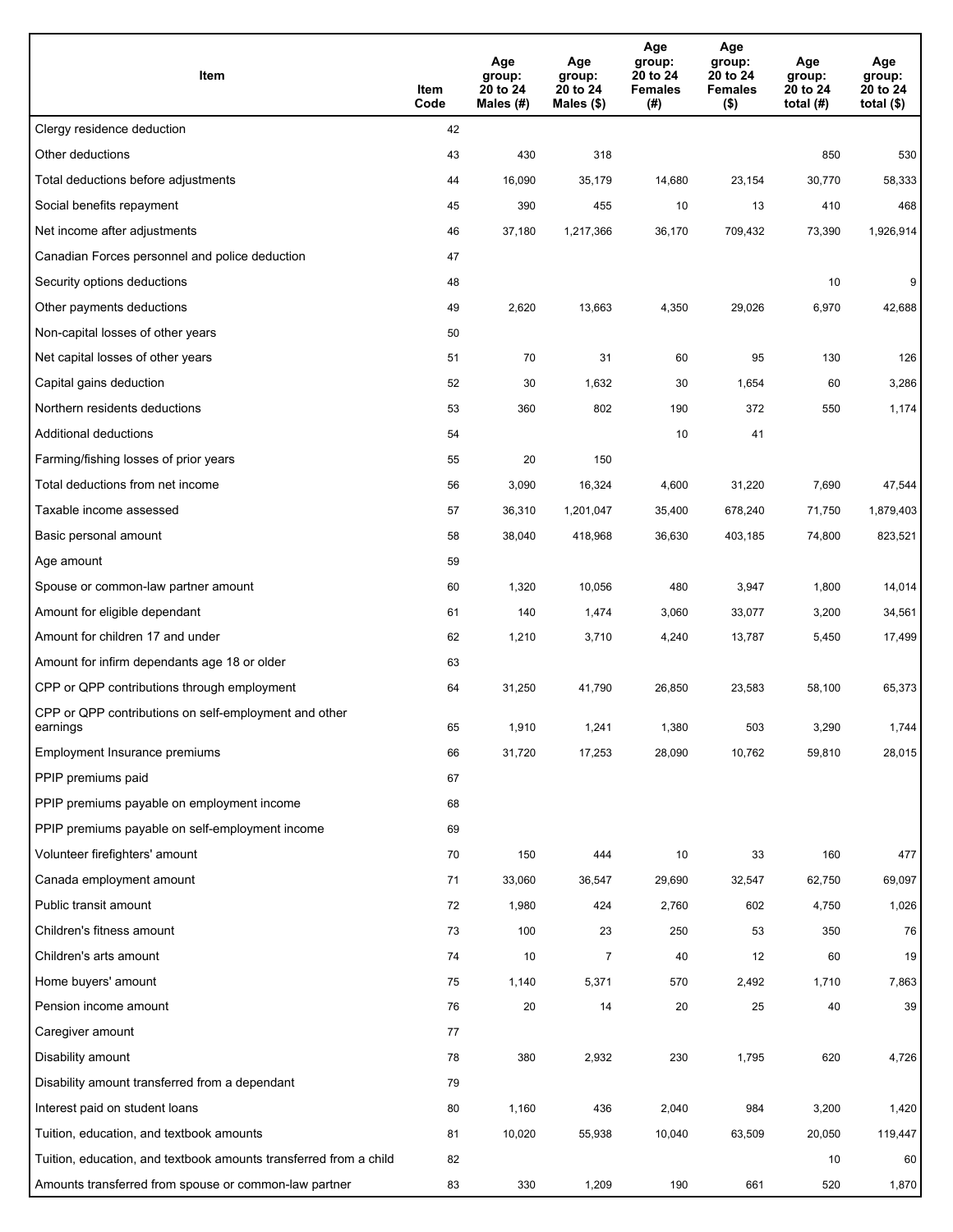| <b>Item</b>                                         | Item<br>Code | Age<br>group:<br>20 to 24<br>Males $(H)$ | Age<br>group:<br>20 to 24<br>Males $(\$)$ | Age<br>group:<br>20 to 24<br><b>Females</b><br>(#) | Age<br>group:<br>20 to 24<br><b>Females</b><br>$($ \$) | Age<br>group:<br>20 to 24<br>total $(H)$ | Age<br>group:<br>20 to 24<br>total $($)$ |
|-----------------------------------------------------|--------------|------------------------------------------|-------------------------------------------|----------------------------------------------------|--------------------------------------------------------|------------------------------------------|------------------------------------------|
| Medical expenses                                    | 84           | 830                                      | 1,049                                     | 1,610                                              | 1,650                                                  | 2,440                                    | 2,699                                    |
| Total tax credits on personal amounts               | 85           | 38,040                                   | 89,856                                    | 36,630                                             | 89,024                                                 | 74,800                                   | 179,089                                  |
| Allowable charitable donations and government gifts | 86           | 2,630                                    | 2,196                                     | 2,570                                              | 1,578                                                  | 5,200                                    | 3,773                                    |
| Eligible cultural and ecological gifts              | 87           |                                          |                                           |                                                    |                                                        |                                          |                                          |
| Total tax credit on donations and gifts             | 88           | 2,580                                    | 616                                       | 2,520                                              | 432                                                    | 5,110                                    | 1,048                                    |
| Total federal non-refundable tax credits            | 89           | 38,040                                   | 90,472                                    | 36,630                                             | 89,456                                                 | 74,800                                   | 180,137                                  |
| Federal dividend tax credit                         | 90           | 1,890                                    | 3,588                                     | 1,450                                              | 3,093                                                  | 3,340                                    | 6,692                                    |
| Overseas employment tax credit                      | 91           |                                          |                                           |                                                    |                                                        |                                          |                                          |
| Minimum tax carryover                               | 92           |                                          |                                           |                                                    |                                                        | 30                                       | 100                                      |
| Basic federal tax                                   | 93           | 23,470                                   | 116,588                                   | 13.990                                             | 35.805                                                 | 37,460                                   | 152,398                                  |
| Federal Foreign Tax Credit                          | 94           | 310                                      | 318                                       | 130                                                | 29                                                     | 430                                      | 348                                      |
| Federal Political contribution tax credit           | 95           |                                          |                                           |                                                    |                                                        |                                          |                                          |
| <b>Investment Tax Credit</b>                        | 96           | 20                                       | 29                                        |                                                    |                                                        | 20                                       | 37                                       |
| Labour-sponsored funds tax credit                   | 97           | 250                                      | 139                                       |                                                    |                                                        | 330                                      | 175                                      |
| Alternative minimum tax payable                     | 98           |                                          |                                           | 10                                                 | 109                                                    |                                          |                                          |
| Net federal tax                                     | 99           | 23,440                                   | 116,110                                   | 13,950                                             | 35,734                                                 | 37,390                                   | 151,848                                  |
| CPP contributions on self-employment                | 100          | 1,910                                    | 2,482                                     | 1,380                                              | 1,006                                                  | 3,290                                    | 3,489                                    |
| Social Benefits repayment                           | 101          | 390                                      | 455                                       | 10                                                 | 13                                                     | 410                                      | 468                                      |
| <b>Net Provincial Tax</b>                           | 102          | 21,400                                   | 66,778                                    | 11,330                                             | 17,287                                                 | 32,740                                   | 84,072                                   |
| Total tax payable                                   | 103          | 24,190                                   | 185,827                                   | 14,820                                             | 54,043                                                 | 39,010                                   | 239,880                                  |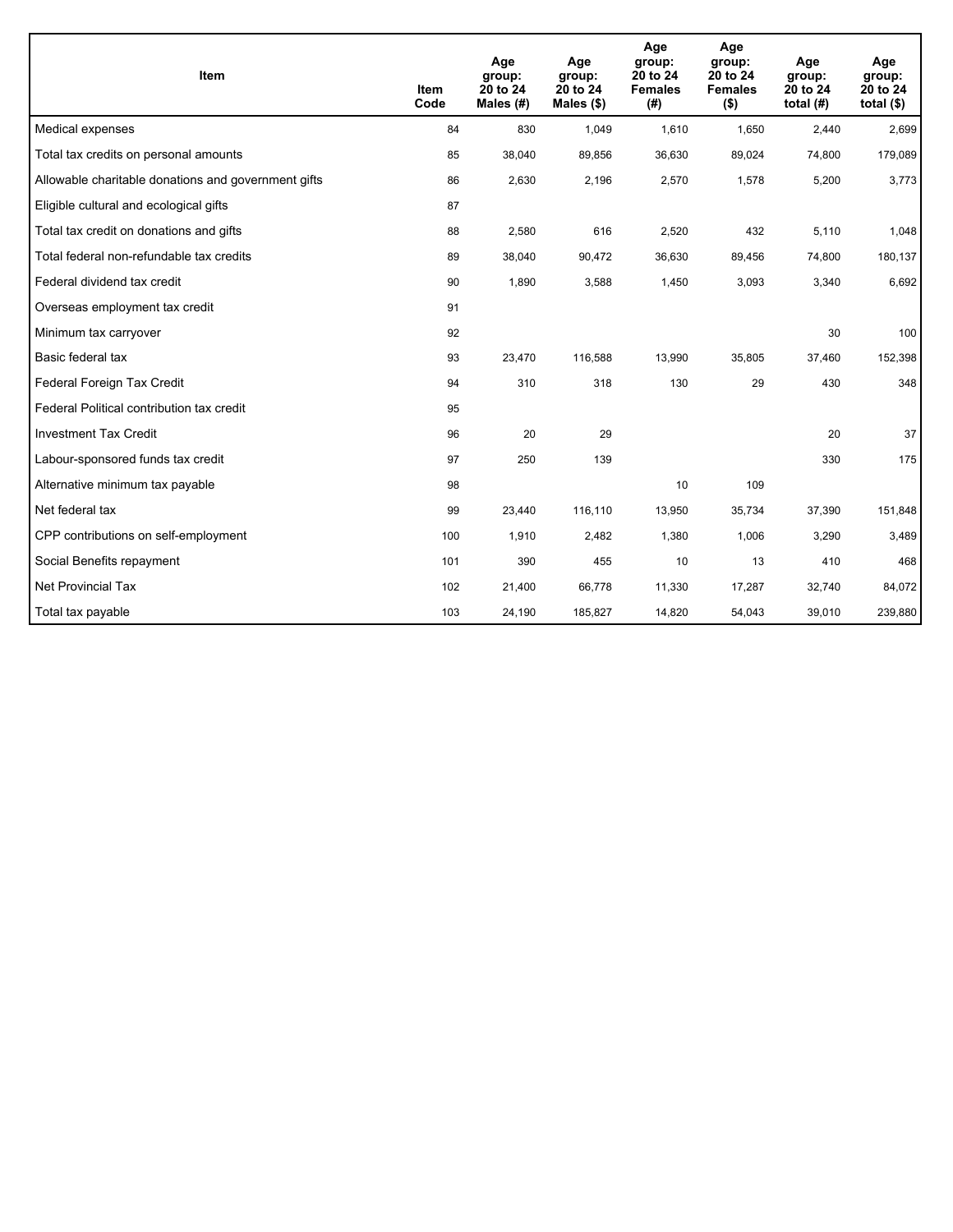| Item                                                                                           | Item<br>Code   | Age<br>group:<br>25 to 29<br>Males (#) | Age<br>group:<br>25 to 29<br>Males $(\$)$ | Age<br>group:<br>25 to 29<br><b>Females</b><br>(#) | Age<br>group:<br>25 to 29<br><b>Females</b><br>$($ \$) | Age<br>group:<br>25 to 29<br>total (#) | Age<br>group:<br>25 to 29<br>total $($ |
|------------------------------------------------------------------------------------------------|----------------|----------------------------------------|-------------------------------------------|----------------------------------------------------|--------------------------------------------------------|----------------------------------------|----------------------------------------|
| Number of taxable returns                                                                      | $\mathbf{1}$   | 31,160                                 |                                           | 22,680                                             |                                                        | 53,850                                 |                                        |
| Number of non-taxable returns                                                                  | $\overline{c}$ | 9,260                                  |                                           | 16,040                                             |                                                        | 25,350                                 |                                        |
| Total number of returns                                                                        | 3              | 40,420                                 |                                           | 38,720                                             |                                                        | 79,200                                 |                                        |
| Employment income                                                                              | 4              | 36,580                                 | 1,786,314                                 | 31,530                                             | 986,689                                                | 68,130                                 | 2,773,003                              |
| Commissions (from employment)                                                                  | 5              | 1,260                                  | 26,508                                    | 1,060                                              | 10,935                                                 | 2,320                                  | 37,443                                 |
| Other employment income                                                                        | 6              | 3,350                                  | 6,885                                     | 3,390                                              | 5,784                                                  | 6,740                                  | 12,715                                 |
| Old Age Security pension (OASP)                                                                | 7              |                                        |                                           |                                                    |                                                        |                                        |                                        |
| CPP or QPP benefits                                                                            | 8              | 70                                     | 248                                       | 110                                                | 379                                                    | 180                                    | 628                                    |
| Other pensions or superannuation                                                               | 9              | 20                                     | 77                                        | 30                                                 | 113                                                    | 50                                     | 190                                    |
| Elected split-pension amount                                                                   | 10             |                                        |                                           |                                                    |                                                        |                                        |                                        |
| Universal Child Care Benefit (UCCB)                                                            | 11             | 1,040                                  | 1,513                                     | 13,120                                             | 22,033                                                 | 14,170                                 | 23,569                                 |
| Employment Insurance and other benefits                                                        | 12             | 4,080                                  | 23,629                                    | 5,950                                              | 53,968                                                 | 10,030                                 | 77,597                                 |
| Taxable amount of dividends from taxable Canadian corporations                                 | 13             | 3,440                                  | 61,901                                    | 2,160                                              | 29,697                                                 | 5,610                                  | 91,669                                 |
| Interest and other investment income                                                           | 14             | 4,470                                  | 1,836                                     | 3,910                                              | 1,127                                                  | 8,390                                  | 2,963                                  |
| Net partnership income (Limited or non-active partners only)                                   | 15             | 50                                     | $-45$                                     |                                                    |                                                        | 60                                     | $-44$                                  |
| Net rental income                                                                              | 16             | 1,070                                  | 2,874                                     | 850                                                | 2,008                                                  | 1,920                                  | 4,882                                  |
| Taxable capital gains                                                                          | 17             | 1,490                                  | 7,604                                     | 940                                                | 3,087                                                  | 2,430                                  | 10,692                                 |
| Registered retirement savings plan income (RRSP)                                               | 18             | 2,260                                  | 6,716                                     | 1,270                                              | 2,610                                                  | 3,540                                  | 9,326                                  |
| Other income                                                                                   | 19             | 5,210                                  | 11,387                                    | 3,690                                              | 10,006                                                 | 8,890                                  | 21,393                                 |
| Net business income                                                                            | 20             | 2,630                                  | 54,030                                    | 2,490                                              | 24,572                                                 | 5,120                                  | 78,602                                 |
| Net professional income                                                                        | 21             | 170                                    | 5,128                                     | 270                                                | 7,841                                                  | 430                                    | 12,969                                 |
| Net commission income                                                                          | 22             | 210                                    | 3,872                                     | 530                                                | 3,250                                                  | 750                                    | 7,122                                  |
| Net farming income                                                                             | 23             | 1,710                                  | 13,122                                    | 680                                                | 6,726                                                  | 2,380                                  | 19,858                                 |
| Net fishing income                                                                             | 24             | 20                                     | 36                                        |                                                    |                                                        | 20                                     | 33                                     |
| Workers' compensation benefits                                                                 | 25             | 690                                    | 2,772                                     | 360                                                | 1,240                                                  | 1,050                                  | 4,011                                  |
| Social assistance payments                                                                     | 26             | 1,960                                  | 12,725                                    | 4,110                                              | 33,890                                                 | 6,070                                  | 46,615                                 |
| Net federal supplements                                                                        | 27             |                                        |                                           |                                                    |                                                        |                                        |                                        |
| Total income assessed                                                                          | 28             | 39,900                                 | 2,029,136                                 | 38,490                                             | 1,206,560                                              | 78,430                                 | 3,235,846                              |
| Registered pension plan contributions (RPP)                                                    | 29             | 8,000                                  | 23,717                                    | 11,100                                             | 31,155                                                 | 19,100                                 | 54,871                                 |
| <b>RRSP</b> deduction                                                                          | 30             | 10,960                                 | 44,056                                    | 8,150                                              | 19,734                                                 | 19,110                                 | 63,790                                 |
| Deduction for elected split-pension amount                                                     | 31             |                                        |                                           |                                                    |                                                        |                                        |                                        |
| Annual union, professional, or like dues                                                       | 32             | 9,450                                  | 7,935                                     | 11,730                                             | 7,529                                                  | 21,180                                 | 15,464                                 |
| Child care expenses                                                                            | 33             | 510                                    | 1,856                                     | 4,290                                              | 14,734                                                 | 4,790                                  | 16,590                                 |
| Business investment loss                                                                       | 34             |                                        |                                           |                                                    |                                                        |                                        |                                        |
| Moving expenses                                                                                | 35             | 770                                    | 1,853                                     | 550                                                | 1,032                                                  | 1,320                                  | 2,885                                  |
| Support payments made                                                                          | 36             |                                        |                                           |                                                    |                                                        |                                        |                                        |
| Carrying charges and interest expenses                                                         | 37             | 1,660                                  | 819                                       | 990                                                | 436                                                    | 2,640                                  | 1,255                                  |
| Deductions for CPP/QPP contributions on self-employment and other<br>earnings                  | 38             | 2,590                                  | 2,513                                     | 2,140                                              | 1,312                                                  | 4,730                                  | 3,824                                  |
| Deductions for provincial parental insurance plan (PPIP) premiums on<br>self-employment income | 39             |                                        |                                           |                                                    |                                                        |                                        |                                        |
| Exploration and development expenses                                                           | 40             |                                        |                                           |                                                    |                                                        | 10                                     | 30                                     |
| Other employment expenses                                                                      | 41             | 1,930                                  | 8,419                                     | 710                                                | 1,540                                                  | 2,630                                  | 9,959                                  |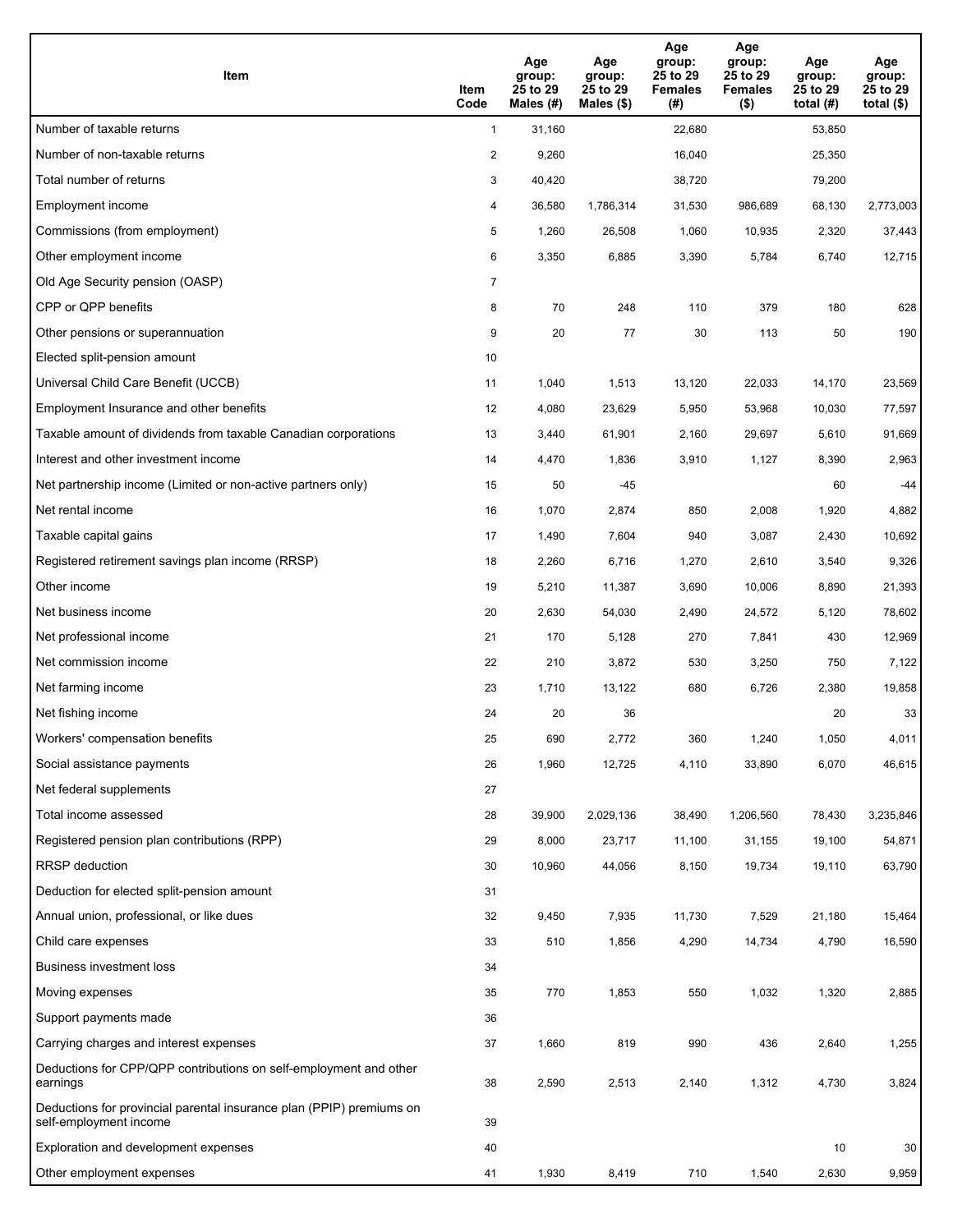| Item                                                              | Item<br>Code | Age<br>group:<br>25 to 29<br>Males (#) | Age<br>group:<br>25 to 29<br>Males (\$) | Age<br>group:<br>25 to 29<br><b>Females</b><br>(# ) | Age<br>group:<br>25 to 29<br>Females<br>$($ \$) | Age<br>group:<br>25 to 29<br>total $(H)$ | Age<br>group:<br>25 to 29<br>total $($)$ |
|-------------------------------------------------------------------|--------------|----------------------------------------|-----------------------------------------|-----------------------------------------------------|-------------------------------------------------|------------------------------------------|------------------------------------------|
| Clergy residence deduction                                        | 42           | 70                                     | 650                                     | 20                                                  | 93                                              | 80                                       | 743                                      |
| Other deductions                                                  | 43           | 700                                    | 541                                     | 730                                                 | 506                                             | 1,440                                    | 1,047                                    |
| Total deductions before adjustments                               | 44           | 23,090                                 | 92,485                                  | 22,200                                              | 78,239                                          | 45,290                                   | 170,724                                  |
| Social benefits repayment                                         | 45           | 710                                    | 861                                     | 40                                                  | 47                                              | 760                                      | 908                                      |
| Net income after adjustments                                      | 46           | 39,830                                 | 1,936,928                               | 38,370                                              | 1,128,723                                       | 78,230                                   | 3,065,801                                |
| Canadian Forces personnel and police deduction                    | 47           |                                        |                                         |                                                     |                                                 |                                          |                                          |
| Security options deductions                                       | 48           | 30                                     | 188                                     | 20                                                  | 62                                              | 40                                       | 251                                      |
| Other payments deductions                                         | 49           | 2,620                                  | 15,519                                  | 4,430                                               | 35,131                                          | 7,050                                    | 50,650                                   |
| Non-capital losses of other years                                 | 50           |                                        |                                         | 20                                                  | 28                                              | 20                                       | 56                                       |
| Net capital losses of other years                                 | 51           | 150                                    | 61                                      |                                                     |                                                 | 250                                      | 199                                      |
| Capital gains deduction                                           | 52           | 90                                     | 5,948                                   | 40                                                  | 2,539                                           | 130                                      | 8,487                                    |
| Northern residents deductions                                     | 53           | 490                                    | 1,247                                   | 320                                                 | 670                                             | 810                                      | 1,917                                    |
| Additional deductions                                             | 54           |                                        |                                         | 30                                                  | 308                                             | 30                                       | 381                                      |
| Farming/fishing losses of prior years                             | 55           | 40                                     | 299                                     |                                                     |                                                 | 40                                       | 299                                      |
| Total deductions from net income                                  | 56           | 3,400                                  | 23,434                                  | 4,900                                               | 38,876                                          | 8,300                                    | 62,310                                   |
| Taxable income assessed                                           | 57           | 39,060                                 | 1,913,521                               | 37,690                                              | 1,089,871                                       | 76,780                                   | 3,003,542                                |
| Basic personal amount                                             | 58           | 40,420                                 | 443,705                                 | 38,720                                              | 424,772                                         | 79,200                                   | 869,042                                  |
| Age amount                                                        | 59           |                                        |                                         |                                                     |                                                 |                                          |                                          |
| Spouse or common-law partner amount                               | 60           | 4,310                                  | 33,651                                  | 1,200                                               | 10,002                                          | 5,520                                    | 43,677                                   |
| Amount for eligible dependant                                     | 61           | 340                                    | 3,598                                   | 4,230                                               | 45,525                                          | 4,560                                    | 49,123                                   |
| Amount for children 17 and under                                  | 62           | 5,750                                  | 21,733                                  | 7,600                                               | 30,263                                          | 13,350                                   | 52,004                                   |
| Amount for infirm dependants age 18 or older                      | 63           |                                        |                                         |                                                     |                                                 |                                          |                                          |
| CPP or QPP contributions through employment                       | 64           | 33,970                                 | 59,099                                  | 27,680                                              | 37,986                                          | 61,650                                   | 97,086                                   |
| CPP or QPP contributions on self-employment and other<br>earnings | 65           | 2,590                                  | 2,513                                   | 2.140                                               | 1.312                                           | 4,730                                    | 3,824                                    |
| Employment Insurance premiums                                     | 66           | 33,880                                 | 23,130                                  | 28,650                                              | 15,812                                          | 62,530                                   | 38,942                                   |
| PPIP premiums paid                                                | 67           |                                        |                                         |                                                     |                                                 |                                          |                                          |
| PPIP premiums payable on employment income                        | 68           |                                        |                                         |                                                     |                                                 |                                          |                                          |
| PPIP premiums payable on self-employment income                   | 69           |                                        |                                         |                                                     |                                                 |                                          |                                          |
| Volunteer firefighters' amount                                    | 70           | 210                                    | 618                                     | 20                                                  | 72                                              | 230                                      | 690                                      |
| Canada employment amount                                          | 71           | 35,350                                 | 39,195                                  | 30,100                                              | 32,949                                          | 65,460                                   | 72,145                                   |
| Public transit amount                                             | 72           | 1,520                                  | 502                                     | 1,570                                               | 525                                             | 3,090                                    | 1,027                                    |
| Children's fitness amount                                         | 73           | 1,320                                  | 400                                     | 1,930                                               | 608                                             | 3,240                                    | 1,008                                    |
| Children's arts amount                                            | 74           | 270                                    | 80                                      | 400                                                 | 126                                             | 670                                      | 206                                      |
| Home buyers' amount                                               | 75           | 1,580                                  | 7,314                                   | 930                                                 | 4,119                                           | 2,510                                    | 11,433                                   |
| Pension income amount                                             | 76           | 20                                     | 22                                      | 30                                                  | 36                                              | 50                                       | 58                                       |
| Caregiver amount                                                  | 77           | 30                                     | 141                                     | 10                                                  | 67                                              | 50                                       | 208                                      |
| Disability amount                                                 | 78           | 290                                    | 2,247                                   | 230                                                 | 1,756                                           | 520                                      | 4,003                                    |
| Disability amount transferred from a dependant                    | 79           | 70                                     | 741                                     | 80                                                  | 861                                             | 150                                      | 1,603                                    |
| Interest paid on student loans                                    | 80           | 2,320                                  | 1,468                                   | 4,260                                               | 2,889                                           | 6,580                                    | 4,357                                    |
| Tuition, education, and textbook amounts                          | 81           | 7,140                                  | 48,703                                  | 6,620                                               | 48,920                                          | 13,760                                   | 97,631                                   |
| Tuition, education, and textbook amounts transferred from a child | 82           |                                        |                                         |                                                     |                                                 |                                          |                                          |
| Amounts transferred from spouse or common-law partner             | 83           | 880                                    | 3,556                                   | 580                                                 | 2,430                                           | 1,470                                    | 5,995                                    |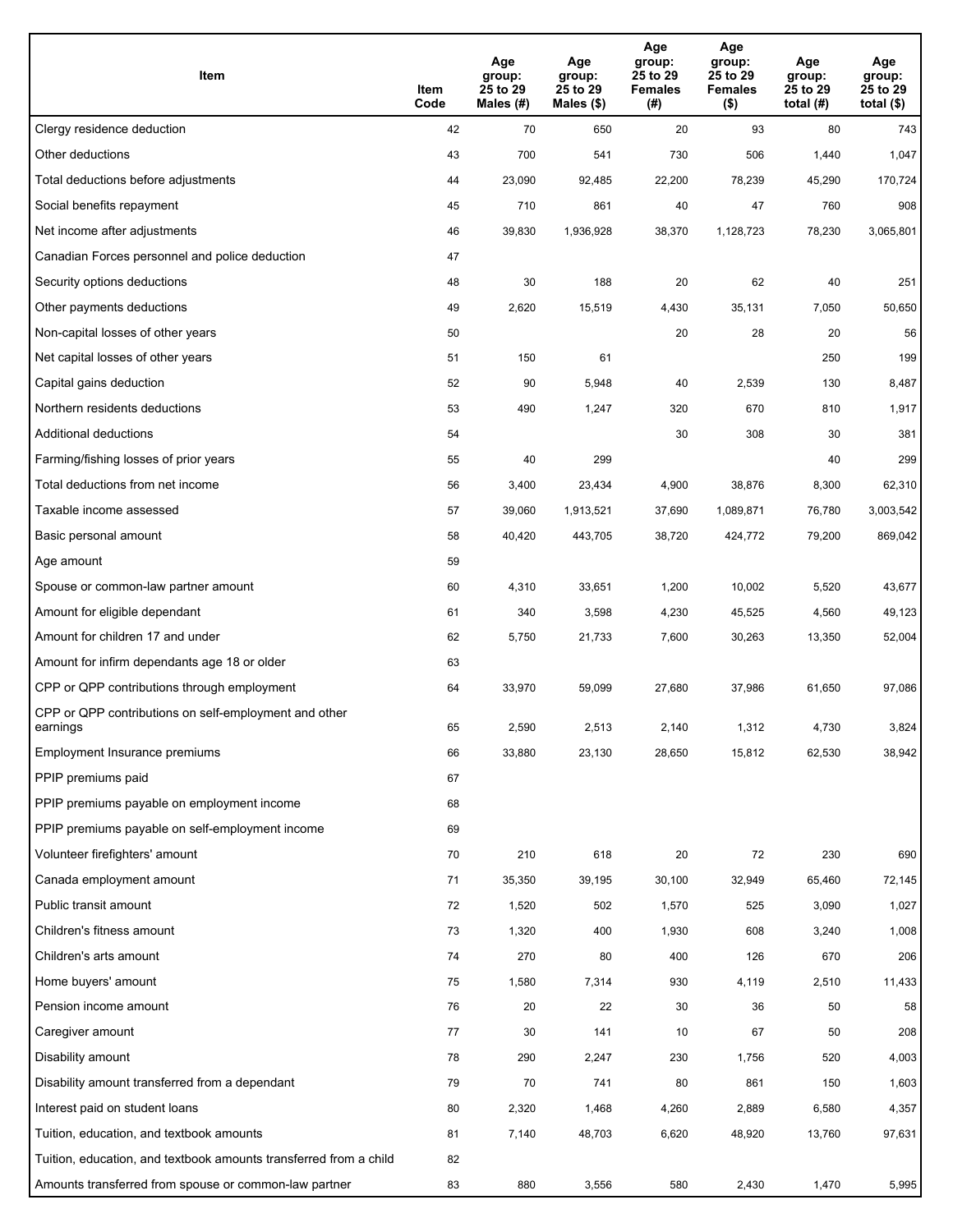| <b>Item</b>                                         | Item<br>Code | Age<br>group:<br>25 to 29<br>Males $(H)$ | Age<br>group:<br>25 to 29<br>Males $(\$)$ | Age<br>group:<br>25 to 29<br><b>Females</b><br>(# ) | Age<br>group:<br>25 to 29<br><b>Females</b><br>$($ \$) | Age<br>group:<br>25 to 29<br>total $(H)$ | Age<br>group:<br>25 to 29<br>total $($)$ |
|-----------------------------------------------------|--------------|------------------------------------------|-------------------------------------------|-----------------------------------------------------|--------------------------------------------------------|------------------------------------------|------------------------------------------|
| Medical expenses                                    | 84           | 1,290                                    | 1,940                                     | 2,480                                               | 3,596                                                  | 3,770                                    | 5,536                                    |
| Total tax credits on personal amounts               | 85           | 40,420                                   | 104,158                                   | 38,720                                              | 99,711                                                 | 79,200                                   | 203,961                                  |
| Allowable charitable donations and government gifts | 86           | 5,730                                    | 5,480                                     | 5,150                                               | 3,245                                                  | 10,880                                   | 8,726                                    |
| Eligible cultural and ecological gifts              | 87           |                                          |                                           |                                                     |                                                        |                                          |                                          |
| Total tax credit on donations and gifts             | 88           | 5,690                                    | 1,505                                     | 5,110                                               | 866                                                    | 10,800                                   | 2,371                                    |
| Total federal non-refundable tax credits            | 89           | 40,420                                   | 105,663                                   | 38,720                                              | 100,577                                                | 79,200                                   | 206,332                                  |
| Federal dividend tax credit                         | 90           | 3,340                                    | 7,933                                     | 1,990                                               | 3,768                                                  | 5,330                                    | 11,710                                   |
| Overseas employment tax credit                      | 91           | 10                                       | 93                                        |                                                     |                                                        | 10                                       | 98                                       |
| Minimum tax carryover                               | 92           | 40                                       | 90                                        | 20                                                  | 62                                                     | 60                                       | 152                                      |
| Basic federal tax                                   | 93           | 30,470                                   | 233,875                                   | 21.910                                              | 95.153                                                 | 52,380                                   | 329,034                                  |
| Federal Foreign Tax Credit                          | 94           | 540                                      | 462                                       | 290                                                 | 71                                                     | 830                                      | 533                                      |
| Federal Political contribution tax credit           | 95           | 50                                       | $\overline{7}$                            |                                                     |                                                        | 70                                       | 8                                        |
| <b>Investment Tax Credit</b>                        | 96           |                                          |                                           | 10                                                  | 14                                                     |                                          |                                          |
| Labour-sponsored funds tax credit                   | 97           | 660                                      | 383                                       | 400                                                 | 202                                                    | 1,060                                    | 585                                      |
| Alternative minimum tax payable                     | 98           | 60                                       | 221                                       |                                                     |                                                        | 90                                       | 308                                      |
| Net federal tax                                     | 99           | 30,420                                   | 233,006                                   | 21,880                                              | 94,863                                                 | 52,300                                   | 327,875                                  |
| CPP contributions on self-employment                | 100          | 2,590                                    | 5,025                                     | 2,140                                               | 2,623                                                  | 4,730                                    | 7,649                                    |
| Social Benefits repayment                           | 101          | 710                                      | 861                                       | 40                                                  | 47                                                     | 760                                      | 908                                      |
| <b>Net Provincial Tax</b>                           | 102          | 28,190                                   | 126,329                                   | 17,710                                              | 40,860                                                 | 45,900                                   | 167,196                                  |
| Total tax payable                                   | 103          | 31,160                                   | 365,222                                   | 22,680                                              | 138,415                                                | 53,850                                   | 503,649                                  |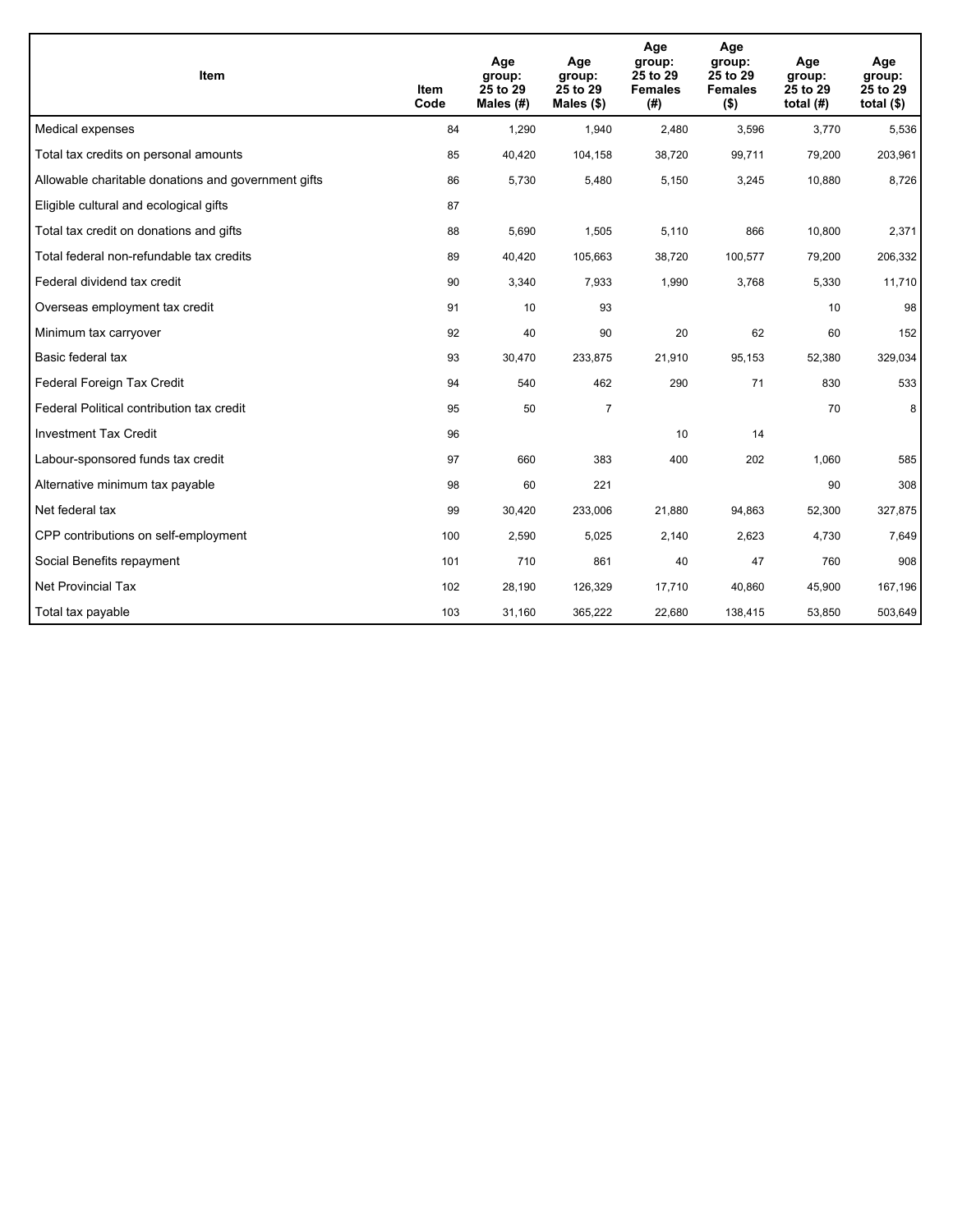| Item                                                                                           | Item<br>Code   | Age<br>group:<br>30 to 34<br>Males (#) | Age<br>group:<br>30 to 34<br>Males $(\$)$ | Age<br>group:<br>30 to 34<br><b>Females</b><br>(#) | Age<br>group:<br>30 to 34<br><b>Females</b><br>$($ \$) | Age<br>group:<br>30 to 34<br>total $(H)$ | Age<br>group:<br>30 to 34<br>total $($ |
|------------------------------------------------------------------------------------------------|----------------|----------------------------------------|-------------------------------------------|----------------------------------------------------|--------------------------------------------------------|------------------------------------------|----------------------------------------|
| Number of taxable returns                                                                      | $\mathbf{1}$   | 30,680                                 |                                           | 23,380                                             |                                                        | 54,070                                   |                                        |
| Number of non-taxable returns                                                                  | $\overline{a}$ | 6,150                                  |                                           | 13,330                                             |                                                        | 19,500                                   |                                        |
| Total number of returns                                                                        | 3              | 36,830                                 |                                           | 36,710                                             |                                                        | 73,570                                   |                                        |
| Employment income                                                                              | 4              | 32,430                                 | 1,895,014                                 | 29,020                                             | 1,008,347                                              | 61,470                                   | 2,903,521                              |
| Commissions (from employment)                                                                  | 5              | 1,000                                  | 35,080                                    | 640                                                | 12,314                                                 | 1,640                                    | 47,394                                 |
| Other employment income                                                                        | 6              | 3,260                                  | 11,056                                    | 3,090                                              | 5,585                                                  | 6,350                                    | 16,731                                 |
| Old Age Security pension (OASP)                                                                | 7              |                                        |                                           |                                                    |                                                        |                                          |                                        |
| CPP or QPP benefits                                                                            | 8              | 60                                     | 440                                       | 140                                                | 847                                                    | 210                                      | 1,287                                  |
| Other pensions or superannuation                                                               | 9              | 20                                     | 76                                        | 30                                                 | 226                                                    | 50                                       | 302                                    |
| Elected split-pension amount                                                                   | 10             |                                        |                                           | 10                                                 | 97                                                     | 20                                       | 101                                    |
| Universal Child Care Benefit (UCCB)                                                            | 11             | 2,290                                  | 3,637                                     | 16,570                                             | 27,951                                                 | 18,870                                   | 31,604                                 |
| Employment Insurance and other benefits                                                        | 12             | 3,160                                  | 18,718                                    | 6,550                                              | 63,871                                                 | 9,710                                    | 82,589                                 |
| Taxable amount of dividends from taxable Canadian corporations                                 | 13             | 4,150                                  | 115,926                                   | 2,980                                              | 69,806                                                 | 7,130                                    | 185,819                                |
| Interest and other investment income                                                           | 14             | 4,680                                  | 2,298                                     | 4,190                                              | 1,443                                                  | 8,880                                    | 3,743                                  |
| Net partnership income (Limited or non-active partners only)                                   | 15             | 110                                    | $-178$                                    | 30                                                 | $-70$                                                  | 140                                      | $-248$                                 |
| Net rental income                                                                              | 16             | 1,550                                  | 4,558                                     | 1,350                                              | 3,591                                                  | 2,910                                    | 8,149                                  |
| Taxable capital gains                                                                          | 17             | 1,710                                  | 14,003                                    | 1,170                                              | 5,142                                                  | 2,880                                    | 19,147                                 |
| Registered retirement savings plan income (RRSP)                                               | 18             | 3,300                                  | 10,944                                    | 2,090                                              | 5,358                                                  | 5,390                                    | 16,302                                 |
| Other income                                                                                   | 19             | 5,120                                  | 15,404                                    | 3,840                                              | 12,957                                                 | 8,960                                    | 28,361                                 |
| Net business income                                                                            | 20             | 3,040                                  | 66,438                                    | 3,230                                              | 30,483                                                 | 6,270                                    | 96,928                                 |
| Net professional income                                                                        | 21             | 240                                    | 12,274                                    | 330                                                | 12,334                                                 | 570                                      | 24,607                                 |
| Net commission income                                                                          | 22             | 230                                    | 6,187                                     | 520                                                | 3,113                                                  | 750                                      | 9,300                                  |
| Net farming income                                                                             | 23             | 2,220                                  | 19,772                                    | 860                                                | 6,150                                                  | 3,080                                    | 25,922                                 |
| Net fishing income                                                                             | 24             | 10                                     | 49                                        |                                                    |                                                        | 20                                       | 55                                     |
| Workers' compensation benefits                                                                 | 25             | 690                                    | 3,190                                     | 360                                                | 1,530                                                  | 1,050                                    | 4,720                                  |
| Social assistance payments                                                                     | 26             | 1,820                                  | 12,864                                    | 3,540                                              | 29,588                                                 | 5,360                                    | 42,452                                 |
| Net federal supplements                                                                        | 27             |                                        |                                           |                                                    |                                                        |                                          |                                        |
| Total income assessed                                                                          | 28             | 36,450                                 | 2,247,782                                 | 36,510                                             | 1,301,858                                              | 72,990                                   | 3,550,005                              |
| Registered pension plan contributions (RPP)                                                    | 29             | 9,000                                  | 34,160                                    | 12,260                                             | 39,029                                                 | 21,270                                   | 73,190                                 |
| <b>RRSP</b> deduction                                                                          | 30             | 12,230                                 | 58,603                                    | 9,510                                              | 27,973                                                 | 21,740                                   | 86,576                                 |
| Deduction for elected split-pension amount                                                     | 31             |                                        |                                           |                                                    |                                                        |                                          |                                        |
| Annual union, professional, or like dues                                                       | 32             | 9,130                                  | 8,702                                     | 11,470                                             | 7,810                                                  | 20,610                                   | 16,512                                 |
| Child care expenses                                                                            | 33             | 1,630                                  | 7,259                                     | 7,970                                              | 32,467                                                 | 9,600                                    | 39,727                                 |
| Business investment loss                                                                       | 34             | 10                                     | 134                                       |                                                    |                                                        | 10                                       | 160                                    |
| Moving expenses                                                                                | 35             | 490                                    | 2,103                                     | 300                                                | 1,083                                                  | 800                                      | 3,186                                  |
| Support payments made                                                                          | 36             | 80                                     | 507                                       |                                                    |                                                        | 80                                       | 522                                    |
| Carrying charges and interest expenses                                                         | 37             | 2,180                                  | 2,004                                     | 1,220                                              | 1,033                                                  | 3,410                                    | 3,037                                  |
| Deductions for CPP/QPP contributions on self-employment and other<br>earnings                  | 38             | 3,010                                  | 3,239                                     | 2,650                                              | 1,613                                                  | 5,660                                    | 4,852                                  |
| Deductions for provincial parental insurance plan (PPIP) premiums on<br>self-employment income | 39             |                                        |                                           |                                                    |                                                        |                                          |                                        |
| Exploration and development expenses                                                           | 40             | 40                                     | 189                                       | 10                                                 | 23                                                     | 50                                       | 211                                    |
| Other employment expenses                                                                      | 41             | 1,940                                  | 9,571                                     | 750                                                | 2,380                                                  | 2,700                                    | 11,950                                 |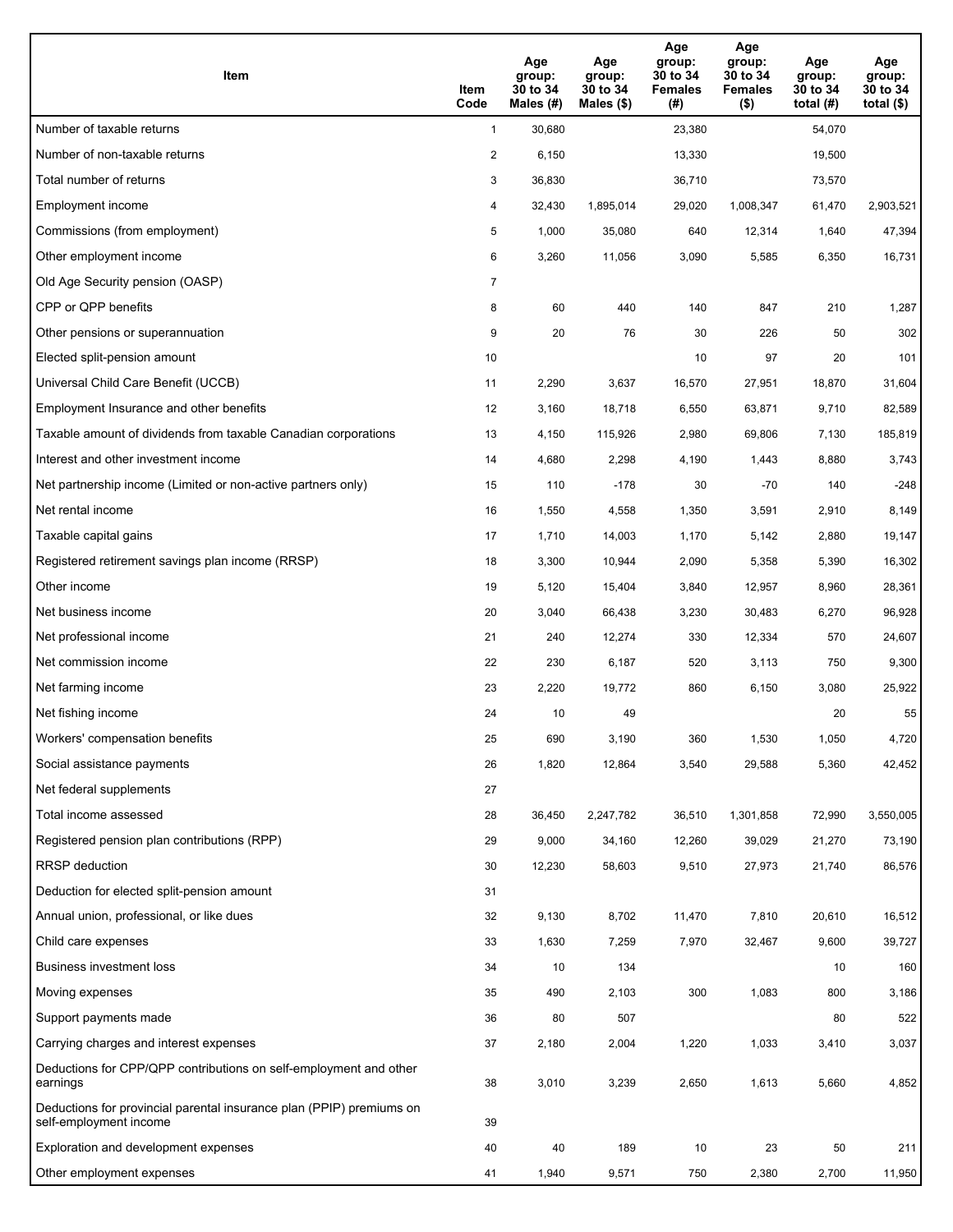| Item                                                              | Item<br>Code | Age<br>group:<br>30 to 34<br>Males (#) | Age<br>group:<br>30 to 34<br>Males (\$) | Age<br>group:<br>30 to 34<br><b>Females</b><br>(# ) | Age<br>group:<br>30 to 34<br>Females<br>$($ \$) | Age<br>group:<br>30 to 34<br>total (#) | Age<br>group:<br>30 to 34<br>total $($)$ |
|-------------------------------------------------------------------|--------------|----------------------------------------|-----------------------------------------|-----------------------------------------------------|-------------------------------------------------|----------------------------------------|------------------------------------------|
| Clergy residence deduction                                        | 42           | 100                                    | 1,045                                   | 30                                                  | 253                                             | 120                                    | 1,298                                    |
| Other deductions                                                  | 43           | 740                                    | 951                                     | 870                                                 | 751                                             | 1,610                                  | 1,701                                    |
| Total deductions before adjustments                               | 44           | 23,960                                 | 128,511                                 | 23,130                                              | 114,582                                         | 47,090                                 | 243,093                                  |
| Social benefits repayment                                         | 45           | 590                                    | 677                                     | 40                                                  | 32                                              | 630                                    | 709                                      |
| Net income after adjustments                                      | 46           | 36,320                                 | 2,120,160                               | 36,330                                              | 1,188,420                                       | 72,670                                 | 3,308,945                                |
| Canadian Forces personnel and police deduction                    | 47           |                                        |                                         |                                                     |                                                 |                                        |                                          |
| Security options deductions                                       | 48           | 50                                     | 573                                     |                                                     |                                                 | 50                                     | 580                                      |
| Other payments deductions                                         | 49           | 2,480                                  | 16,084                                  | 3,850                                               | 31,140                                          | 6,330                                  | 47,224                                   |
| Non-capital losses of other years                                 | 50           | 30                                     | 206                                     | 30                                                  | 80                                              | 60                                     | 286                                      |
| Net capital losses of other years                                 | 51           | 230                                    | 293                                     | 120                                                 | 56                                              | 350                                    | 348                                      |
| Capital gains deduction                                           | 52           | 140                                    | 9,772                                   | 70                                                  | 3,317                                           | 210                                    | 13,089                                   |
| Northern residents deductions                                     | 53           | 460                                    | 1,215                                   | 290                                                 | 676                                             | 750                                    | 1,891                                    |
| Additional deductions                                             | 54           |                                        |                                         |                                                     |                                                 | 20                                     | 270                                      |
| Farming/fishing losses of prior years                             | 55           | 60                                     | 582                                     | 20                                                  | 158                                             | 80                                     | 740                                      |
| Total deductions from net income                                  | 56           | 3,430                                  | 28,860                                  | 4,350                                               | 35,614                                          | 7,780                                  | 64,474                                   |
| Taxable income assessed                                           | 57           | 35,680                                 | 2,091,374                               | 35,610                                              | 1,152,851                                       | 71,320                                 | 3,244,589                                |
| Basic personal amount                                             | 58           | 36,830                                 | 403,153                                 | 36,710                                              | 402,396                                         | 73,570                                 | 805,843                                  |
| Age amount                                                        | 59           |                                        |                                         |                                                     |                                                 |                                        |                                          |
| Spouse or common-law partner amount                               | 60           | 6,280                                  | 47,995                                  | 1,510                                               | 12,514                                          | 7,790                                  | 60,510                                   |
| Amount for eligible dependant                                     | 61           | 600                                    | 6,519                                   | 4,540                                               | 48,935                                          | 5,140                                  | 55,453                                   |
| Amount for children 17 and under                                  | 62           | 12,190                                 | 53,787                                  | 10,530                                              | 48,085                                          | 22,710                                 | 101,885                                  |
| Amount for infirm dependants age 18 or older                      | 63           |                                        |                                         |                                                     |                                                 |                                        |                                          |
| CPP or QPP contributions through employment                       | 64           | 30,340                                 | 57,483                                  | 25,530                                              | 37,240                                          | 55,880                                 | 94,727                                   |
| CPP or QPP contributions on self-employment and other<br>earnings | 65           | 3,010                                  | 3,239                                   | 2,650                                               | 1.613                                           | 5,660                                  | 4,852                                    |
| Employment Insurance premiums                                     | 66           | 29,520                                 | 21,765                                  | 25,990                                              | 15,041                                          | 55,510                                 | 36,806                                   |
| PPIP premiums paid                                                | 67           |                                        |                                         |                                                     |                                                 |                                        |                                          |
| PPIP premiums payable on employment income                        | 68           |                                        |                                         |                                                     |                                                 |                                        |                                          |
| PPIP premiums payable on self-employment income                   | 69           |                                        |                                         |                                                     |                                                 |                                        |                                          |
| Volunteer firefighters' amount                                    | 70           | 260                                    | 789                                     | 20                                                  | 57                                              | 280                                    | 846                                      |
| Canada employment amount                                          | 71           | 31,460                                 | 34,897                                  | 27,670                                              | 30,327                                          | 59,130                                 | 65,229                                   |
| Public transit amount                                             | 72           | 970                                    | 365                                     | 950                                                 | 355                                             | 1,920                                  | 720                                      |
| Children's fitness amount                                         | 73           | 5,050                                  | 2,280                                   | 5,100                                               | 2,328                                           | 10,150                                 | 4,607                                    |
| Children's arts amount                                            | 74           | 1,390                                  | 557                                     | 1,450                                               | 574                                             | 2,850                                  | 1,130                                    |
| Home buyers' amount                                               | 75           | 860                                    | 3,959                                   | 470                                                 | 2,103                                           | 1,330                                  | 6,062                                    |
| Pension income amount                                             | 76           | 20                                     | 26                                      | 40                                                  | 60                                              | 60                                     | 86                                       |
| Caregiver amount                                                  | 77           | 40                                     | 198                                     | 30                                                  | 188                                             | 70                                     | 391                                      |
| Disability amount                                                 | 78           | 280                                    | 2,111                                   | 250                                                 | 1,909                                           | 520                                    | 4,020                                    |
| Disability amount transferred from a dependant                    | 79           | 240                                    | 2,817                                   | 260                                                 | 2,996                                           | 500                                    | 5,813                                    |
| Interest paid on student loans                                    | 80           | 2,010                                  | 1,230                                   | 3,330                                               | 2,082                                           | 5,350                                  | 3,312                                    |
| Tuition, education, and textbook amounts                          | 81           | 3,130                                  | 16,940                                  | 3,080                                               | 16,313                                          | 6,210                                  | 33,253                                   |
| Tuition, education, and textbook amounts transferred from a child | 82           | 30                                     | 60                                      |                                                     |                                                 | 40                                     | 73                                       |
| Amounts transferred from spouse or common-law partner             | 83           | 1,160                                  | 4,875                                   | 830                                                 | 3,802                                           | 1,990                                  | 8,696                                    |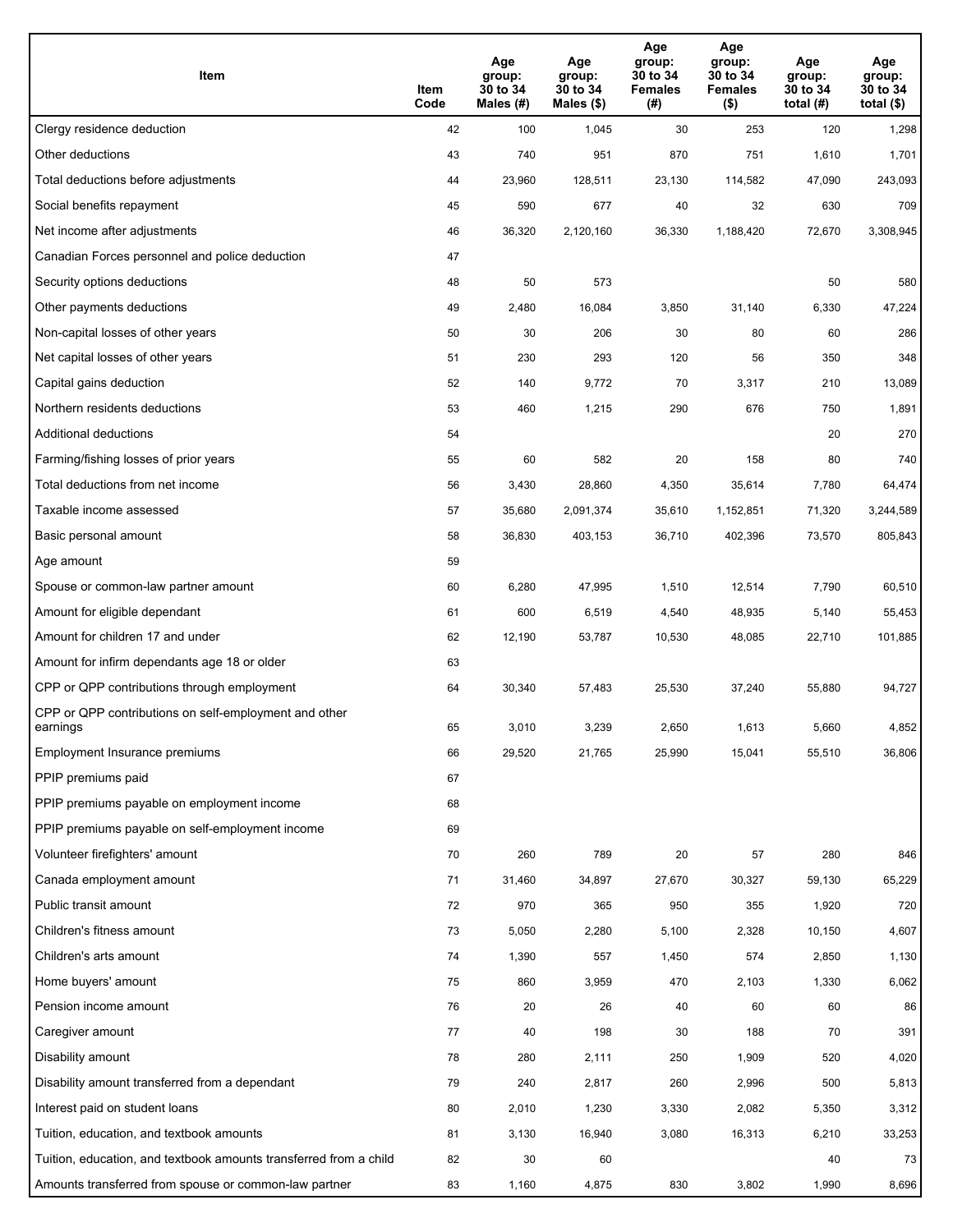| <b>Item</b>                                         | Item<br>Code | Age<br>group:<br>30 to 34<br>Males (#) | Age<br>group:<br>30 to 34<br>Males $(\$)$ | Age<br>group:<br>30 to 34<br><b>Females</b><br>(#) | Age<br>group:<br>30 to 34<br><b>Females</b><br>$($ \$) | Age<br>group:<br>30 to 34<br>total $(H)$ | Age<br>group:<br>30 to 34<br>total $($)$ |
|-----------------------------------------------------|--------------|----------------------------------------|-------------------------------------------|----------------------------------------------------|--------------------------------------------------------|------------------------------------------|------------------------------------------|
| Medical expenses                                    | 84           | 1,680                                  | 3,607                                     | 3,210                                              | 5,385                                                  | 4,890                                    | 8,992                                    |
| Total tax credits on personal amounts               | 85           | 36,830                                 | 100,312                                   | 36,710                                             | 95,153                                                 | 73,570                                   | 195,517                                  |
| Allowable charitable donations and government gifts | 86           | 7,780                                  | 8,534                                     | 5,900                                              | 4,050                                                  | 13,680                                   | 12,584                                   |
| Eligible cultural and ecological gifts              | 87           |                                        |                                           |                                                    |                                                        |                                          |                                          |
| Total tax credit on donations and gifts             | 88           | 7,740                                  | 2,343                                     | 5,860                                              | 1,077                                                  | 13,600                                   | 3,419                                    |
| Total federal non-refundable tax credits            | 89           | 36,830                                 | 102,655                                   | 36,710                                             | 96,230                                                 | 73,570                                   | 198,936                                  |
| Federal dividend tax credit                         | 90           | 4,100                                  | 15,251                                    | 2,780                                              | 9,184                                                  | 6,890                                    | 24,447                                   |
| Overseas employment tax credit                      | 91           | 20                                     | 262                                       |                                                    |                                                        | 30                                       | 267                                      |
| Minimum tax carryover                               | 92           | 100                                    | 234                                       | 40                                                 | 58                                                     | 150                                      | 292                                      |
| Basic federal tax                                   | 93           | 29,800                                 | 275,028                                   | 22,300                                             | 109,417                                                | 52,110                                   | 384,486                                  |
| Federal Foreign Tax Credit                          | 94           | 690                                    | 1,155                                     | 370                                                | 93                                                     | 1,060                                    | 1,248                                    |
| Federal Political contribution tax credit           | 95           | 80                                     | 15                                        | 40                                                 | 5                                                      | 110                                      | 19                                       |
| <b>Investment Tax Credit</b>                        | 96           | 40                                     | 26                                        | 20                                                 | 20                                                     | 60                                       | 47                                       |
| Labour-sponsored funds tax credit                   | 97           | 960                                    | 605                                       | 580                                                | 325                                                    | 1,540                                    | 929                                      |
| Alternative minimum tax payable                     | 98           | 130                                    | 403                                       | 50                                                 | 146                                                    | 170                                      | 549                                      |
| Net federal tax                                     | 99           | 29,760                                 | 273,232                                   | 22,270                                             | 108,981                                                | 52,040                                   | 382,254                                  |
| CPP contributions on self-employment                | 100          | 3,010                                  | 6,478                                     | 2,650                                              | 3,226                                                  | 5,660                                    | 9,705                                    |
| Social Benefits repayment                           | 101          | 590                                    | 677                                       | 40                                                 | 32                                                     | 630                                      | 709                                      |
| <b>Net Provincial Tax</b>                           | 102          | 27,770                                 | 151,968                                   | 17,310                                             | 54,340                                                 | 45,090                                   | 206,335                                  |
| Total tax payable                                   | 103          | 30,680                                 | 432,357                                   | 23,380                                             | 166,599                                                | 54,070                                   | 599,024                                  |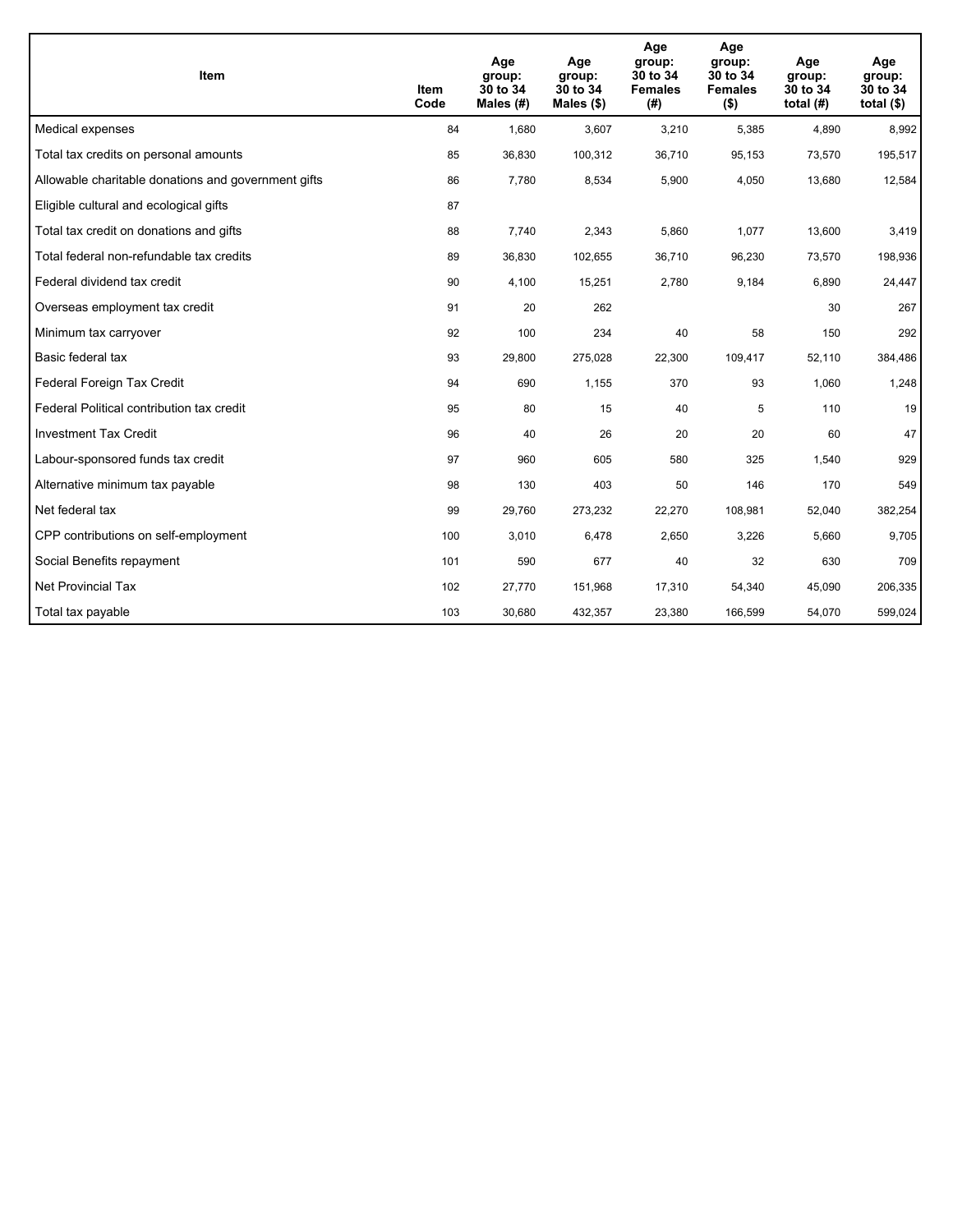| Item                                                                                           | Item<br>Code   | Age<br>group:<br>35 to 39<br>Males (#) | Age<br>group:<br>35 to 39<br>Males $(\$)$ | Age<br>group:<br>35 to 39<br><b>Females</b><br>(#) | Age<br>group:<br>35 to 39<br><b>Females</b><br>$($ \$) | Age<br>group:<br>35 to 39<br>total $(H)$ | Age<br>group:<br>35 to 39<br>total $($ |
|------------------------------------------------------------------------------------------------|----------------|----------------------------------------|-------------------------------------------|----------------------------------------------------|--------------------------------------------------------|------------------------------------------|----------------------------------------|
| Number of taxable returns                                                                      | $\mathbf{1}$   | 27,880                                 |                                           | 22,020                                             |                                                        | 49,910                                   |                                        |
| Number of non-taxable returns                                                                  | $\overline{a}$ | 5,230                                  |                                           | 11,060                                             |                                                        | 16,310                                   |                                        |
| Total number of returns                                                                        | 3              | 33,110                                 |                                           | 33,080                                             |                                                        | 66,220                                   |                                        |
| Employment income                                                                              | 4              | 28.540                                 | 1,813,193                                 | 26,490                                             | 1.016.433                                              | 55,050                                   | 2,829,662                              |
| Commissions (from employment)                                                                  | 5              | 1,000                                  | 44,778                                    | 480                                                | 11,090                                                 | 1,470                                    | 55,868                                 |
| Other employment income                                                                        | 6              | 3,050                                  | 10,745                                    | 2,830                                              | 6,009                                                  | 5,880                                    | 16,754                                 |
| Old Age Security pension (OASP)                                                                | 7              |                                        |                                           |                                                    |                                                        |                                          |                                        |
| CPP or QPP benefits                                                                            | 8              | 140                                    | 973                                       | 290                                                | 1,755                                                  | 440                                      | 2,728                                  |
| Other pensions or superannuation                                                               | 9              | 30                                     | 296                                       | 40                                                 | 261                                                    | 70                                       | 557                                    |
| Elected split-pension amount                                                                   | 10             | 10                                     | 31                                        | 40                                                 | 395                                                    | 60                                       | 426                                    |
| Universal Child Care Benefit (UCCB)                                                            | 11             | 2,450                                  | 3,728                                     | 10,980                                             | 16,733                                                 | 13,440                                   | 20,480                                 |
| Employment Insurance and other benefits                                                        | 12             | 2,520                                  | 15,780                                    | 3,960                                              | 31,794                                                 | 6,480                                    | 47,574                                 |
| Taxable amount of dividends from taxable Canadian corporations                                 | 13             | 4,590                                  | 150,122                                   | 3,500                                              | 100,958                                                | 8,090                                    | 251,117                                |
| Interest and other investment income                                                           | 14             | 4,580                                  | 3,714                                     | 4,300                                              | 2,437                                                  | 8,880                                    | 6,152                                  |
| Net partnership income (Limited or non-active partners only)                                   | 15             | 160                                    | $-161$                                    | 50                                                 | $-53$                                                  | 210                                      | $-214$                                 |
| Net rental income                                                                              | 16             | 1,650                                  | 5,891                                     | 1,430                                              | 4,036                                                  | 3,080                                    | 9,927                                  |
| Taxable capital gains                                                                          | 17             | 1,920                                  | 21,217                                    | 1,440                                              | 10,884                                                 | 3,360                                    | 32,102                                 |
| Registered retirement savings plan income (RRSP)                                               | 18             | 3,570                                  | 12,981                                    | 2,660                                              | 7,688                                                  | 6,240                                    | 20,668                                 |
| Other income                                                                                   | 19             | 5,110                                  | 15,434                                    | 3,860                                              | 12,080                                                 | 8,970                                    | 27,514                                 |
| Net business income                                                                            | 20             | 2,950                                  | 68,881                                    | 3,200                                              | 35,186                                                 | 6,150                                    | 104,067                                |
| Net professional income                                                                        | 21             | 240                                    | 15,242                                    | 340                                                | 10,433                                                 | 580                                      | 25,675                                 |
| Net commission income                                                                          | 22             | 220                                    | 7,615                                     | 490                                                | 4,533                                                  | 700                                      | 12,148                                 |
| Net farming income                                                                             | 23             | 2,390                                  | 19,261                                    | 890                                                | 5,637                                                  | 3,290                                    | 24,898                                 |
| Net fishing income                                                                             | 24             | 20                                     | 83                                        |                                                    |                                                        | 30                                       | 107                                    |
| Workers' compensation benefits                                                                 | 25             | 690                                    | 4,122                                     | 440                                                | 2,296                                                  | 1,130                                    | 6,418                                  |
| Social assistance payments                                                                     | 26             | 1,680                                  | 13,014                                    | 2,870                                              | 24,726                                                 | 4,550                                    | 37,741                                 |
| Net federal supplements                                                                        | 27             |                                        |                                           |                                                    |                                                        |                                          |                                        |
| Total income assessed                                                                          | 28             | 32,810                                 | 2,226,950                                 | 32,820                                             | 1,307,229                                              | 65,650                                   | 3,534,271                              |
| Registered pension plan contributions (RPP)                                                    | 29             | 9,110                                  | 38,848                                    | 12,140                                             | 43,153                                                 | 21,250                                   | 82,001                                 |
| <b>RRSP</b> deduction                                                                          | 30             | 11,710                                 | 64,243                                    | 9,030                                              | 29,384                                                 | 20,740                                   | 93,626                                 |
| Deduction for elected split-pension amount                                                     | 31             |                                        |                                           |                                                    |                                                        | 10                                       | 22                                     |
| Annual union, professional, or like dues                                                       | 32             | 8,230                                  | 8,009                                     | 10,780                                             | 7,583                                                  | 19,010                                   | 15,592                                 |
| Child care expenses                                                                            | 33             | 2,040                                  | 9,742                                     | 6,820                                              | 27,394                                                 | 8,850                                    | 37,136                                 |
| Business investment loss                                                                       | 34             | 20                                     | 399                                       |                                                    |                                                        | 30                                       | 536                                    |
| Moving expenses                                                                                | 35             | 370                                    | 2,263                                     | 180                                                | 710                                                    | 550                                      | 2,974                                  |
| Support payments made                                                                          | 36             | 120                                    | 1,019                                     |                                                    |                                                        | 130                                      | 1,064                                  |
| Carrying charges and interest expenses                                                         | 37             | 2,520                                  | 3,320                                     | 1,470                                              | 1,361                                                  | 3,990                                    | 4,684                                  |
| Deductions for CPP/QPP contributions on self-employment and other<br>earnings                  | 38             | 3,010                                  | 3,404                                     | 2,780                                              | 1,809                                                  | 5,790                                    | 5,213                                  |
| Deductions for provincial parental insurance plan (PPIP) premiums on<br>self-employment income | 39             |                                        |                                           |                                                    |                                                        |                                          |                                        |
| Exploration and development expenses                                                           | 40             | 50                                     | 593                                       | 20                                                 | 32                                                     | 80                                       | 625                                    |
| Other employment expenses                                                                      | 41             | 2,020                                  | 10,760                                    | 730                                                | 2,737                                                  | 2,750                                    | 13,497                                 |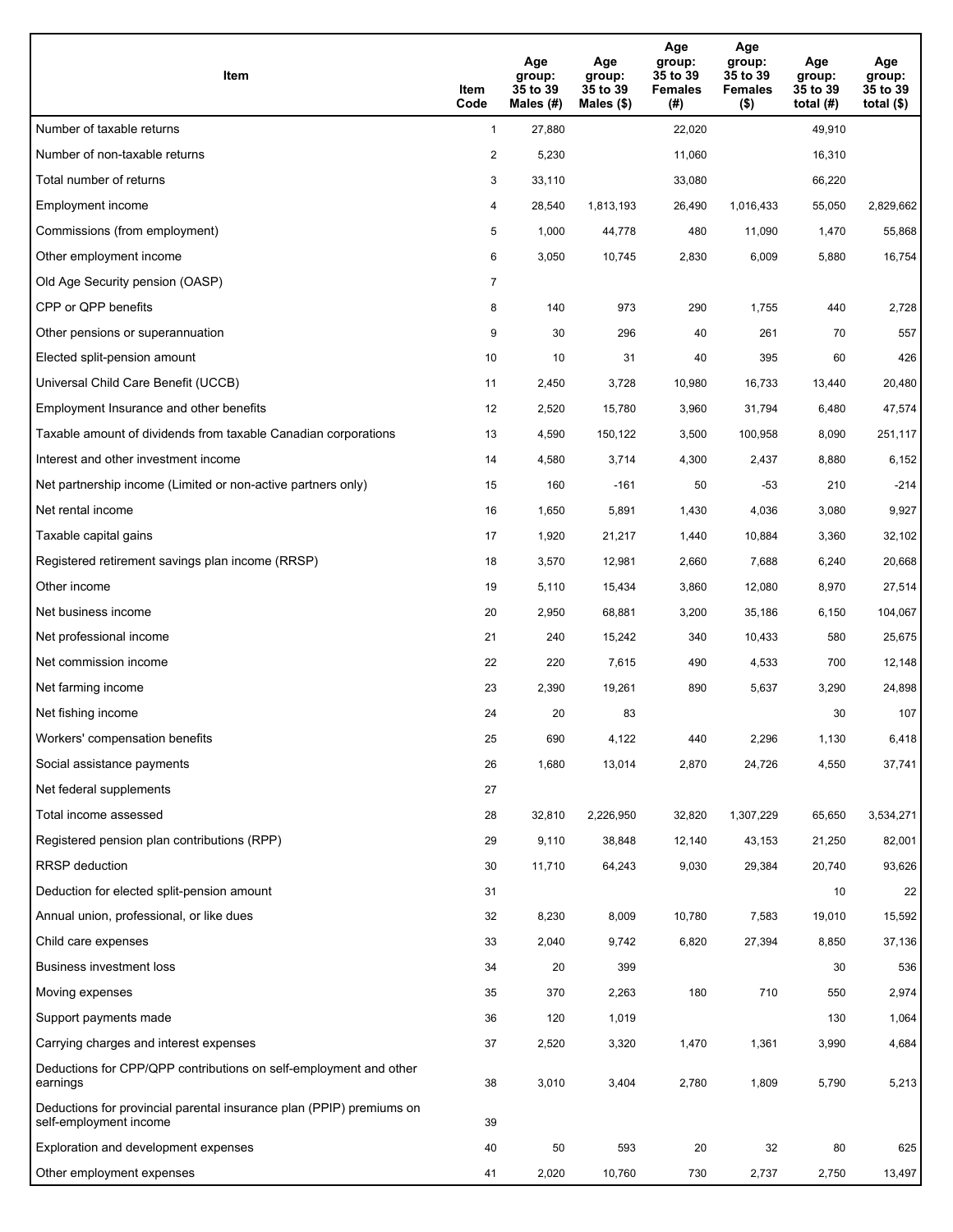| Item                                                              | Item<br>Code | Age<br>group:<br>35 to 39<br>Males (#) | Age<br>group:<br>35 to 39<br>Males (\$) | Age<br>group:<br>35 to 39<br><b>Females</b><br>(# ) | Age<br>group:<br>35 to 39<br><b>Females</b><br>$($ \$) | Age<br>group:<br>35 to 39<br>total $(H)$ | Age<br>group:<br>35 to 39<br>total $($)$ |
|-------------------------------------------------------------------|--------------|----------------------------------------|-----------------------------------------|-----------------------------------------------------|--------------------------------------------------------|------------------------------------------|------------------------------------------|
| Clergy residence deduction                                        | 42           | 100                                    | 1,277                                   | 20                                                  | 190                                                    | 120                                      | 1,467                                    |
| Other deductions                                                  | 43           | 710                                    | 1,206                                   | 670                                                 | 561                                                    | 1,390                                    | 1,767                                    |
| Total deductions before adjustments                               | 44           | 22,690                                 | 145,119                                 | 21,450                                              | 115,166                                                | 44,140                                   | 260,288                                  |
| Social benefits repayment                                         | 45           | 390                                    | 432                                     | 30                                                  | 37                                                     | 420                                      | 470                                      |
| Net income after adjustments                                      | 46           | 32,680                                 | 2,083,517                               | 32,630                                              | 1,192,945                                              | 65,330                                   | 3,276,550                                |
| Canadian Forces personnel and police deduction                    | 47           |                                        |                                         |                                                     |                                                        |                                          |                                          |
| Security options deductions                                       | 48           | 50                                     | 911                                     | 20                                                  | 432                                                    | 70                                       | 1,343                                    |
| Other payments deductions                                         | 49           | 2,320                                  | 17,140                                  | 3,280                                               | 27,066                                                 | 5,600                                    | 44,206                                   |
| Non-capital losses of other years                                 | 50           | 40                                     | 774                                     | 50                                                  | 263                                                    | 90                                       | 1,037                                    |
| Net capital losses of other years                                 | 51           | 320                                    | 535                                     | 180                                                 | 156                                                    | 500                                      | 691                                      |
| Capital gains deduction                                           | 52           | 200                                    | 14,315                                  | 120                                                 | 7,490                                                  | 320                                      | 21,805                                   |
| Northern residents deductions                                     | 53           | 430                                    | 1,209                                   | 290                                                 | 678                                                    | 720                                      | 1,886                                    |
| Additional deductions                                             | 54           |                                        |                                         | 10                                                  | 215                                                    | 20                                       | 361                                      |
| Farming/fishing losses of prior years                             | 55           | 70                                     | 783                                     | 20                                                  | 185                                                    | 90                                       | 967                                      |
| Total deductions from net income                                  | 56           | 3,390                                  | 35,815                                  | 3,930                                               | 36,485                                                 | 7,320                                    | 72,300                                   |
| Taxable income assessed                                           | 57           | 32,050                                 | 2,047,999                               | 31,810                                              | 1,156,638                                              | 63,880                                   | 3,204,725                                |
| Basic personal amount                                             | 58           | 33,110                                 | 362,363                                 | 33,080                                              | 363,219                                                | 66,220                                   | 725,823                                  |
| Age amount                                                        | 59           |                                        |                                         |                                                     |                                                        |                                          |                                          |
| Spouse or common-law partner amount                               | 60           | 6,090                                  | 47,905                                  | 1,420                                               | 11,816                                                 | 7,510                                    | 59,743                                   |
| Amount for eligible dependant                                     | 61           | 850                                    | 9,184                                   | 4,680                                               | 50,075                                                 | 5,540                                    | 59,259                                   |
| Amount for children 17 and under                                  | 62           | 14,420                                 | 71,395                                  | 10,950                                              | 51,154                                                 | 25,370                                   | 122,583                                  |
| Amount for infirm dependants age 18 or older                      | 63           |                                        |                                         |                                                     |                                                        | 10                                       | 61                                       |
| CPP or QPP contributions through employment                       | 64           | 26,590                                 | 52,062                                  | 23,300                                              | 36,232                                                 | 49,900                                   | 88,294                                   |
| CPP or QPP contributions on self-employment and other<br>earnings | 65           | 3,010                                  | 3,404                                   | 2.780                                               | 1,809                                                  | 5,790                                    | 5,213                                    |
| Employment Insurance premiums                                     | 66           | 25,550                                 | 19,385                                  | 23,490                                              | 14,522                                                 | 49,040                                   | 33,906                                   |
| PPIP premiums paid                                                | 67           |                                        |                                         |                                                     |                                                        |                                          |                                          |
| PPIP premiums payable on employment income                        | 68           |                                        |                                         |                                                     |                                                        |                                          |                                          |
| PPIP premiums payable on self-employment income                   | 69           |                                        |                                         |                                                     |                                                        |                                          |                                          |
| Volunteer firefighters' amount                                    | 70           | 230                                    | 696                                     | 20                                                  | 57                                                     | 250                                      | 753                                      |
| Canada employment amount                                          | 71           | 27,620                                 | 30,624                                  | 24,900                                              | 27,351                                                 | 52,520                                   | 57,979                                   |
| Public transit amount                                             | 72           | 830                                    | 328                                     | 890                                                 | 364                                                    | 1,710                                    | 692                                      |
| Children's fitness amount                                         | 73           | 7,780                                  | 4,688                                   | 6,400                                               | 3,743                                                  | 14,180                                   | 8,432                                    |
| Children's arts amount                                            | 74           | 2,850                                  | 1,434                                   | 2,350                                               | 1,141                                                  | 5,200                                    | 2,576                                    |
| Home buyers' amount                                               | 75           | 510                                    | 2,396                                   | 260                                                 | 1,123                                                  | 770                                      | 3,519                                    |
| Pension income amount                                             | 76           | 40                                     | 54                                      | 80                                                  | 141                                                    | 120                                      | 195                                      |
| Caregiver amount                                                  | 77           | 90                                     | 502                                     | 90                                                  | 510                                                    | 180                                      | 1,011                                    |
| Disability amount                                                 | 78           | 250                                    | 1,913                                   | 250                                                 | 1,886                                                  | 490                                      | 3,799                                    |
| Disability amount transferred from a dependant                    | 79           | 410                                    | 4,963                                   | 360                                                 | 4,050                                                  | 760                                      | 9,013                                    |
| Interest paid on student loans                                    | 80           | 940                                    | 559                                     | 1,500                                               | 894                                                    | 2,440                                    | 1,453                                    |
| Tuition, education, and textbook amounts                          | 81           | 1,800                                  | 6,699                                   | 1,920                                               | 7,833                                                  | 3,720                                    | 14,532                                   |
| Tuition, education, and textbook amounts transferred from a child | 82           | 120                                    | 392                                     | 150                                                 | 539                                                    | 260                                      | 931                                      |
| Amounts transferred from spouse or common-law partner             | 83           | 1,090                                  | 4,912                                   | 860                                                 | 4,469                                                  | 1,960                                    | 9,402                                    |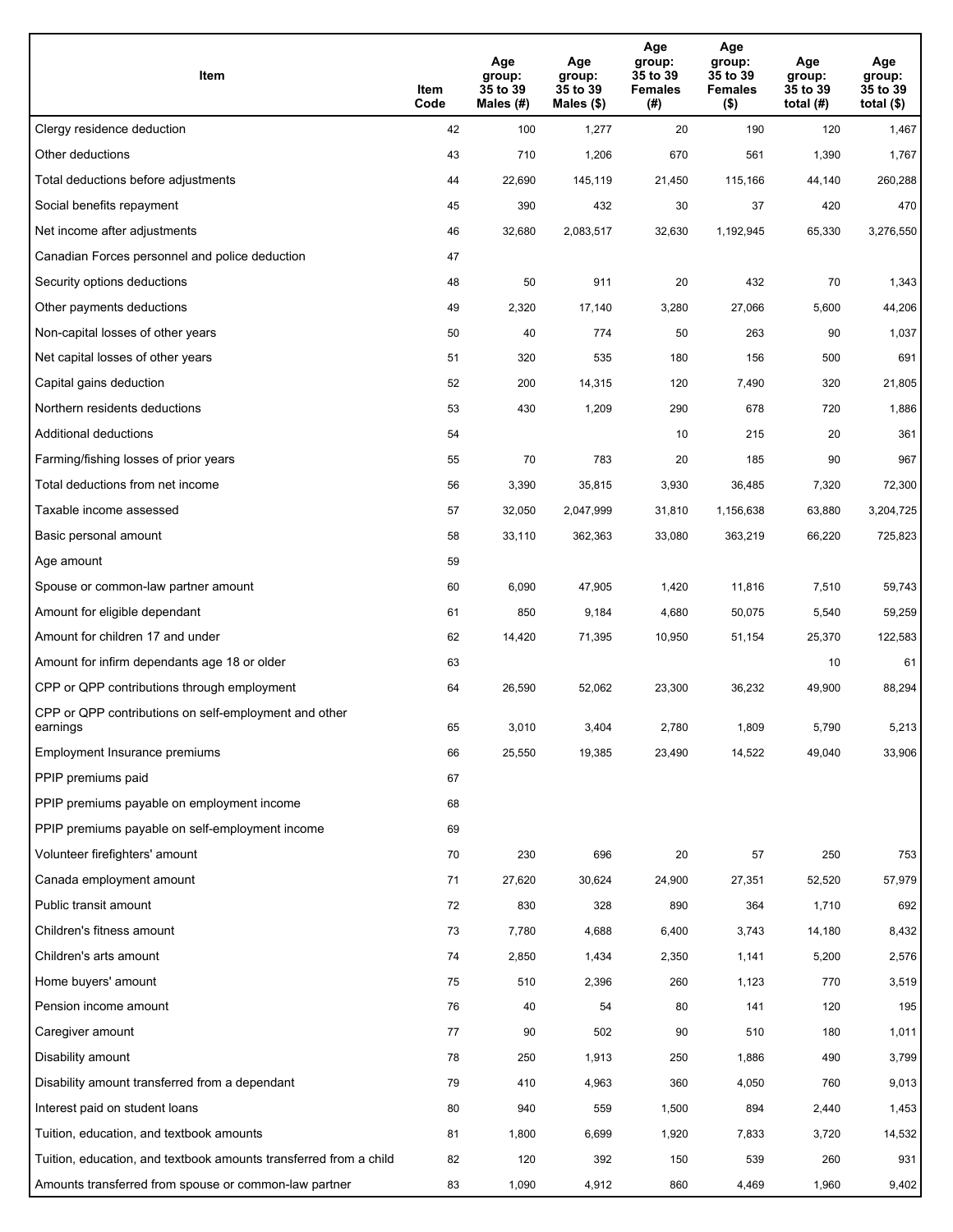| <b>Item</b>                                         | Item<br>Code | Age<br>group:<br>35 to 39<br>Males $(H)$ | Age<br>group:<br>35 to 39<br>Males $(\$)$ | Age<br>group:<br>35 to 39<br><b>Females</b><br>(# ) | Age<br>group:<br>35 to 39<br><b>Females</b><br>$($ \$) | Age<br>group:<br>35 to 39<br>total $(H)$ | Age<br>group:<br>35 to 39<br>total $($)$ |
|-----------------------------------------------------|--------------|------------------------------------------|-------------------------------------------|-----------------------------------------------------|--------------------------------------------------------|------------------------------------------|------------------------------------------|
| Medical expenses                                    | 84           | 2,090                                    | 4,871                                     | 3,560                                               | 6,968                                                  | 5,650                                    | 11,839                                   |
| Total tax credits on personal amounts               | 85           | 33,110                                   | 94,627                                    | 33,080                                              | 88,500                                                 | 66,220                                   | 183,175                                  |
| Allowable charitable donations and government gifts | 86           | 8,400                                    | 10,378                                    | 5,900                                               | 4,495                                                  | 14,300                                   | 14,874                                   |
| Eligible cultural and ecological gifts              | 87           |                                          |                                           |                                                     |                                                        | 10                                       | $\mathbf{1}$                             |
| Total tax credit on donations and gifts             | 88           | 8,350                                    | 2,856                                     | 5,880                                               | 1,199                                                  | 14,230                                   | 4,055                                    |
| Total federal non-refundable tax credits            | 89           | 33,110                                   | 97,484                                    | 33,080                                              | 89,699                                                 | 66,220                                   | 187,230                                  |
| Federal dividend tax credit                         | 90           | 4,510                                    | 19,815                                    | 3,290                                               | 13,375                                                 | 7,800                                    | 33,194                                   |
| Overseas employment tax credit                      | 91           | 30                                       | 266                                       |                                                     |                                                        | 30                                       | 266                                      |
| Minimum tax carryover                               | 92           | 150                                      | 351                                       | 70                                                  | 175                                                    | 220                                      | 526                                      |
| Basic federal tax                                   | 93           | 27,020                                   | 278,045                                   | 20,970                                              | 115,021                                                | 48,000                                   | 393,066                                  |
| Federal Foreign Tax Credit                          | 94           | 760                                      | 1,173                                     | 490                                                 | 74                                                     | 1,260                                    | 1,247                                    |
| Federal Political contribution tax credit           | 95           | 120                                      | 22                                        | 50                                                  | 8                                                      | 170                                      | 30                                       |
| <b>Investment Tax Credit</b>                        | 96           | 40                                       | 32                                        | 20                                                  | 18                                                     | 60                                       | 50                                       |
| Labour-sponsored funds tax credit                   | 97           | 1,080                                    | 671                                       | 670                                                 | 389                                                    | 1,750                                    | 1,060                                    |
| Alternative minimum tax payable                     | 98           | 170                                      | 610                                       | 100                                                 | 339                                                    | 270                                      | 949                                      |
| Net federal tax                                     | 99           | 26,990                                   | 276,246                                   | 20,930                                              | 114,541                                                | 47,910                                   | 390,787                                  |
| CPP contributions on self-employment                | 100          | 3,010                                    | 6,809                                     | 2,780                                               | 3,619                                                  | 5,790                                    | 10,428                                   |
| Social Benefits repayment                           | 101          | 390                                      | 432                                       | 30                                                  | 37                                                     | 420                                      | 470                                      |
| <b>Net Provincial Tax</b>                           | 102          | 25,020                                   | 154,985                                   | 16,050                                              | 58,990                                                 | 41,070                                   | 213,975                                  |
| Total tax payable                                   | 103          | 27,880                                   | 438,475                                   | 22,020                                              | 177,198                                                | 49,910                                   | 615,673                                  |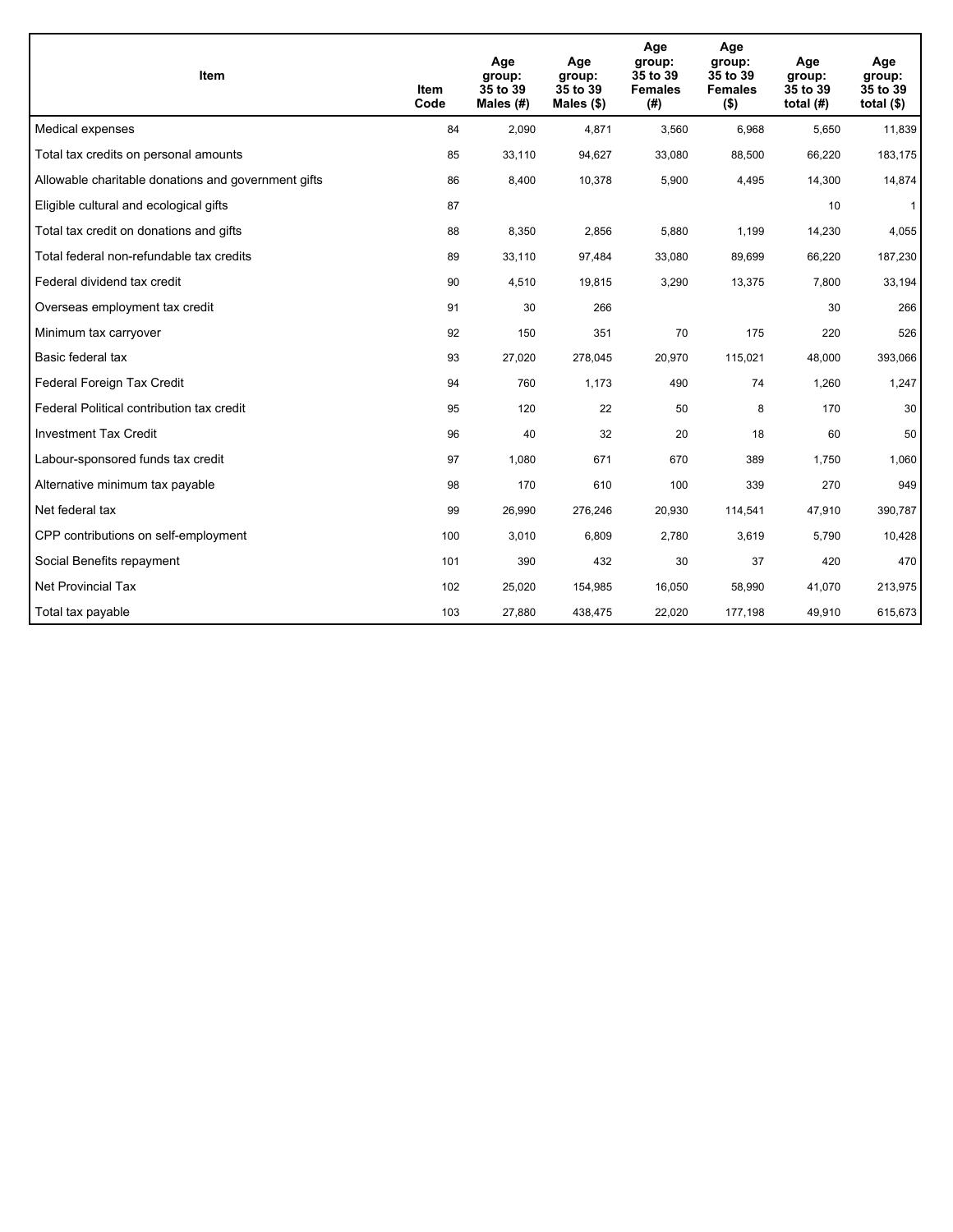| Item                                                                                           | Item<br>Code   | Age<br>group:<br>40 to 44<br>Males (#) | Age<br>group:<br>40 to 44<br>Males $(\$)$ | Age<br>group:<br>40 to 44<br><b>Females</b><br>(#) | Age<br>group:<br>40 to 44<br><b>Females</b><br>$($ \$) | Age<br>group:<br>40 to 44<br>total $(H)$ | Age<br>group:<br>40 to 44<br>total $($ |
|------------------------------------------------------------------------------------------------|----------------|----------------------------------------|-------------------------------------------|----------------------------------------------------|--------------------------------------------------------|------------------------------------------|----------------------------------------|
| Number of taxable returns                                                                      | $\mathbf{1}$   | 25,850                                 |                                           | 21,980                                             |                                                        | 47,830                                   |                                        |
| Number of non-taxable returns                                                                  | $\overline{a}$ | 5,030                                  |                                           | 9,040                                              |                                                        | 14,090                                   |                                        |
| Total number of returns                                                                        | 3              | 30,880                                 |                                           | 31,020                                             |                                                        | 61,920                                   |                                        |
| Employment income                                                                              | 4              | 26.180                                 | 1,742,703                                 | 25,800                                             | 1,074,354                                              | 51,990                                   | 2,817,098                              |
| Commissions (from employment)                                                                  | 5              | 860                                    | 44,525                                    | 400                                                | 9,178                                                  | 1,260                                    | 53,703                                 |
| Other employment income                                                                        | 6              | 3,060                                  | 11,821                                    | 2,910                                              | 7,506                                                  | 5,970                                    | 19,333                                 |
| Old Age Security pension (OASP)                                                                | 7              |                                        |                                           |                                                    |                                                        |                                          |                                        |
| CPP or QPP benefits                                                                            | 8              | 290                                    | 2,147                                     | 540                                                | 3,290                                                  | 830                                      | 5,437                                  |
| Other pensions or superannuation                                                               | 9              | 80                                     | 1,088                                     | 70                                                 | 546                                                    | 150                                      | 1,634                                  |
| Elected split-pension amount                                                                   | 10             | 20                                     | 83                                        | 120                                                | 1,169                                                  | 140                                      | 1,252                                  |
| Universal Child Care Benefit (UCCB)                                                            | 11             | 1,570                                  | 2,228                                     | 4,200                                              | 5,477                                                  | 5,770                                    | 7,713                                  |
| Employment Insurance and other benefits                                                        | 12             | 2,080                                  | 13,797                                    | 2,270                                              | 12,837                                                 | 4,350                                    | 26,634                                 |
| Taxable amount of dividends from taxable Canadian corporations                                 | 13             | 4,810                                  | 170,872                                   | 3,920                                              | 104,005                                                | 8,740                                    | 274,876                                |
| Interest and other investment income                                                           | 14             | 4,860                                  | 4,827                                     | 5,010                                              | 3,848                                                  | 9,870                                    | 8,676                                  |
| Net partnership income (Limited or non-active partners only)                                   | 15             | 200                                    | 207                                       | 100                                                | $-17$                                                  | 300                                      | 190                                    |
| Net rental income                                                                              | 16             | 1,580                                  | 6,271                                     | 1,410                                              | 5,054                                                  | 2,990                                    | 11,325                                 |
| Taxable capital gains                                                                          | 17             | 2,170                                  | 23,893                                    | 1,810                                              | 12,634                                                 | 3,980                                    | 36,527                                 |
| Registered retirement savings plan income (RRSP)                                               | 18             | 3,330                                  | 16,219                                    | 2,610                                              | 10,404                                                 | 5,940                                    | 26,623                                 |
| Other income                                                                                   | 19             | 5,150                                  | 18,838                                    | 3,990                                              | 11,622                                                 | 9,140                                    | 30,463                                 |
| Net business income                                                                            | 20             | 2,930                                  | 68,940                                    | 3,040                                              | 34,903                                                 | 5,960                                    | 103,844                                |
| Net professional income                                                                        | 21             | 260                                    | 17,199                                    | 300                                                | 12,596                                                 | 560                                      | 29,795                                 |
| Net commission income                                                                          | 22             | 220                                    | 5,971                                     | 360                                                | 4,854                                                  | 580                                      | 10,825                                 |
| Net farming income                                                                             | 23             | 2,470                                  | 20,980                                    | 1,070                                              | 5,182                                                  | 3,540                                    | 26,163                                 |
| Net fishing income                                                                             | 24             | 20                                     | 107                                       |                                                    |                                                        | 30                                       | 153                                    |
| Workers' compensation benefits                                                                 | 25             | 720                                    | 5,274                                     | 520                                                | 3,548                                                  | 1,240                                    | 8,821                                  |
| Social assistance payments                                                                     | 26             | 1,710                                  | 13,740                                    | 2,370                                              | 20,870                                                 | 4,080                                    | 34,610                                 |
| Net federal supplements                                                                        | 27             |                                        |                                           |                                                    |                                                        |                                          |                                        |
| Total income assessed                                                                          | 28             | 30,560                                 | 2,191,883                                 | 30,730                                             | 1,346,529                                              | 61,300                                   | 3,538,469                              |
| Registered pension plan contributions (RPP)                                                    | 29             | 9,050                                  | 41,875                                    | 12,500                                             | 48,395                                                 | 21,550                                   | 90,270                                 |
| <b>RRSP</b> deduction                                                                          | 30             | 11,150                                 | 69,023                                    | 9,030                                              | 35,416                                                 | 20,180                                   | 104,439                                |
| Deduction for elected split-pension amount                                                     | 31             | 30                                     | 294                                       | 20                                                 | 28                                                     | 50                                       | 322                                    |
| Annual union, professional, or like dues                                                       | 32             | 7,860                                  | 7,744                                     | 10,880                                             | 8,228                                                  | 18,740                                   | 15,973                                 |
| Child care expenses                                                                            | 33             | 1,680                                  | 6,898                                     | 3,610                                              | 11,172                                                 | 5,290                                    | 18,070                                 |
| Business investment loss                                                                       | 34             | 20                                     | 376                                       |                                                    |                                                        | 30                                       | 538                                    |
| Moving expenses                                                                                | 35             | 270                                    | 1,477                                     | 150                                                | 815                                                    | 420                                      | 2,292                                  |
| Support payments made                                                                          | 36             | 170                                    | 1,808                                     | 10                                                 | 173                                                    | 180                                      | 1,981                                  |
| Carrying charges and interest expenses                                                         | 37             | 2,840                                  | 4,679                                     | 1,750                                              | 1,953                                                  | 4,600                                    | 6,632                                  |
| Deductions for CPP/QPP contributions on self-employment and other<br>earnings                  | 38             | 2,980                                  | 3,380                                     | 2,620                                              | 1,865                                                  | 5,600                                    | 5,245                                  |
| Deductions for provincial parental insurance plan (PPIP) premiums on<br>self-employment income | 39             |                                        |                                           |                                                    |                                                        |                                          |                                        |
| Exploration and development expenses                                                           | 40             | 100                                    | 572                                       | 30                                                 | 294                                                    | 140                                      | 866                                    |
| Other employment expenses                                                                      | 41             | 2,000                                  | 11,565                                    | 820                                                | 2,932                                                  | 2,820                                    | 14,497                                 |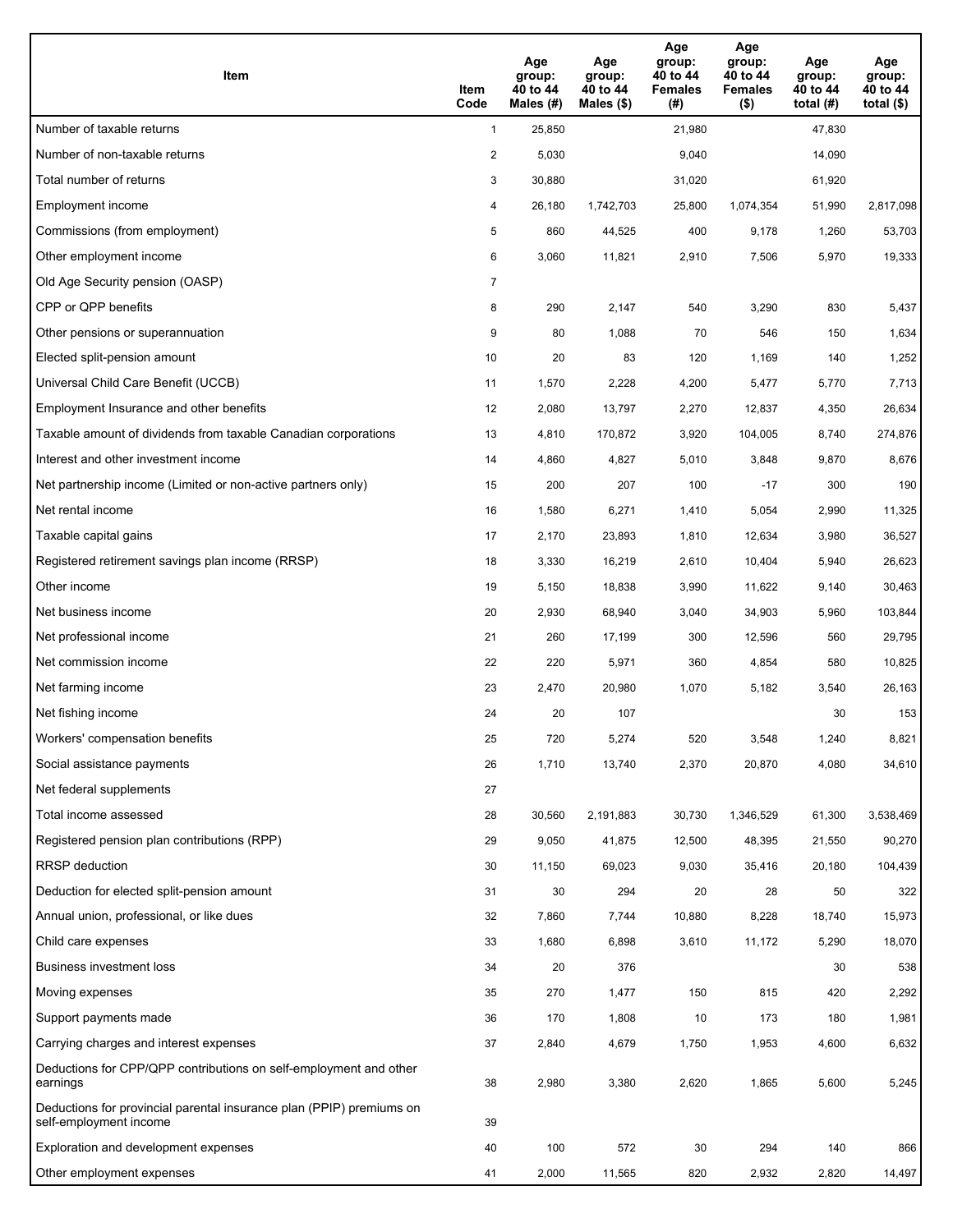| Item                                                              | Item<br>Code | Age<br>group:<br>40 to 44<br>Males (#) | Age<br>group:<br>40 to 44<br>Males (\$) | Age<br>group:<br>40 to 44<br><b>Females</b><br>(# ) | Age<br>group:<br>40 to 44<br><b>Females</b><br>$($ \$) | Age<br>group:<br>40 to 44<br>total $(H)$ | Age<br>group:<br>40 to 44<br>total $($)$ |
|-------------------------------------------------------------------|--------------|----------------------------------------|-----------------------------------------|-----------------------------------------------------|--------------------------------------------------------|------------------------------------------|------------------------------------------|
| Clergy residence deduction                                        | 42           | 120                                    | 1,528                                   | 20                                                  | 167                                                    | 140                                      | 1,695                                    |
| Other deductions                                                  | 43           | 670                                    | 1,301                                   | 630                                                 | 740                                                    | 1,290                                    | 2,040                                    |
| Total deductions before adjustments                               | 44           | 21,370                                 | 152,529                                 | 20,530                                              | 112,386                                                | 41,890                                   | 264,916                                  |
| Social benefits repayment                                         | 45           |                                        |                                         | 50                                                  | 42                                                     |                                          |                                          |
| Net income after adjustments                                      | 46           | 30,410                                 | 2,042,012                               | 30,520                                              | 1,236,948                                              | 60,940                                   | 3,279,016                                |
| Canadian Forces personnel and police deduction                    | 47           |                                        |                                         |                                                     |                                                        |                                          |                                          |
| Security options deductions                                       | 48           | 70                                     | 962                                     | 10                                                  | 292                                                    | 90                                       | 1,254                                    |
| Other payments deductions                                         | 49           | 2,390                                  | 19,013                                  | 2,870                                               | 24,421                                                 | 5,260                                    | 43,434                                   |
| Non-capital losses of other years                                 | 50           | 40                                     | 391                                     | 40                                                  | 213                                                    | 80                                       | 603                                      |
| Net capital losses of other years                                 | 51           | 380                                    | 441                                     | 260                                                 | 340                                                    | 650                                      | 781                                      |
| Capital gains deduction                                           | 52           | 230                                    | 13,986                                  | 150                                                 | 7,446                                                  | 370                                      | 21,432                                   |
| Northern residents deductions                                     | 53           | 450                                    | 1,242                                   | 300                                                 | 765                                                    | 750                                      | 2,007                                    |
| Additional deductions                                             | 54           | 20                                     | 339                                     |                                                     |                                                        | 30                                       | 433                                      |
| Farming/fishing losses of prior years                             | 55           | 110                                    | 1,642                                   | 30                                                  | 340                                                    | 140                                      | 1,982                                    |
| Total deductions from net income                                  | 56           | 3,610                                  | 38,078                                  | 3,620                                               | 33,911                                                 | 7,220                                    | 71,988                                   |
| Taxable income assessed                                           | 57           | 29,700                                 | 2,004,038                               | 29,640                                              | 1,203,115                                              | 59,360                                   | 3,207,209                                |
| Basic personal amount                                             | 58           | 30,880                                 | 338,339                                 | 31,020                                              | 340,660                                                | 61,920                                   | 679,192                                  |
| Age amount                                                        | 59           |                                        |                                         |                                                     |                                                        |                                          |                                          |
| Spouse or common-law partner amount                               | 60           | 4,960                                  | 39,854                                  | 1,380                                               | 11,387                                                 | 6,340                                    | 51,265                                   |
| Amount for eligible dependant                                     | 61           | 1,030                                  | 10,803                                  | 4,080                                               | 43,051                                                 | 5,120                                    | 53,854                                   |
| Amount for children 17 and under                                  | 62           | 13,260                                 | 63,737                                  | 9,440                                               | 39,303                                                 | 22,710                                   | 103,058                                  |
| Amount for infirm dependants age 18 or older                      | 63           |                                        |                                         |                                                     |                                                        |                                          |                                          |
| CPP or QPP contributions through employment                       | 64           | 24,190                                 | 47,898                                  | 22,770                                              | 37,309                                                 | 46,950                                   | 85,209                                   |
| CPP or QPP contributions on self-employment and other<br>earnings | 65           | 2,980                                  | 3,380                                   | 2,620                                               | 1.865                                                  | 5,600                                    | 5,245                                    |
| Employment Insurance premiums                                     | 66           | 22,950                                 | 17,608                                  | 22,730                                              | 14,762                                                 | 45,680                                   | 32,371                                   |
| PPIP premiums paid                                                | 67           |                                        |                                         |                                                     |                                                        |                                          |                                          |
| PPIP premiums payable on employment income                        | 68           |                                        |                                         |                                                     |                                                        |                                          |                                          |
| PPIP premiums payable on self-employment income                   | 69           |                                        |                                         |                                                     |                                                        |                                          |                                          |
| Volunteer firefighters' amount                                    | 70           | 220                                    | 648                                     | 20                                                  | 66                                                     | 240                                      | 714                                      |
| Canada employment amount                                          | 71           | 25,200                                 | 27,933                                  | 24,110                                              | 26,523                                                 | 49,300                                   | 54,458                                   |
| Public transit amount                                             | 72           | 780                                    | 327                                     | 790                                                 | 338                                                    | 1,570                                    | 665                                      |
| Children's fitness amount                                         | 73           | 7,100                                  | 4,656                                   | 5,680                                               | 3,469                                                  | 12,780                                   | 8,126                                    |
| Children's arts amount                                            | 74           | 2,920                                  | 1,660                                   | 2,220                                               | 1,217                                                  | 5,140                                    | 2,877                                    |
| Home buyers' amount                                               | 75           | 390                                    | 1,799                                   | 190                                                 | 796                                                    | 590                                      | 2,595                                    |
| Pension income amount                                             | 76           | 100                                    | 166                                     | 180                                                 | 332                                                    | 280                                      | 498                                      |
| Caregiver amount                                                  | 77           | 180                                    | 986                                     | 150                                                 | 773                                                    | 320                                      | 1,759                                    |
| Disability amount                                                 | 78           | 350                                    | 2,673                                   | 340                                                 | 2,620                                                  | 690                                      | 5,293                                    |
| Disability amount transferred from a dependant                    | 79           | 450                                    | 5,308                                   | 360                                                 | 4,072                                                  | 810                                      | 9,381                                    |
| Interest paid on student loans                                    | 80           | 440                                    | 264                                     | 660                                                 | 412                                                    | 1,100                                    | 676                                      |
| Tuition, education, and textbook amounts                          | 81           | 1,110                                  | 3,289                                   | 1,460                                               | 5,279                                                  | 2,570                                    | 8,568                                    |
| Tuition, education, and textbook amounts transferred from a child | 82           | 560                                    | 2,392                                   | 650                                                 | 2,729                                                  | 1,210                                    | 5,122                                    |
| Amounts transferred from spouse or common-law partner             | 83           | 900                                    | 3,950                                   | 770                                                 | 3,737                                                  | 1,670                                    | 7,700                                    |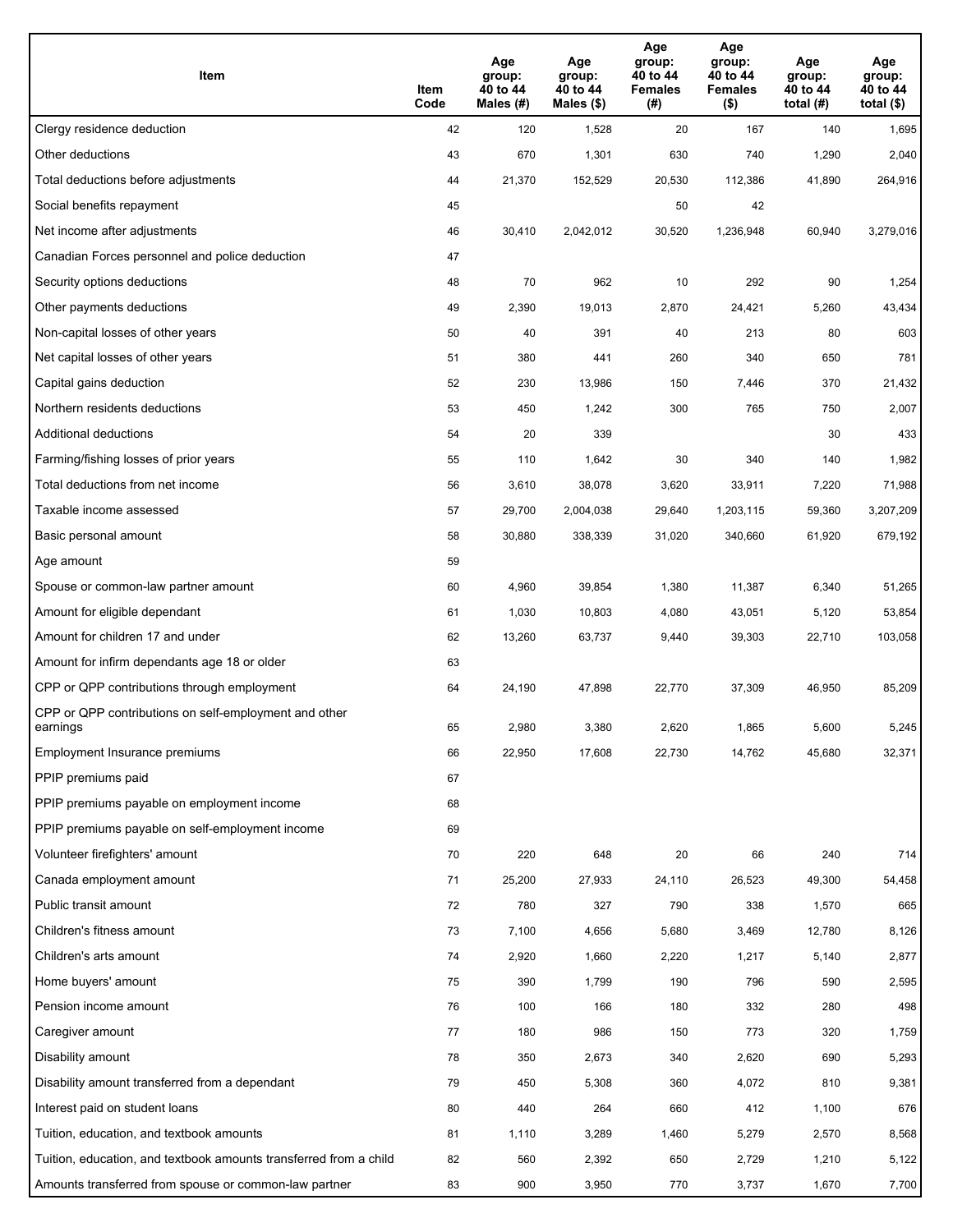| <b>Item</b>                                         | Item<br>Code | Age<br>group:<br>40 to 44<br>Males $(H)$ | Age<br>group:<br>40 to 44<br>Males $(\$)$ | Age<br>group:<br>40 to 44<br><b>Females</b><br>(# ) | Age<br>group:<br>40 to 44<br><b>Females</b><br>$($ \$) | Age<br>group:<br>40 to 44<br>total $(#)$ | Age<br>group:<br>40 to 44<br>total $($)$ |
|-----------------------------------------------------|--------------|------------------------------------------|-------------------------------------------|-----------------------------------------------------|--------------------------------------------------------|------------------------------------------|------------------------------------------|
| Medical expenses                                    | 84           | 2,230                                    | 5,333                                     | 3,840                                               | 7,959                                                  | 6,080                                    | 13,293                                   |
| Total tax credits on personal amounts               | 85           | 30,880                                   | 87,457                                    | 31,020                                              | 82,305                                                 | 61,920                                   | 169,800                                  |
| Allowable charitable donations and government gifts | 86           | 8,250                                    | 11,893                                    | 6,180                                               | 6,003                                                  | 14,430                                   | 17,897                                   |
| Eligible cultural and ecological gifts              | 87           |                                          |                                           |                                                     |                                                        |                                          |                                          |
| Total tax credit on donations and gifts             | 88           | 8,200                                    | 3,296                                     | 6,150                                               | 1,627                                                  | 14,360                                   | 4,923                                    |
| Total federal non-refundable tax credits            | 89           | 30,880                                   | 90,753                                    | 31,020                                              | 83,932                                                 | 61,920                                   | 174,723                                  |
| Federal dividend tax credit                         | 90           | 4,670                                    | 22,873                                    | 3,640                                               | 13,886                                                 | 8,300                                    | 36,760                                   |
| Overseas employment tax credit                      | 91           | 20                                       | 204                                       |                                                     |                                                        | 20                                       | 204                                      |
| Minimum tax carryover                               | 92           | 160                                      | 436                                       | 80                                                  | 180                                                    | 250                                      | 616                                      |
| Basic federal tax                                   | 93           | 24,920                                   | 282,792                                   | 21,060                                              | 127,592                                                | 45,990                                   | 410,387                                  |
| Federal Foreign Tax Credit                          | 94           | 900                                      | 1,281                                     | 640                                                 | 109                                                    | 1,540                                    | 1,390                                    |
| Federal Political contribution tax credit           | 95           | 140                                      | 23                                        | 70                                                  | 10 <sup>1</sup>                                        | 210                                      | 33                                       |
| <b>Investment Tax Credit</b>                        | 96           | 60                                       | 43                                        | 20                                                  | 15                                                     | 80                                       | 58                                       |
| Labour-sponsored funds tax credit                   | 97           | 1,160                                    | 750                                       | 800                                                 | 476                                                    | 1,970                                    | 1,227                                    |
| Alternative minimum tax payable                     | 98           | 180                                      | 458                                       | 80                                                  | 312                                                    | 260                                      | 770                                      |
| Net federal tax                                     | 99           | 24,890                                   | 280,750                                   | 21,030                                              | 126,986                                                | 45,930                                   | 407,738                                  |
| CPP contributions on self-employment                | 100          | 2,980                                    | 6,759                                     | 2,620                                               | 3,730                                                  | 5,600                                    | 10,489                                   |
| Social Benefits repayment                           | 101          |                                          |                                           | 50                                                  | 42                                                     |                                          |                                          |
| <b>Net Provincial Tax</b>                           | 102          | 23,270                                   | 158,015                                   | 17,290                                              | 67,731                                                 | 40,570                                   | 225,748                                  |
| Total tax payable                                   | 103          | 25,850                                   | 445,952                                   | 21,980                                              | 198,490                                                | 47,830                                   | 644,446                                  |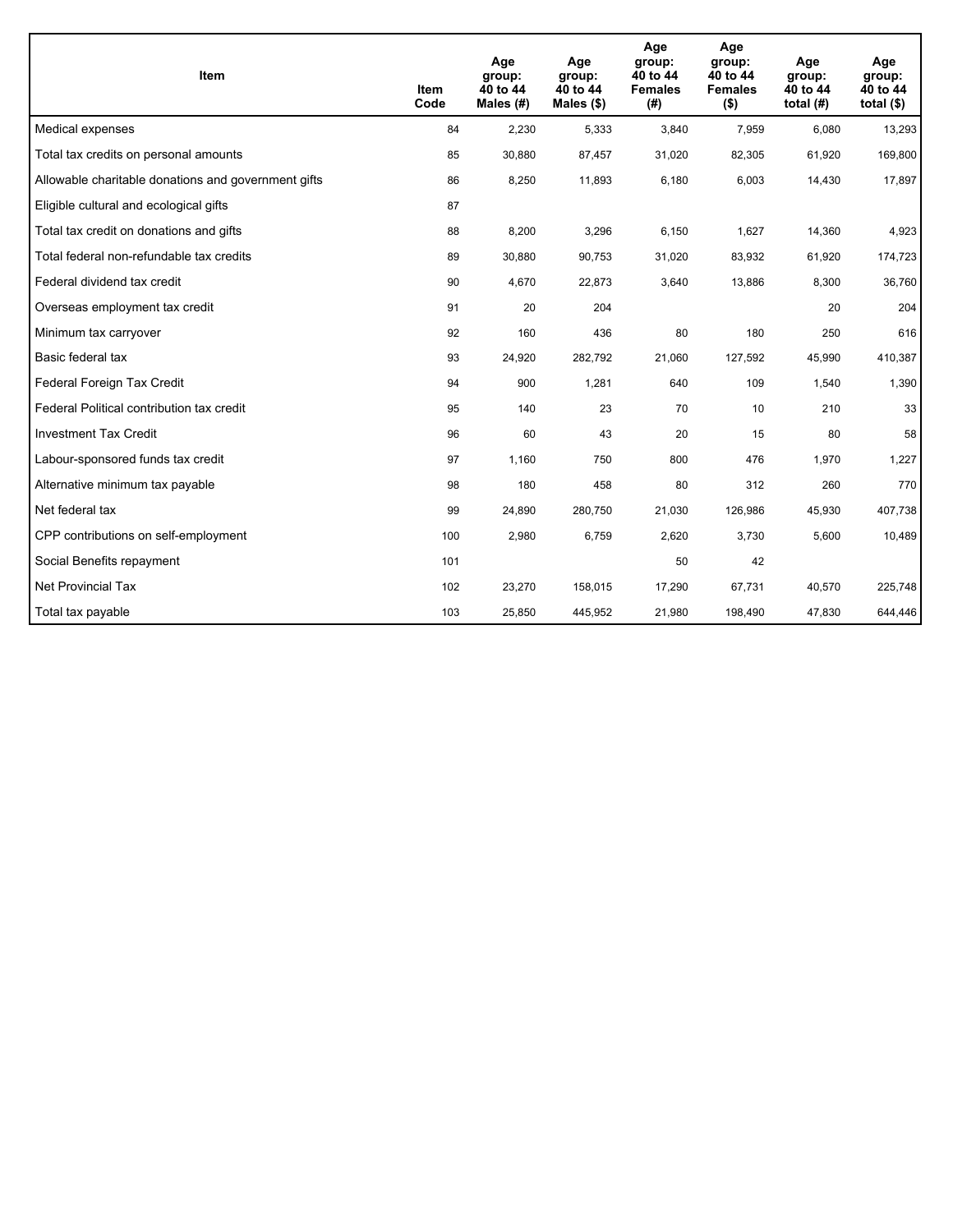| Item                                                                                           | Item<br>Code   | Age<br>group:<br>45 to 49<br>Males (#) | Age<br>group:<br>45 to 49<br>Males $(\$)$ | Age<br>group:<br>45 to 49<br><b>Females</b><br>(#) | Age<br>group:<br>45 to 49<br><b>Females</b><br>$($ \$) | Age<br>group:<br>45 to 49<br>total $(H)$ | Age<br>group:<br>45 to 49<br>total $($ |
|------------------------------------------------------------------------------------------------|----------------|----------------------------------------|-------------------------------------------|----------------------------------------------------|--------------------------------------------------------|------------------------------------------|----------------------------------------|
| Number of taxable returns                                                                      | $\mathbf{1}$   | 26,840                                 |                                           | 24,340                                             |                                                        | 51,180                                   |                                        |
| Number of non-taxable returns                                                                  | $\overline{a}$ | 5,380                                  |                                           | 8,030                                              |                                                        | 13,420                                   |                                        |
| Total number of returns                                                                        | 3              | 32,220                                 |                                           | 32,380                                             |                                                        | 64,610                                   |                                        |
| Employment income                                                                              | 4              | 26,430                                 | 1,828,923                                 | 27,180                                             | 1.185.656                                              | 53,620                                   | 3,014,579                              |
| Commissions (from employment)                                                                  | 5              | 840                                    | 48,667                                    | 380                                                | 10,902                                                 | 1,210                                    | 59,569                                 |
| Other employment income                                                                        | 6              | 3,160                                  | 15,872                                    | 2,930                                              | 10,070                                                 | 6,090                                    | 25,943                                 |
| Old Age Security pension (OASP)                                                                | 7              |                                        |                                           |                                                    |                                                        |                                          |                                        |
| CPP or QPP benefits                                                                            | 8              | 510                                    | 3,779                                     | 1,010                                              | 6,445                                                  | 1,510                                    | 10,224                                 |
| Other pensions or superannuation                                                               | 9              | 160                                    | 3,524                                     | 130                                                | 1,481                                                  | 290                                      | 5,005                                  |
| Elected split-pension amount                                                                   | 10             | 50                                     | 247                                       | 310                                                | 2,784                                                  | 360                                      | 3,031                                  |
| Universal Child Care Benefit (UCCB)                                                            | 11             | 660                                    | 857                                       | 1,030                                              | 1,213                                                  | 1,690                                    | 2,073                                  |
| Employment Insurance and other benefits                                                        | 12             | 2,080                                  | 13,660                                    | 2,100                                              | 10,271                                                 | 4,180                                    | 23,931                                 |
| Taxable amount of dividends from taxable Canadian corporations                                 | 13             | 6,050                                  | 191,125                                   | 5,150                                              | 114,026                                                | 11,200                                   | 305,151                                |
| Interest and other investment income                                                           | 14             | 6,520                                  | 10,329                                    | 6,790                                              | 7,184                                                  | 13,300                                   | 17,513                                 |
| Net partnership income (Limited or non-active partners only)                                   | 15             | 330                                    | $-628$                                    | 200                                                | 26                                                     | 530                                      | $-602$                                 |
| Net rental income                                                                              | 16             | 2,000                                  | 9,527                                     | 1,720                                              | 7,107                                                  | 3,720                                    | 16,642                                 |
| Taxable capital gains                                                                          | 17             | 2,870                                  | 39,991                                    | 2,630                                              | 21,735                                                 | 5,500                                    | 61,726                                 |
| Registered retirement savings plan income (RRSP)                                               | 18             | 2,740                                  | 16,537                                    | 2,340                                              | 13,668                                                 | 5,090                                    | 30,205                                 |
| Other income                                                                                   | 19             | 6,300                                  | 29,503                                    | 5,020                                              | 19,114                                                 | 11,320                                   | 48,617                                 |
| Net business income                                                                            | 20             | 3,400                                  | 74,707                                    | 3,120                                              | 37,100                                                 | 6,520                                    | 111,819                                |
| Net professional income                                                                        | 21             | 320                                    | 18,070                                    | 310                                                | 11,901                                                 | 630                                      | 29,971                                 |
| Net commission income                                                                          | 22             | 280                                    | 9,226                                     | 320                                                | 5,042                                                  | 600                                      | 14,268                                 |
| Net farming income                                                                             | 23             | 3,410                                  | 33,602                                    | 1,400                                              | 9,176                                                  | 4,810                                    | 42,784                                 |
| Net fishing income                                                                             | 24             | 30                                     | 45                                        |                                                    |                                                        | 40                                       | 43                                     |
| Workers' compensation benefits                                                                 | 25             | 840                                    | 7,164                                     | 680                                                | 4,220                                                  | 1,520                                    | 11,384                                 |
| Social assistance payments                                                                     | 26             | 1,810                                  | 16,273                                    | 2,050                                              | 19,943                                                 | 3,860                                    | 36,217                                 |
| Net federal supplements                                                                        | 27             |                                        |                                           |                                                    |                                                        |                                          |                                        |
| Total income assessed                                                                          | 28             | 31,890                                 | 2,371,037                                 | 32,060                                             | 1,502,315                                              | 63,960                                   | 3,873,381                              |
| Registered pension plan contributions (RPP)                                                    | 29             | 9,410                                  | 44,486                                    | 13,850                                             | 53,782                                                 | 23,260                                   | 98,269                                 |
| <b>RRSP</b> deduction                                                                          | 30             | 12,100                                 | 86,192                                    | 10,500                                             | 49,307                                                 | 22,600                                   | 135,499                                |
| Deduction for elected split-pension amount                                                     | 31             | 70                                     | 707                                       | 30                                                 | 116                                                    | 100                                      | 823                                    |
| Annual union, professional, or like dues                                                       | 32             | 7,970                                  | 7,963                                     | 11,430                                             | 8,826                                                  | 19,410                                   | 16,789                                 |
| Child care expenses                                                                            | 33             | 860                                    | 2,652                                     | 1,360                                              | 2,937                                                  | 2,210                                    | 5,589                                  |
| Business investment loss                                                                       | 34             | 20                                     | 377                                       | 10                                                 | 281                                                    | 30                                       | 658                                    |
| Moving expenses                                                                                | 35             | 230                                    | 1,402                                     | 120                                                | 567                                                    | 350                                      | 1,970                                  |
| Support payments made                                                                          | 36             | 210                                    | 2,820                                     |                                                    |                                                        | 220                                      | 2,844                                  |
| Carrying charges and interest expenses                                                         | 37             | 3,600                                  | 6,519                                     | 2,480                                              | 3,145                                                  | 6,080                                    | 9,664                                  |
| Deductions for CPP/QPP contributions on self-employment and other<br>earnings                  | 38             | 3,660                                  | 4,086                                     | 2,810                                              | 2,064                                                  | 6,470                                    | 6,150                                  |
| Deductions for provincial parental insurance plan (PPIP) premiums on<br>self-employment income | 39             |                                        |                                           |                                                    |                                                        |                                          |                                        |
| Exploration and development expenses                                                           | 40             | 210                                    | 1,392                                     | 120                                                | 509                                                    | 330                                      | 1,901                                  |
| Other employment expenses                                                                      | 41             | 2,200                                  | 13,107                                    | 890                                                | 3,408                                                  | 3,090                                    | 16,515                                 |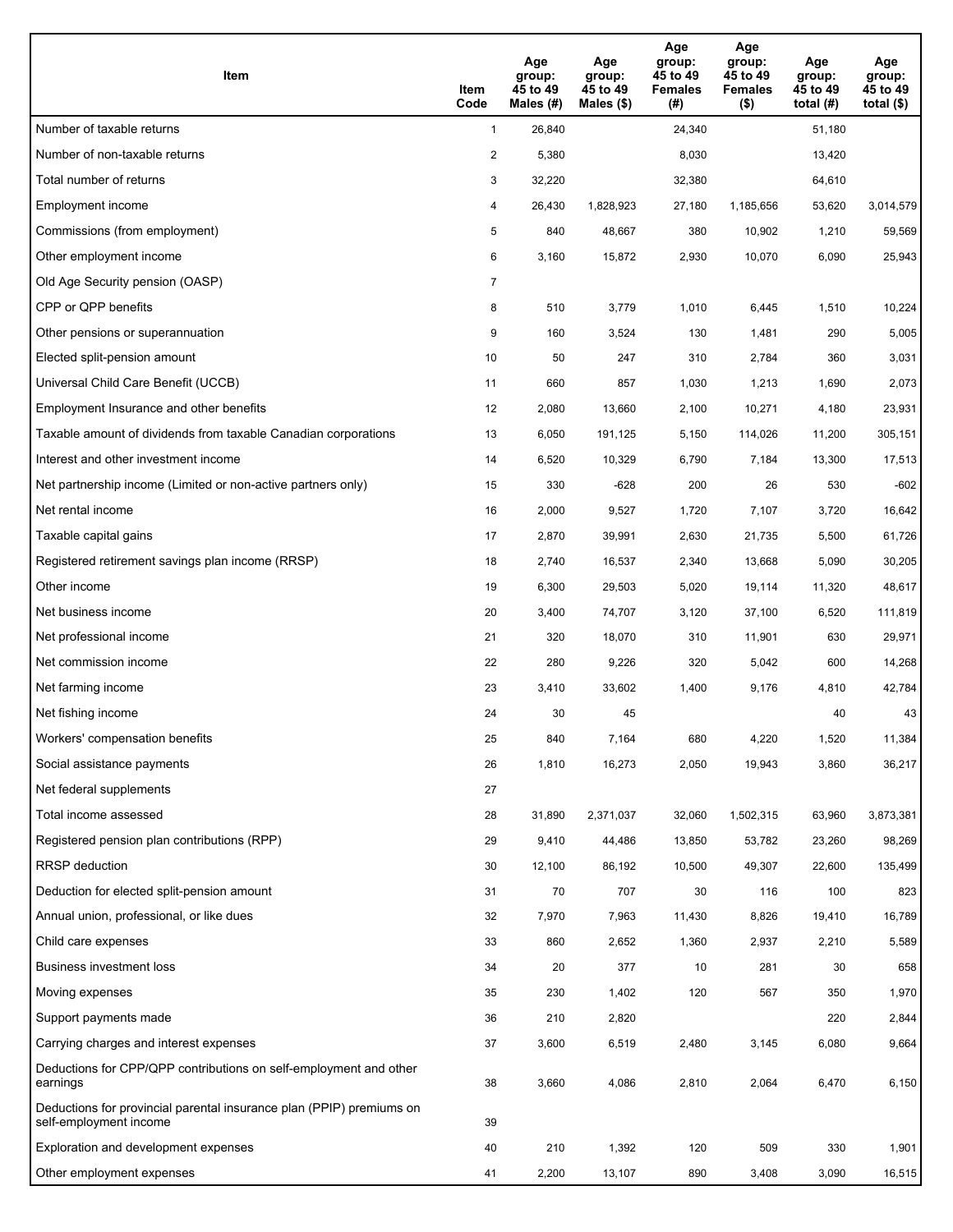| Item                                                              | Item<br>Code | Age<br>group:<br>45 to 49<br>Males (#) | Age<br>group:<br>45 to 49<br>Males (\$) | Age<br>group:<br>45 to 49<br><b>Females</b><br>(# ) | Age<br>group:<br>45 to 49<br>Females<br>$($ \$) | Age<br>group:<br>45 to 49<br>total $(H)$ | Age<br>group:<br>45 to 49<br>total $($)$ |
|-------------------------------------------------------------------|--------------|----------------------------------------|-----------------------------------------|-----------------------------------------------------|-------------------------------------------------|------------------------------------------|------------------------------------------|
| Clergy residence deduction                                        | 42           | 120                                    | 1,591                                   | 30                                                  | 372                                             | 150                                      | 1,963                                    |
| Other deductions                                                  | 43           | 690                                    | 948                                     | 670                                                 | 632                                             | 1,360                                    | 1,581                                    |
| Total deductions before adjustments                               | 44           | 22,620                                 | 174,257                                 | 22,060                                              | 125,988                                         | 44,680                                   | 300,246                                  |
| Social benefits repayment                                         | 45           | 380                                    | 477                                     | 50                                                  | 64                                              | 430                                      | 541                                      |
| Net income after adjustments                                      | 46           | 31,700                                 | 2,199,407                               | 31,880                                              | 1,377,987                                       | 63,590                                   | 3,577,423                                |
| Canadian Forces personnel and police deduction                    | 47           |                                        |                                         |                                                     |                                                 |                                          |                                          |
| Security options deductions                                       | 48           | 90                                     | 2,658                                   | 20                                                  | 222                                             | 100                                      | 2,880                                    |
| Other payments deductions                                         | 49           | 2,610                                  | 23,449                                  | 2,710                                               | 24,166                                          | 5,330                                    | 47,616                                   |
| Non-capital losses of other years                                 | 50           | 50                                     | 420                                     | 40                                                  | 246                                             | 90                                       | 666                                      |
| Net capital losses of other years                                 | 51           | 640                                    | 1,735                                   | 420                                                 | 404                                             | 1,060                                    | 2,139                                    |
| Capital gains deduction                                           | 52           | 320                                    | 20,522                                  | 200                                                 | 11,508                                          | 510                                      | 32,030                                   |
| Northern residents deductions                                     | 53           | 480                                    | 1,401                                   | 300                                                 | 739                                             | 780                                      | 2,140                                    |
| Additional deductions                                             | 54           | 10                                     | 105                                     |                                                     |                                                 | 30                                       | 256                                      |
| Farming/fishing losses of prior years                             | 55           | 150                                    | 1,996                                   | 40                                                  | 522                                             | 190                                      | 2,518                                    |
| Total deductions from net income                                  | 56           | 4,220                                  | 52,346                                  | 3,680                                               | 37,963                                          | 7,910                                    | 90,309                                   |
| Taxable income assessed                                           | 57           | 30,730                                 | 2,147,188                               | 30,890                                              | 1,340,103                                       | 61,630                                   | 3,487,320                                |
| Basic personal amount                                             | 58           | 32,220                                 | 353,959                                 | 32,380                                              | 356,390                                         | 64,610                                   | 710,466                                  |
| Age amount                                                        | 59           |                                        |                                         |                                                     |                                                 |                                          |                                          |
| Spouse or common-law partner amount                               | 60           | 4,240                                  | 34,384                                  | 1,460                                               | 12,056                                          | 5,700                                    | 46,474                                   |
| Amount for eligible dependant                                     | 61           | 810                                    | 8,164                                   | 2,680                                               | 27,406                                          | 3,480                                    | 35,570                                   |
| Amount for children 17 and under                                  | 62           | 10,410                                 | 43,830                                  | 6,120                                               | 21,744                                          | 16,530                                   | 65,601                                   |
| Amount for infirm dependants age 18 or older                      | 63           | 20                                     | 83                                      | 20                                                  | 102                                             | 30                                       | 185                                      |
| CPP or QPP contributions through employment                       | 64           | 24,350                                 | 48,588                                  | 24,180                                              | 40,741                                          | 48,520                                   | 89,329                                   |
| CPP or QPP contributions on self-employment and other<br>earnings | 65           | 3,660                                  | 4,086                                   | 2,810                                               | 2,064                                           | 6,470                                    | 6,150                                    |
| Employment Insurance premiums                                     | 66           | 22,690                                 | 17,586                                  | 23,910                                              | 15,963                                          | 46,600                                   | 33,549                                   |
| PPIP premiums paid                                                | 67           |                                        |                                         |                                                     |                                                 |                                          |                                          |
| PPIP premiums payable on employment income                        | 68           |                                        |                                         |                                                     |                                                 |                                          |                                          |
| PPIP premiums payable on self-employment income                   | 69           |                                        |                                         |                                                     |                                                 |                                          |                                          |
| Volunteer firefighters' amount                                    | 70           | 190                                    | 579                                     | 20                                                  | 60                                              | 210                                      | 639                                      |
| Canada employment amount                                          | 71           | 25,390                                 | 28,134                                  | 25,410                                              | 28,065                                          | 50,790                                   | 56,199                                   |
| Public transit amount                                             | 72           | 760                                    | 315                                     | 750                                                 | 330                                             | 1,510                                    | 645                                      |
| Children's fitness amount                                         | 73           | 4,940                                  | 2,990                                   | 3,170                                               | 1,710                                           | 8,110                                    | 4,701                                    |
| Children's arts amount                                            | 74           | 2,080                                  | 1,146                                   | 1,310                                               | 688                                             | 3,390                                    | 1,834                                    |
| Home buyers' amount                                               | 75           | 260                                    | 1,192                                   | 130                                                 | 540                                             | 380                                      | 1,732                                    |
| Pension income amount                                             | 76           | 210                                    | 374                                     | 430                                                 | 792                                             | 630                                      | 1,166                                    |
| Caregiver amount                                                  | 77           | 240                                    | 1,276                                   | 210                                                 | 1,076                                           | 450                                      | 2,352                                    |
| Disability amount                                                 | 78           | 440                                    | 3,370                                   | 460                                                 | 3,491                                           | 900                                      | 6,861                                    |
| Disability amount transferred from a dependant                    | 79           | 470                                    | 5,312                                   | 350                                                 | 3,497                                           | 820                                      | 8,810                                    |
| Interest paid on student loans                                    | 80           | 200                                    | 113                                     | 330                                                 | 188                                             | 530                                      | 300                                      |
| Tuition, education, and textbook amounts                          | 81           | 920                                    | 2,267                                   | 1,150                                               | 3,515                                           | 2,070                                    | 5,782                                    |
| Tuition, education, and textbook amounts transferred from a child | 82           | 2,020                                  | 10,041                                  | 1,650                                               | 8,155                                           | 3,670                                    | 18,195                                   |
| Amounts transferred from spouse or common-law partner             | 83           | 680                                    | 3,202                                   | 630                                                 | 2,773                                           | 1,310                                    | 5,981                                    |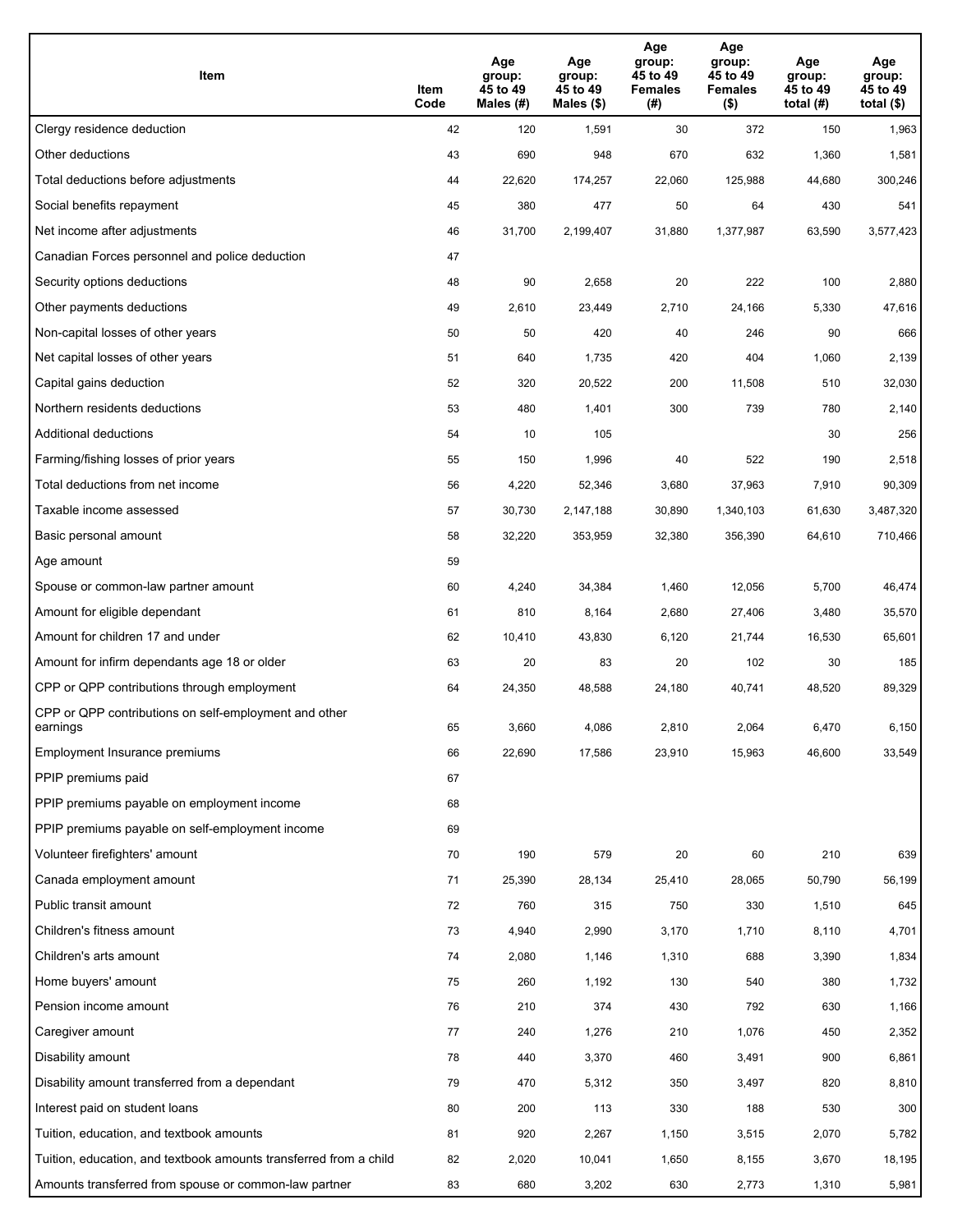| <b>Item</b>                                         | Item<br>Code | Age<br>group:<br>45 to 49<br>Males $(H)$ | Age<br>group:<br>45 to 49<br>Males $(\$)$ | Age<br>group:<br>45 to 49<br><b>Females</b><br>(# ) | Age<br>group:<br>45 to 49<br><b>Females</b><br>$($ \$) | Age<br>group:<br>45 to 49<br>total $(H)$ | Age<br>group:<br>45 to 49<br>total $($)$ |
|-----------------------------------------------------|--------------|------------------------------------------|-------------------------------------------|-----------------------------------------------------|--------------------------------------------------------|------------------------------------------|------------------------------------------|
| Medical expenses                                    | 84           | 2,760                                    | 6,443                                     | 4,390                                               | 8,961                                                  | 7,160                                    | 15,404                                   |
| Total tax credits on personal amounts               | 85           | 32,220                                   | 86,620                                    | 32,380                                              | 81,051                                                 | 64,610                                   | 167,700                                  |
| Allowable charitable donations and government gifts | 86           | 9,020                                    | 15,502                                    | 7,310                                               | 9,051                                                  | 16,320                                   | 24,553                                   |
| Eligible cultural and ecological gifts              | 87           |                                          |                                           |                                                     |                                                        |                                          |                                          |
| Total tax credit on donations and gifts             | 88           | 8,990                                    | 4,317                                     | 7,270                                               | 2,481                                                  | 16,260                                   | 6,797                                    |
| Total federal non-refundable tax credits            | 89           | 32,220                                   | 90,937                                    | 32,380                                              | 83,532                                                 | 64,610                                   | 174,497                                  |
| Federal dividend tax credit                         | 90           | 5,830                                    | 25,610                                    | 4,850                                               | 15,155                                                 | 10,680                                   | 40,765                                   |
| Overseas employment tax credit                      | 91           | 20                                       | 191                                       |                                                     |                                                        | 20                                       | 191                                      |
| Minimum tax carryover                               | 92           | 170                                      | 510                                       | 140                                                 | 287                                                    | 310                                      | 797                                      |
| Basic federal tax                                   | 93           | 25,860                                   | 315,298                                   | 23,460                                              | 151,223                                                | 49.320                                   | 466,521                                  |
| Federal Foreign Tax Credit                          | 94           | 1,170                                    | 1,200                                     |                                                     |                                                        | 2,150                                    | 1,767                                    |
| Federal Political contribution tax credit           | 95           | 210                                      | 40                                        | 90                                                  | 15                                                     | 300                                      | 55                                       |
| <b>Investment Tax Credit</b>                        | 96           | 80                                       | 64                                        | 50                                                  | 43                                                     | 130                                      | 107                                      |
| Labour-sponsored funds tax credit                   | 97           | 1,450                                    | 948                                       | 1,070                                               | 649                                                    | 2,520                                    | 1,597                                    |
| Alternative minimum tax payable                     | 98           | 210                                      | 821                                       | 120                                                 | 402                                                    | 330                                      | 1,223                                    |
| Net federal tax                                     | 99           | 25,800                                   | 313,187                                   | 23,420                                              | 150,010                                                | 49,220                                   | 463,197                                  |
| CPP contributions on self-employment                | 100          | 3,660                                    | 8,172                                     | 2,810                                               | 4,128                                                  | 6,470                                    | 12,300                                   |
| Social Benefits repayment                           | 101          | 380                                      | 477                                       | 50                                                  | 64                                                     | 430                                      | 541                                      |
| <b>Net Provincial Tax</b>                           | 102          | 24,340                                   | 177,204                                   | 20,850                                              | 84,469                                                 | 45,190                                   | 261,673                                  |
| Total tax payable                                   | 103          | 26,840                                   | 499,042                                   | 24,340                                              | 238,671                                                | 51,180                                   | 737,714                                  |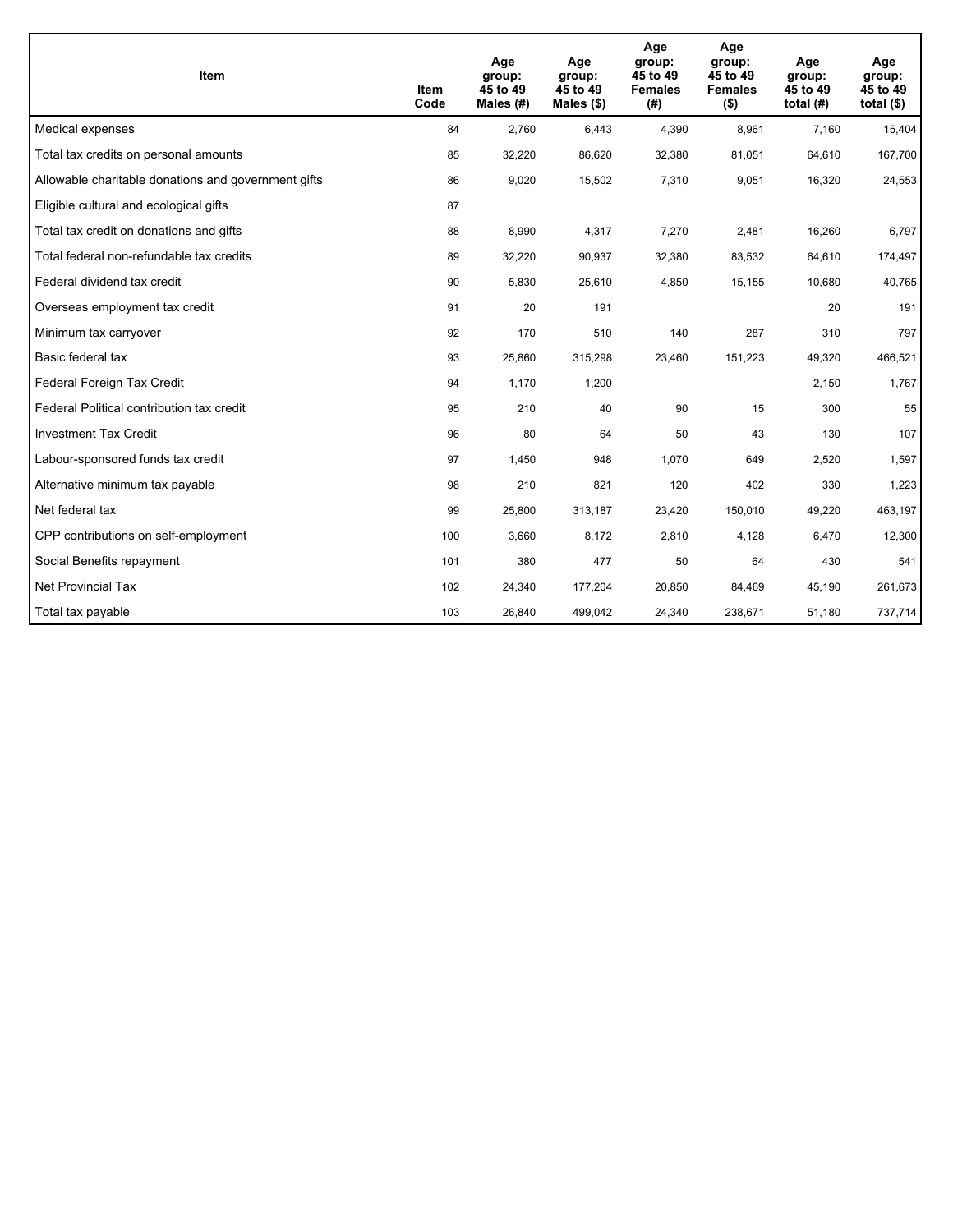| Item                                                                                           | Item<br>Code   | Age<br>group:<br>50 to 54<br>Males (#) | Age<br>group:<br>50 to 54<br>Males $(\$)$ | Age<br>group:<br>50 to 54<br><b>Females</b><br>(#) | Age<br>group:<br>50 to 54<br><b>Females</b><br>$($ \$) | Age<br>group:<br>50 to 54<br>total $(H)$ | Age<br>group:<br>50 to 54<br>total $($ |
|------------------------------------------------------------------------------------------------|----------------|----------------------------------------|-------------------------------------------|----------------------------------------------------|--------------------------------------------------------|------------------------------------------|----------------------------------------|
| Number of taxable returns                                                                      | $\mathbf{1}$   | 31,780                                 |                                           | 29,480                                             |                                                        | 61,260                                   |                                        |
| Number of non-taxable returns                                                                  | $\overline{a}$ | 5,650                                  |                                           | 7,970                                              |                                                        | 13,620                                   |                                        |
| Total number of returns                                                                        | 3              | 37,430                                 |                                           | 37,450                                             |                                                        | 74,880                                   |                                        |
| Employment income                                                                              | 4              | 29,800                                 | 2,104,075                                 | 30,930                                             | 1,381,293                                              | 60,730                                   | 3,485,368                              |
| Commissions (from employment)                                                                  | 5              | 850                                    | 54,425                                    | 390                                                | 14,707                                                 | 1,240                                    | 69,132                                 |
| Other employment income                                                                        | 6              | 3,800                                  | 22,101                                    | 3,600                                              | 16,094                                                 | 7,400                                    | 38,195                                 |
| Old Age Security pension (OASP)                                                                | 7              |                                        |                                           |                                                    |                                                        |                                          |                                        |
| CPP or QPP benefits                                                                            | 8              | 1,050                                  | 8,708                                     | 2,090                                              | 14,530                                                 | 3,140                                    | 23,237                                 |
| Other pensions or superannuation                                                               | 9              | 640                                    | 16,439                                    | 750                                                | 16,500                                                 | 1,390                                    | 32,938                                 |
| Elected split-pension amount                                                                   | 10             | 230                                    | 1,270                                     | 1,170                                              | 12,701                                                 | 1,400                                    | 13,992                                 |
| Universal Child Care Benefit (UCCB)                                                            | 11             | 260                                    | 358                                       | 270                                                | 333                                                    | 540                                      | 696                                    |
| Employment Insurance and other benefits                                                        | 12             | 2,230                                  | 14,767                                    | 2,280                                              | 10,747                                                 | 4,510                                    | 25,514                                 |
| Taxable amount of dividends from taxable Canadian corporations                                 | 13             | 8,490                                  | 227,363                                   | 7,520                                              | 133,555                                                | 16,000                                   | 360,918                                |
| Interest and other investment income                                                           | 14             | 9,790                                  | 16,963                                    | 10,490                                             | 14,577                                                 | 20,280                                   | 31,539                                 |
| Net partnership income (Limited or non-active partners only)                                   | 15             |                                        |                                           | 310                                                | $-210$                                                 |                                          |                                        |
| Net rental income                                                                              | 16             | 2,780                                  | 15,131                                    | 2,570                                              | 12,801                                                 | 5,350                                    | 27,932                                 |
| Taxable capital gains                                                                          | 17             | 4,370                                  | 62,830                                    | 4,200                                              | 39,945                                                 | 8,570                                    | 102,775                                |
| Registered retirement savings plan income (RRSP)                                               | 18             | 2,720                                  | 23,177                                    | 2,560                                              | 21,239                                                 | 5,280                                    | 44,415                                 |
| Other income                                                                                   | 19             | 8,770                                  | 51,080                                    | 6,930                                              | 34,143                                                 | 15,700                                   | 85,225                                 |
| Net business income                                                                            | 20             | 4,210                                  | 93,431                                    | 3,800                                              | 41,595                                                 | 8,000                                    | 135,026                                |
| Net professional income                                                                        | 21             | 340                                    | 21,951                                    | 370                                                | 15,608                                                 | 710                                      | 37,560                                 |
| Net commission income                                                                          | 22             | 360                                    | 13,243                                    | 410                                                | 5,803                                                  | 770                                      | 19,045                                 |
| Net farming income                                                                             | 23             | 4,870                                  | 54,886                                    | 2,100                                              | 18,686                                                 | 6,970                                    | 73,597                                 |
| Net fishing income                                                                             | 24             | 30                                     | 52                                        |                                                    |                                                        | 30                                       | 61                                     |
| Workers' compensation benefits                                                                 | 25             | 1,180                                  | 12,057                                    | 870                                                | 6,304                                                  | 2,050                                    | 18,360                                 |
| Social assistance payments                                                                     | 26             | 1,840                                  | 18,368                                    | 1,800                                              | 18,660                                                 | 3,640                                    | 37,028                                 |
| Net federal supplements                                                                        | 27             |                                        |                                           |                                                    |                                                        |                                          |                                        |
| Total income assessed                                                                          | 28             | 37,080                                 | 2,844,687                                 | 37,150                                             | 1,833,490                                              | 74,240                                   | 4,678,228                              |
| Registered pension plan contributions (RPP)                                                    | 29             | 11,630                                 | 55,448                                    | 16,630                                             | 65,254                                                 | 28,260                                   | 120,702                                |
| RRSP deduction                                                                                 | 30             | 14,960                                 | 117,836                                   | 13,590                                             | 73,597                                                 | 28,550                                   | 191,432                                |
| Deduction for elected split-pension amount                                                     | 31             | 350                                    | 3,581                                     | 240                                                | 1,510                                                  | 590                                      | 5,091                                  |
| Annual union, professional, or like dues                                                       | 32             | 9,710                                  | 9,824                                     | 13,750                                             | 10,762                                                 | 23,460                                   | 20,585                                 |
| Child care expenses                                                                            | 33             | 400                                    | 997                                       | 380                                                | 630                                                    | 790                                      | 1,627                                  |
| Business investment loss                                                                       | 34             | 10                                     | 217                                       | 10                                                 | 242                                                    | 30                                       | 459                                    |
| Moving expenses                                                                                | 35             | 180                                    | 1,198                                     | 150                                                | 931                                                    | 320                                      | 2,129                                  |
| Support payments made                                                                          | 36             | 240                                    | 4,214                                     |                                                    |                                                        | 250                                      | 4,285                                  |
| Carrying charges and interest expenses                                                         | 37             | 5,160                                  | 8,293                                     | 3,900                                              | 4,595                                                  | 9,060                                    | 12,889                                 |
| Deductions for CPP/QPP contributions on self-employment and other<br>earnings                  | 38             | 4,990                                  | 5,698                                     | 3,620                                              | 2,632                                                  | 8,610                                    | 8,332                                  |
| Deductions for provincial parental insurance plan (PPIP) premiums on<br>self-employment income | 39             |                                        |                                           |                                                    |                                                        |                                          |                                        |
| Exploration and development expenses                                                           | 40             | 310                                    | 2,837                                     | 180                                                | 1,050                                                  | 490                                      | 3,887                                  |
| Other employment expenses                                                                      | 41             | 2,520                                  | 14,435                                    | 1,030                                              | 3,848                                                  | 3,550                                    | 18,283                                 |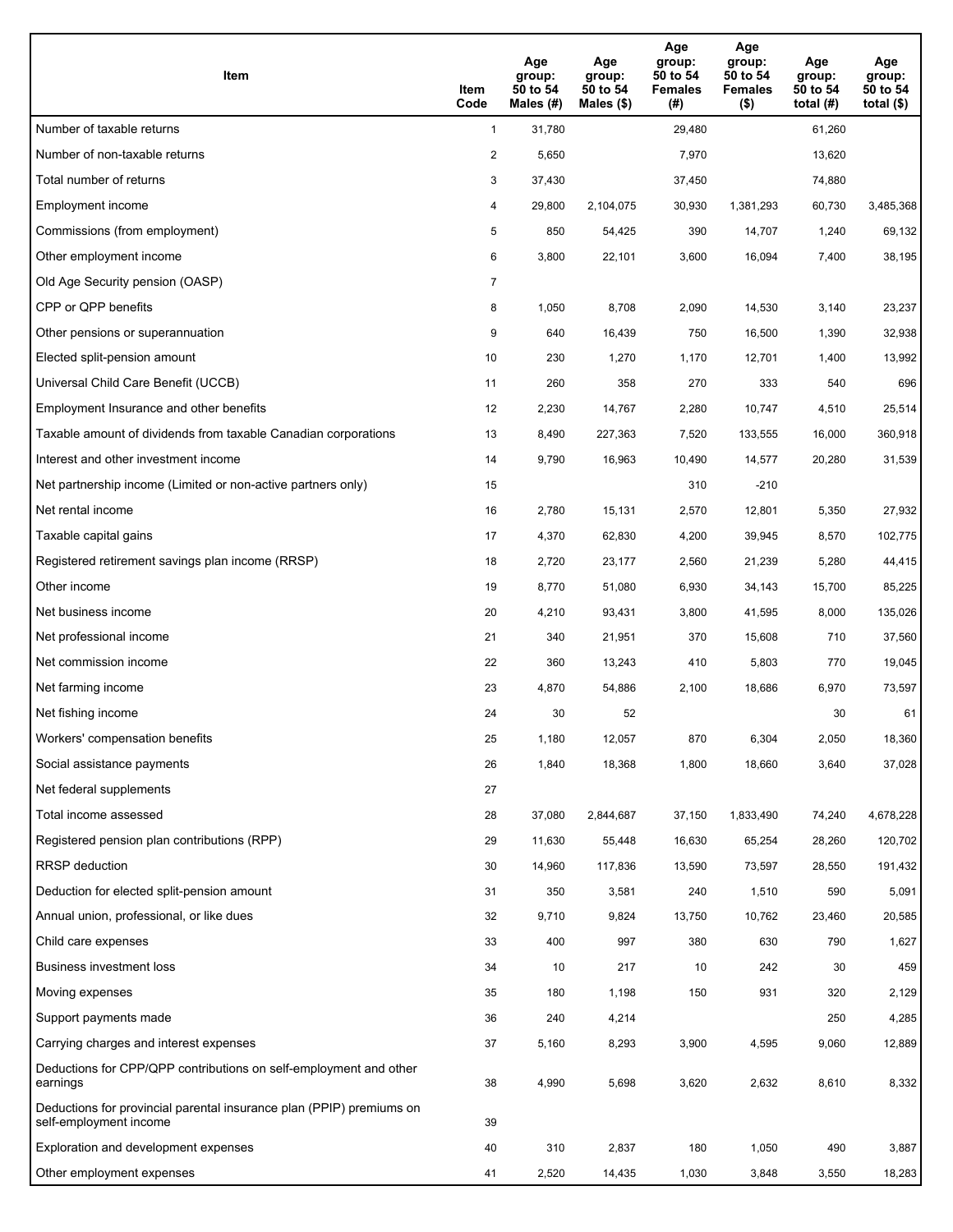| Item                                                              | Item<br>Code | Age<br>group:<br>50 to 54<br>Males (#) | Age<br>group:<br>50 to 54<br>Males (\$) | Age<br>group:<br>50 to 54<br><b>Females</b><br>(# ) | Age<br>group:<br>50 to 54<br>Females<br>$($ \$) | Age<br>group:<br>50 to 54<br>total (#) | Age<br>group:<br>50 to 54<br>total $($)$ |
|-------------------------------------------------------------------|--------------|----------------------------------------|-----------------------------------------|-----------------------------------------------------|-------------------------------------------------|----------------------------------------|------------------------------------------|
| Clergy residence deduction                                        | 42           | 160                                    | 2,182                                   | 30                                                  | 370                                             | 200                                    | 2,552                                    |
| Other deductions                                                  | 43           | 820                                    | 1,326                                   | 820                                                 | 1,006                                           | 1,650                                  | 2,332                                    |
| Total deductions before adjustments                               | 44           | 27,350                                 | 228,094                                 | 26,500                                              | 166,518                                         | 53,850                                 | 394,613                                  |
| Social benefits repayment                                         | 45           | 390                                    | 526                                     | 80                                                  | 99                                              | 470                                    | 624                                      |
| Net income after adjustments                                      | 46           | 36,830                                 | 2,620,910                               | 36,940                                              | 1,668,710                                       | 73,780                                 | 4,289,670                                |
| Canadian Forces personnel and police deduction                    | 47           |                                        |                                         |                                                     |                                                 |                                        |                                          |
| Security options deductions                                       | 48           | 80                                     | 2,569                                   | 20                                                  | 300                                             | 100                                    | 2,869                                    |
| Other payments deductions                                         | 49           | 2,980                                  | 30,425                                  | 2,650                                               | 24,973                                          | 5,620                                  | 55,397                                   |
| Non-capital losses of other years                                 | 50           | 50                                     | 459                                     | 50                                                  | 274                                             | 100                                    | 733                                      |
| Net capital losses of other years                                 | 51           | 1,010                                  | 2,159                                   | 790                                                 | 1,097                                           | 1,800                                  | 3,257                                    |
| Capital gains deduction                                           | 52           | 500                                    | 34,248                                  | 360                                                 | 25,723                                          | 860                                    | 59,970                                   |
| Northern residents deductions                                     | 53           | 500                                    | 1,406                                   | 330                                                 | 834                                             | 820                                    | 2,240                                    |
| Additional deductions                                             | 54           | 10                                     | 454                                     |                                                     |                                                 | 30                                     | 512                                      |
| Farming/fishing losses of prior years                             | 55           | 170                                    | 2,090                                   | 60                                                  | 386                                             | 230                                    | 2,476                                    |
| Total deductions from net income                                  | 56           | 5,150                                  | 73,902                                  | 4,190                                               | 53,645                                          | 9,340                                  | 127,547                                  |
| Taxable income assessed                                           | 57           | 35,680                                 | 2,547,374                               | 35,910                                              | 1,615,340                                       | 71,600                                 | 4,162,764                                |
| Basic personal amount                                             | 58           | 37,430                                 | 412,020                                 | 37,450                                              | 412,663                                         | 74,880                                 | 824,733                                  |
| Age amount                                                        | 59           |                                        |                                         |                                                     |                                                 |                                        |                                          |
| Spouse or common-law partner amount                               | 60           | 4,380                                  | 35,279                                  | 1,620                                               | 12,879                                          | 6,000                                  | 48,158                                   |
| Amount for eligible dependant                                     | 61           | 520                                    | 5,211                                   | 1,420                                               | 14,111                                          | 1,940                                  | 19,323                                   |
| Amount for children 17 and under                                  | 62           | 6,130                                  | 22,288                                  | 2,900                                               | 9,130                                           | 9,030                                  | 31,421                                   |
| Amount for infirm dependants age 18 or older                      | 63           | 40                                     | 161                                     | 30                                                  | 150                                             | 70                                     | 311                                      |
| CPP or QPP contributions through employment                       | 64           | 27,490                                 | 55,062                                  | 27,740                                              | 47,241                                          | 55,230                                 | 102,302                                  |
| CPP or QPP contributions on self-employment and other<br>earnings | 65           | 4,990                                  | 5,698                                   | 3,620                                               | 2.632                                           | 8,610                                  | 8,332                                    |
| Employment Insurance premiums                                     | 66           | 25,190                                 | 19,575                                  | 26,900                                              | 18,192                                          | 52,090                                 | 37,766                                   |
| PPIP premiums paid                                                | 67           |                                        |                                         |                                                     |                                                 |                                        |                                          |
| PPIP premiums payable on employment income                        | 68           |                                        |                                         |                                                     |                                                 |                                        |                                          |
| PPIP premiums payable on self-employment income                   | 69           |                                        |                                         |                                                     |                                                 |                                        |                                          |
| Volunteer firefighters' amount                                    | 70           | 200                                    | 603                                     | 20                                                  | 45                                              | 220                                    | 648                                      |
| Canada employment amount                                          | 71           | 28,890                                 | 31,985                                  | 29,300                                              | 32,339                                          | 58,190                                 | 64,325                                   |
| Public transit amount                                             | 72           | 610                                    | 275                                     | 630                                                 | 301                                             | 1,240                                  | 575                                      |
| Children's fitness amount                                         | 73           | 2,500                                  | 1,371                                   | 1,190                                               | 577                                             | 3,690                                  | 1,948                                    |
| Children's arts amount                                            | 74           | 990                                    | 533                                     | 530                                                 | 263                                             | 1,520                                  | 797                                      |
| Home buyers' amount                                               | 75           | 140                                    | 653                                     | 90                                                  | 387                                             | 230                                    | 1,040                                    |
| Pension income amount                                             | 76           | 850                                    | 1,618                                   | 1,850                                               | 3,551                                           | 2,710                                  | 5,171                                    |
| Caregiver amount                                                  | 77           | 360                                    | 1,944                                   | 280                                                 | 1,436                                           | 640                                    | 3,381                                    |
| Disability amount                                                 | 78           | 620                                    | 4,730                                   | 680                                                 | 5,203                                           | 1,290                                  | 9,933                                    |
| Disability amount transferred from a dependant                    | 79           | 460                                    | 4,396                                   | 330                                                 | 2,853                                           | 790                                    | 7,249                                    |
| Interest paid on student loans                                    | 80           | 110                                    | 67                                      | 210                                                 | 112                                             | 320                                    | 180                                      |
| Tuition, education, and textbook amounts                          | 81           | 730                                    | 1,586                                   | 870                                                 | 2,519                                           | 1,600                                  | 4,104                                    |
| Tuition, education, and textbook amounts transferred from a child | 82           | 2,970                                  | 15,786                                  | 1,990                                               | 10,167                                          | 4,960                                  | 25,954                                   |
| Amounts transferred from spouse or common-law partner             | 83           | 570                                    | 2,598                                   | 580                                                 | 2,676                                           | 1,140                                  | 5,274                                    |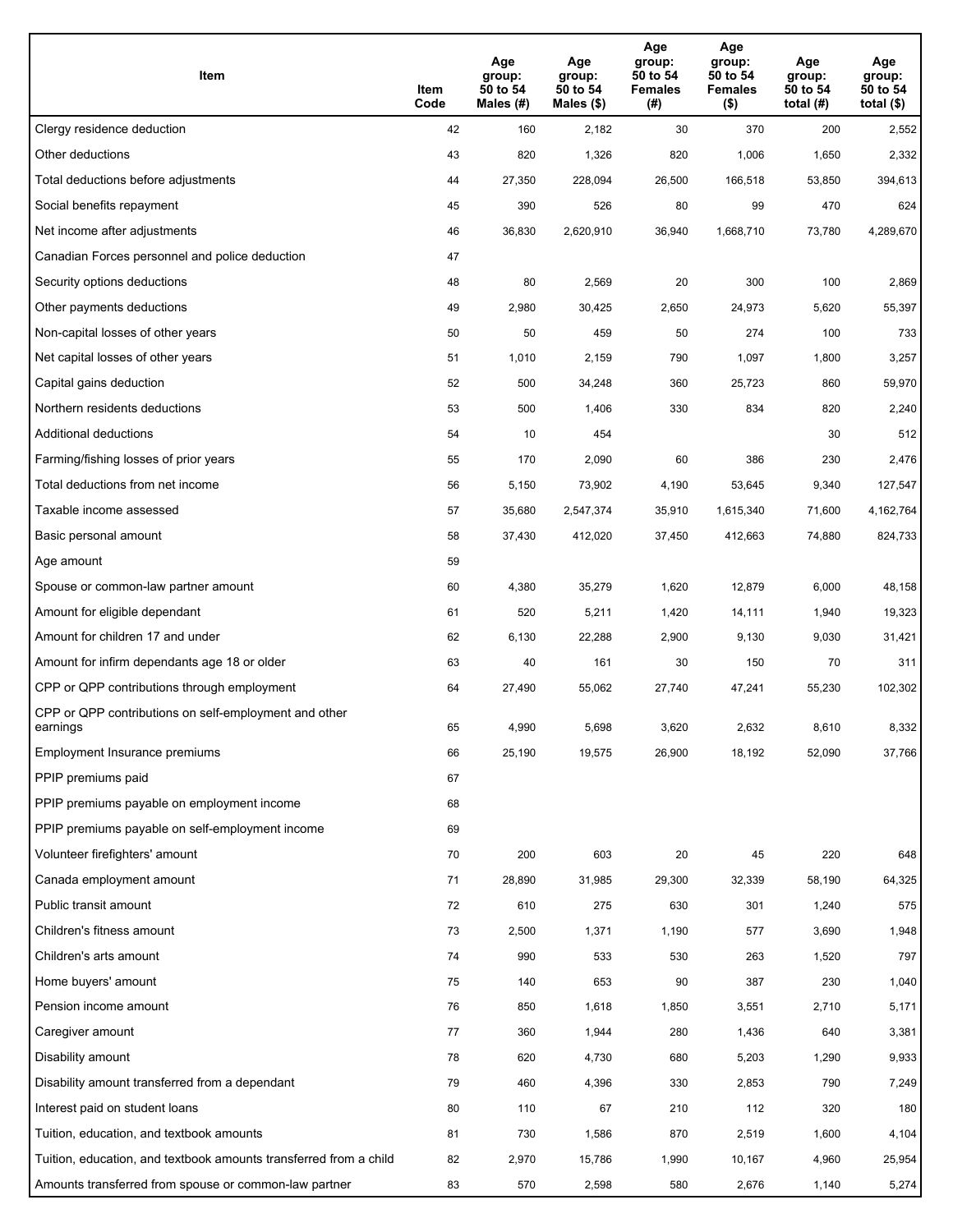| <b>Item</b>                                         | Item<br>Code | Age<br>group:<br>50 to 54<br>Males (#) | Age<br>group:<br>50 to 54<br>Males $(\$)$ | Age<br>group:<br>50 to 54<br><b>Females</b><br>(#) | Age<br>group:<br>50 to 54<br><b>Females</b><br>$($ \$) | Age<br>group:<br>50 to 54<br>total $(H)$ | Age<br>group:<br>50 to 54<br>total $($)$ |
|-----------------------------------------------------|--------------|----------------------------------------|-------------------------------------------|----------------------------------------------------|--------------------------------------------------------|------------------------------------------|------------------------------------------|
| Medical expenses                                    | 84           | 3,540                                  | 8.186                                     | 5,670                                              | 12,188                                                 | 9,210                                    | 20,374                                   |
| Total tax credits on personal amounts               | 85           | 37,430                                 | 94,746                                    | 37,450                                             | 88,744                                                 | 74,880                                   | 183,498                                  |
| Allowable charitable donations and government gifts | 86           | 11,300                                 | 21,605                                    | 9,830                                              | 11,904                                                 | 21,130                                   | 33,508                                   |
| Eligible cultural and ecological gifts              | 87           |                                        |                                           |                                                    |                                                        |                                          |                                          |
| Total tax credit on donations and gifts             | 88           | 11,270                                 | 6,031                                     | 9,800                                              | 3,248                                                  | 21,070                                   | 9,279                                    |
| Total federal non-refundable tax credits            | 89           | 37,430                                 | 100,777                                   | 37,450                                             | 91,992                                                 | 74,880                                   | 192,777                                  |
| Federal dividend tax credit                         | 90           | 8,160                                  | 30,595                                    | 7,110                                              | 17,801                                                 | 15,270                                   | 48,396                                   |
| Overseas employment tax credit                      | 91           | 20                                     | 232                                       |                                                    |                                                        | 20                                       | 232                                      |
| Minimum tax carryover                               | 92           | 320                                    | 977                                       | 250                                                | 751                                                    | 570                                      | 1,728                                    |
| Basic federal tax                                   | 93           | 30,590                                 | 381,954                                   | 28,520                                             | 188,110                                                | 59,100                                   | 570,067                                  |
| Federal Foreign Tax Credit                          | 94           | 1,870                                  | 6,909                                     | 1,780                                              | 282                                                    | 3,650                                    | 7,191                                    |
| Federal Political contribution tax credit           | 95           | 360                                    | 70                                        | 170                                                | 30                                                     | 530                                      | 100                                      |
| <b>Investment Tax Credit</b>                        | 96           | 140                                    | 203                                       | 70                                                 | 64                                                     | 210                                      | 267                                      |
| Labour-sponsored funds tax credit                   | 97           | 1,780                                  | 1,181                                     | 1,420                                              | 883                                                    | 3,190                                    | 2,064                                    |
| Alternative minimum tax payable                     | 98           | 280                                    | 1.020                                     | 190                                                | 959                                                    | 470                                      | 1,980                                    |
| Net federal tax                                     | 99           | 30,530                                 | 375,252                                   | 28,460                                             | 186,877                                                | 58,990                                   | 562,132                                  |
| CPP contributions on self-employment                | 100          | 4,990                                  | 11,396                                    | 3,620                                              | 5,265                                                  | 8,610                                    | 16,663                                   |
| Social Benefits repayment                           | 101          | 390                                    | 526                                       | 80                                                 | 99                                                     | 470                                      | 624                                      |
| <b>Net Provincial Tax</b>                           | 102          | 29,230                                 | 214,250                                   | 26,480                                             | 109,550                                                | 55,710                                   | 323,801                                  |
| Total tax payable                                   | 103          | 31,780                                 | 601,424                                   | 29,480                                             | 301,792                                                | 61,260                                   | 903,221                                  |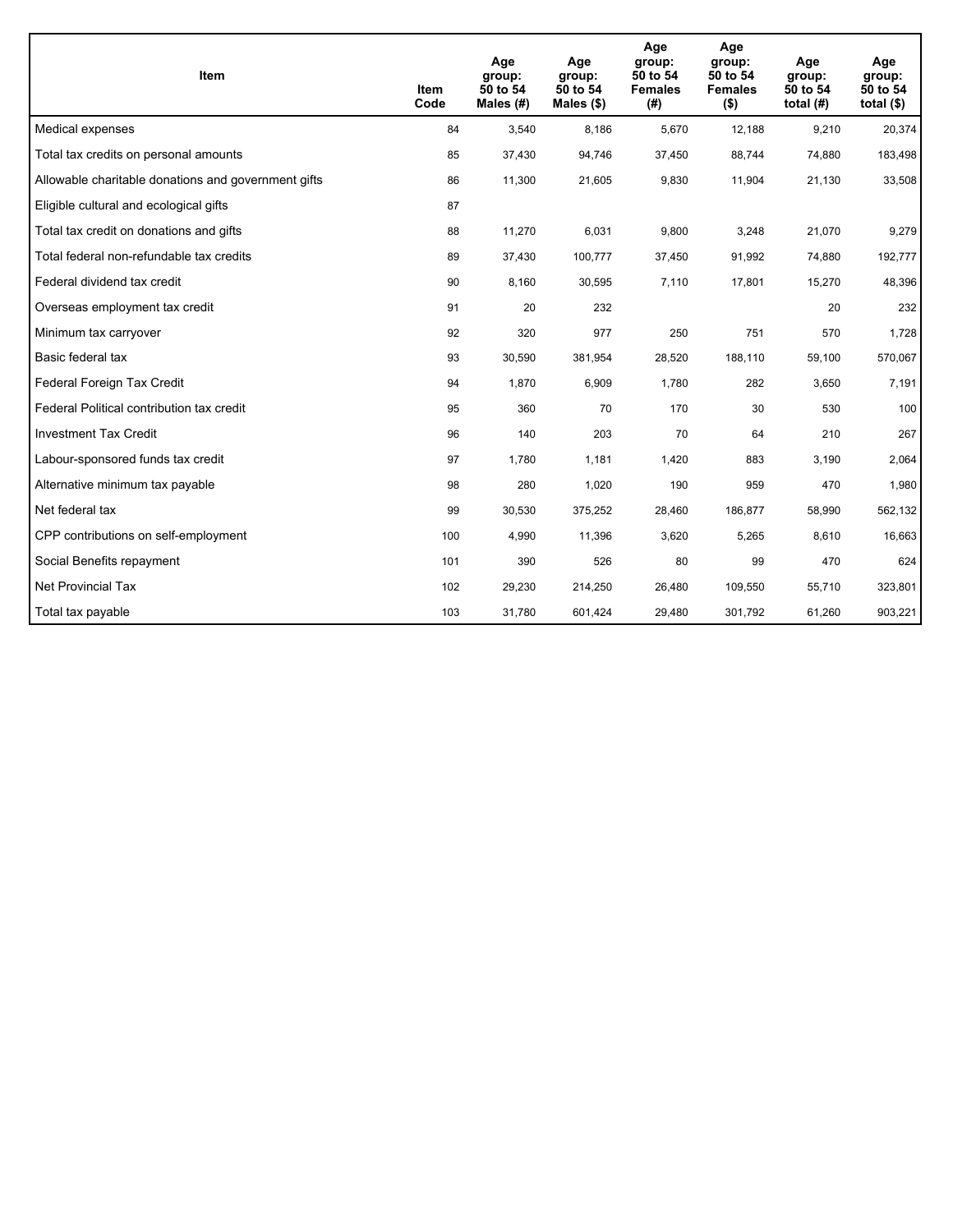| Item                                                                                           | Item<br>Code   | Age<br>group:<br>55 to 59<br>Males (#) | Age<br>group:<br>55 to 59<br>Males $(\$)$ | Age<br>group:<br>55 to 59<br><b>Females</b><br>(#) | Age<br>group:<br>55 to 59<br><b>Females</b><br>$($ \$) | Age<br>group:<br>55 to 59<br>total $(H)$ | Age<br>group:<br>55 to 59<br>total $($ |
|------------------------------------------------------------------------------------------------|----------------|----------------------------------------|-------------------------------------------|----------------------------------------------------|--------------------------------------------------------|------------------------------------------|----------------------------------------|
| Number of taxable returns                                                                      | $\mathbf{1}$   | 30,820                                 |                                           | 28,330                                             |                                                        | 59,150                                   |                                        |
| Number of non-taxable returns                                                                  | $\overline{a}$ | 5,190                                  |                                           | 7,420                                              |                                                        | 12,610                                   |                                        |
| Total number of returns                                                                        | 3              | 36,010                                 |                                           | 35,750                                             |                                                        | 71,760                                   |                                        |
| Employment income                                                                              | 4              | 26,280                                 | 1,702,967                                 | 26,890                                             | 1,108,033                                              | 53,170                                   | 2,811,000                              |
| Commissions (from employment)                                                                  | 5              | 670                                    | 38,099                                    | 300                                                | 7,716                                                  | 970                                      | 45,815                                 |
| Other employment income                                                                        | 6              | 3,920                                  | 19,828                                    | 3,330                                              | 16,689                                                 | 7,250                                    | 36,517                                 |
| Old Age Security pension (OASP)                                                                | 7              |                                        |                                           |                                                    |                                                        |                                          |                                        |
| CPP or QPP benefits                                                                            | 8              | 1,710                                  | 14,754                                    | 3,190                                              | 22,683                                                 | 4,910                                    | 37,437                                 |
| Other pensions or superannuation                                                               | 9              | 3,400                                  | 123,890                                   | 3,940                                              | 104,753                                                | 7,340                                    | 228,647                                |
| Elected split-pension amount                                                                   | 10             | 960                                    | 6,337                                     | 3,010                                              | 35,928                                                 | 3,970                                    | 42,266                                 |
| Universal Child Care Benefit (UCCB)                                                            | 11             | 90                                     | 124                                       | 130                                                | 146                                                    | 220                                      | 271                                    |
| Employment Insurance and other benefits                                                        | 12             | 2,110                                  | 14,303                                    | 1,870                                              | 8,783                                                  | 3,980                                    | 23,087                                 |
| Taxable amount of dividends from taxable Canadian corporations                                 | 13             | 9,530                                  | 241,769                                   | 8,640                                              | 143,712                                                | 18,160                                   | 385,550                                |
| Interest and other investment income                                                           | 14             | 12,000                                 | 23,234                                    | 12,730                                             | 21,656                                                 | 24,730                                   | 44,890                                 |
| Net partnership income (Limited or non-active partners only)                                   | 15             | 660                                    | -460                                      | 350                                                | $-152$                                                 | 1,010                                    | $-612$                                 |
| Net rental income                                                                              | 16             | 3,030                                  | 20,969                                    | 2,880                                              | 16,399                                                 | 5,910                                    | 37,368                                 |
| Taxable capital gains                                                                          | 17             | 5,190                                  | 82,233                                    | 5,230                                              | 48,145                                                 | 10,420                                   | 130,378                                |
| Registered retirement savings plan income (RRSP)                                               | 18             | 2,590                                  | 32,745                                    | 2,900                                              | 32,593                                                 | 5,490                                    | 65,338                                 |
| Other income                                                                                   | 19             | 10,310                                 | 83,473                                    | 8,490                                              | 55,943                                                 | 18,790                                   | 139,416                                |
| Net business income                                                                            | 20             | 4,510                                  | 90,230                                    | 3,670                                              | 37,370                                                 | 8,180                                    | 127,600                                |
| Net professional income                                                                        | 21             | 410                                    | 27,518                                    | 370                                                | 10,988                                                 | 780                                      | 38,506                                 |
| Net commission income                                                                          | 22             | 400                                    | 12,541                                    | 370                                                | 5,123                                                  | 770                                      | 17,665                                 |
| Net farming income                                                                             | 23             | 5,820                                  | 78,366                                    | 2,300                                              | 21,866                                                 | 8,120                                    | 100,233                                |
| Net fishing income                                                                             | 24             | 30                                     | 19                                        |                                                    |                                                        | 40                                       | $-74$                                  |
| Workers' compensation benefits                                                                 | 25             | 1,120                                  | 13,354                                    | 830                                                | 6,674                                                  | 1,950                                    | 20,027                                 |
| Social assistance payments                                                                     | 26             | 1,490                                  | 15,814                                    | 1,530                                              | 17,671                                                 | 3,010                                    | 33,485                                 |
| Net federal supplements                                                                        | 27             |                                        |                                           |                                                    |                                                        |                                          |                                        |
| Total income assessed                                                                          | 28             | 35,760                                 | 2,642,170                                 | 35,460                                             | 1,725,996                                              | 71,230                                   | 4,368,239                              |
| Registered pension plan contributions (RPP)                                                    | 29             | 9,590                                  | 43,472                                    | 13,610                                             | 50,429                                                 | 23,190                                   | 93,902                                 |
| RRSP deduction                                                                                 | 30             | 14,010                                 | 122,609                                   | 12,660                                             | 75,628                                                 | 26,670                                   | 198,237                                |
| Deduction for elected split-pension amount                                                     | 31             | 1,920                                  | 23,935                                    | 1,380                                              | 9,241                                                  | 3,300                                    | 33,176                                 |
| Annual union, professional, or like dues                                                       | 32             | 8,340                                  | 8,034                                     | 11,950                                             | 8,906                                                  | 20,290                                   | 16,940                                 |
| Child care expenses                                                                            | 33             | 110                                    | 275                                       | 70                                                 | 172                                                    | 180                                      | 447                                    |
| Business investment loss                                                                       | 34             | 20                                     | 838                                       | 10                                                 | 134                                                    | 30                                       | 972                                    |
| Moving expenses                                                                                | 35             | 140                                    | 903                                       | 100                                                | 494                                                    | 240                                      | 1,397                                  |
| Support payments made                                                                          | 36             | 220                                    | 3,361                                     |                                                    |                                                        | 220                                      | 3,373                                  |
| Carrying charges and interest expenses                                                         | 37             | 6,070                                  | 8,597                                     | 4,620                                              | 5,712                                                  | 10,690                                   | 14,308                                 |
| Deductions for CPP/QPP contributions on self-employment and other<br>earnings                  | 38             | 5,950                                  | 6,675                                     | 3,720                                              | 2,632                                                  | 9,670                                    | 9,306                                  |
| Deductions for provincial parental insurance plan (PPIP) premiums on<br>self-employment income | 39             |                                        |                                           |                                                    |                                                        |                                          |                                        |
| Exploration and development expenses                                                           | 40             | 410                                    | 2,584                                     | 180                                                | 832                                                    | 590                                      | 3,415                                  |
| Other employment expenses                                                                      | 41             | 2,150                                  | 12,207                                    | 880                                                | 3,199                                                  | 3,040                                    | 15,407                                 |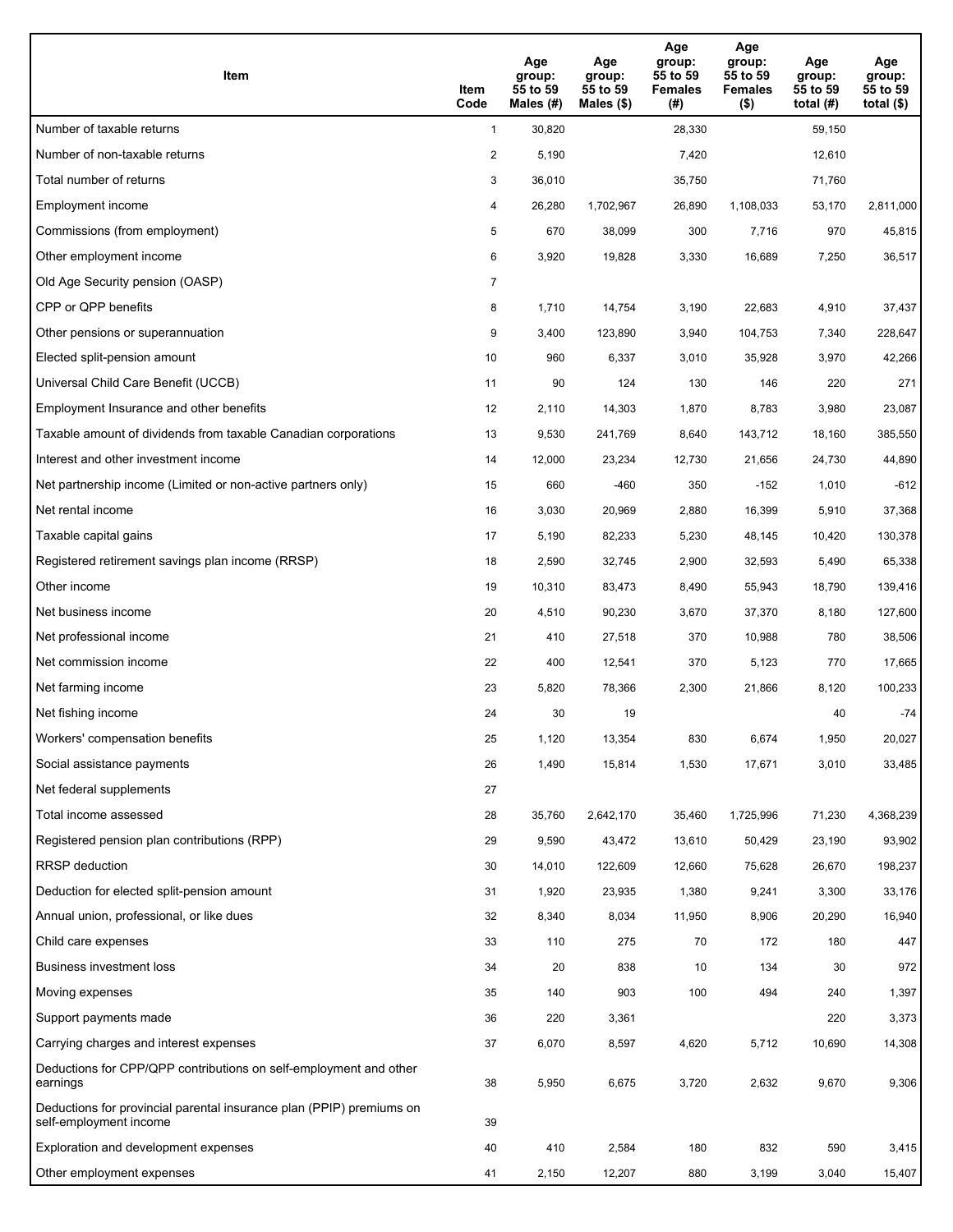| Item                                                              | Item<br>Code | Age<br>group:<br>55 to 59<br>Males (#) | Age<br>group:<br>55 to 59<br>Males (\$) | Age<br>group:<br>55 to 59<br><b>Females</b><br>(#) | Age<br>group:<br>55 to 59<br><b>Females</b><br>$($ \$) | Age<br>group:<br>55 to 59<br>total $(H)$ | Age<br>group:<br>55 to 59<br>total $($)$ |
|-------------------------------------------------------------------|--------------|----------------------------------------|-----------------------------------------|----------------------------------------------------|--------------------------------------------------------|------------------------------------------|------------------------------------------|
| Clergy residence deduction                                        | 42           | 190                                    | 2,687                                   | 60                                                 | 645                                                    | 240                                      | 3,332                                    |
| Other deductions                                                  | 43           | 830                                    | 1,264                                   | 910                                                | 1,924                                                  | 1,740                                    | 3,188                                    |
| Total deductions before adjustments                               | 44           | 26,680                                 | 237,441                                 | 24,630                                             | 159,982                                                | 51,310                                   | 397,424                                  |
| Social benefits repayment                                         | 45           | 370                                    | 531                                     | 50                                                 | 43                                                     | 420                                      | 574                                      |
| Net income after adjustments                                      | 46           | 35,490                                 | 2,409,039                               | 35,260                                             | 1,569,861                                              | 70,760                                   | 3,978,972                                |
| Canadian Forces personnel and police deduction                    | 47           |                                        |                                         |                                                    |                                                        |                                          |                                          |
| Security options deductions                                       | 48           | 60                                     | 3,722                                   |                                                    |                                                        | 80                                       | 5,936                                    |
| Other payments deductions                                         | 49           | 2,580                                  | 29,167                                  | 2,350                                              | 24,366                                                 | 4,930                                    | 53,533                                   |
| Non-capital losses of other years                                 | 50           | 60                                     | 644                                     | 70                                                 | 1,646                                                  | 130                                      | 2,290                                    |
| Net capital losses of other years                                 | 51           | 1,290                                  | 2,864                                   | 1,100                                              | 1,758                                                  | 2,390                                    | 4,622                                    |
| Capital gains deduction                                           | 52           | 700                                    | 52,543                                  | 470                                                | 28,806                                                 | 1,170                                    | 81,350                                   |
| Northern residents deductions                                     | 53           | 420                                    | 1,228                                   | 270                                                | 684                                                    | 700                                      | 1,912                                    |
| Additional deductions                                             | 54           | 20                                     | 275                                     | 20                                                 | 132                                                    | 40                                       | 407                                      |
| Farming/fishing losses of prior years                             | 55           | 230                                    | 2,997                                   | 70                                                 | 530                                                    | 300                                      | 3,526                                    |
| Total deductions from net income                                  | 56           | 5,170                                  | 93,464                                  | 4,240                                              | 60,137                                                 | 9,410                                    | 153,601                                  |
| Taxable income assessed                                           | 57           | 34,470                                 | 2,316,237                               | 34,320                                             | 1,510,829                                              | 68,790                                   | 3,827,138                                |
| Basic personal amount                                             | 58           | 36,010                                 | 396,934                                 | 35,750                                             | 394,258                                                | 71,760                                   | 791,250                                  |
| Age amount                                                        | 59           |                                        |                                         |                                                    |                                                        |                                          |                                          |
| Spouse or common-law partner amount                               | 60           | 4,140                                  | 32,879                                  | 1,580                                              | 11,747                                                 | 5,720                                    | 44,637                                   |
| Amount for eligible dependant                                     | 61           | 240                                    | 2,300                                   | 500                                                | 4,880                                                  | 740                                      | 7,180                                    |
| Amount for children 17 and under                                  | 62           | 2,140                                  | 7,031                                   | 800                                                | 2,422                                                  | 2,940                                    | 9,453                                    |
| Amount for infirm dependants age 18 or older                      | 63           | 30                                     | 120                                     | 40                                                 | 164                                                    | 60                                       | 284                                      |
| CPP or QPP contributions through employment                       | 64           | 23,800                                 | 45,865                                  | 23,890                                             | 38,374                                                 | 47,690                                   | 84,240                                   |
| CPP or QPP contributions on self-employment and other<br>earnings | 65           | 5,950                                  | 6,675                                   | 3,720                                              | 2,632                                                  | 9,670                                    | 9,306                                    |
| Employment Insurance premiums                                     | 66           | 21,460                                 | 16,160                                  | 22,850                                             | 14,672                                                 | 44,310                                   | 30,832                                   |
| PPIP premiums paid                                                | 67           |                                        |                                         |                                                    |                                                        |                                          |                                          |
| PPIP premiums payable on employment income                        | 68           |                                        |                                         |                                                    |                                                        |                                          |                                          |
| PPIP premiums payable on self-employment income                   | 69           |                                        |                                         |                                                    |                                                        |                                          |                                          |
| Volunteer firefighters' amount                                    | 70           | 150                                    | 438                                     | 10                                                 | 33                                                     | 160                                      | 471                                      |
| Canada employment amount                                          | 71           | 25,830                                 | 28,260                                  | 25,970                                             | 28,442                                                 | 51,800                                   | 56,702                                   |
| Public transit amount                                             | 72           | 370                                    | 169                                     | 530                                                | 269                                                    | 900                                      | 438                                      |
| Children's fitness amount                                         | 73           | 690                                    | 342                                     | 210                                                | 89                                                     | 890                                      | 431                                      |
| Children's arts amount                                            | 74           | 300                                    | 148                                     | 100                                                | 49                                                     | 400                                      | 197                                      |
| Home buyers' amount                                               | 75           | 80                                     | 372                                     | 60                                                 | 256                                                    | 140                                      | 628                                      |
| Pension income amount                                             | 76           | 4,250                                  | 8,298                                   | 6,400                                              | 12,486                                                 | 10,650                                   | 20,786                                   |
| Caregiver amount                                                  | 77           | 330                                    | 1,859                                   | 280                                                | 1,362                                                  | 610                                      | 3,221                                    |
| Disability amount                                                 | 78           | 890                                    | 6,865                                   | 840                                                | 6,414                                                  | 1,730                                    | 13,279                                   |
| Disability amount transferred from a dependant                    | 79           | 350                                    | 2,985                                   | 280                                                | 2,103                                                  | 630                                      | 5,088                                    |
| Interest paid on student loans                                    | 80           | 50                                     | 34                                      | 110                                                | 54                                                     | 160                                      | 88                                       |
| Tuition, education, and textbook amounts                          | 81           | 500                                    | 691                                     | 540                                                | 1,271                                                  | 1,040                                    | 1,962                                    |
| Tuition, education, and textbook amounts transferred from a child | 82           | 1,780                                  | 9,466                                   | 1,020                                              | 5,194                                                  | 2,800                                    | 14,659                                   |
| Amounts transferred from spouse or common-law partner             | 83           | 690                                    | 3,233                                   | 860                                                | 4,538                                                  | 1,560                                    | 7,772                                    |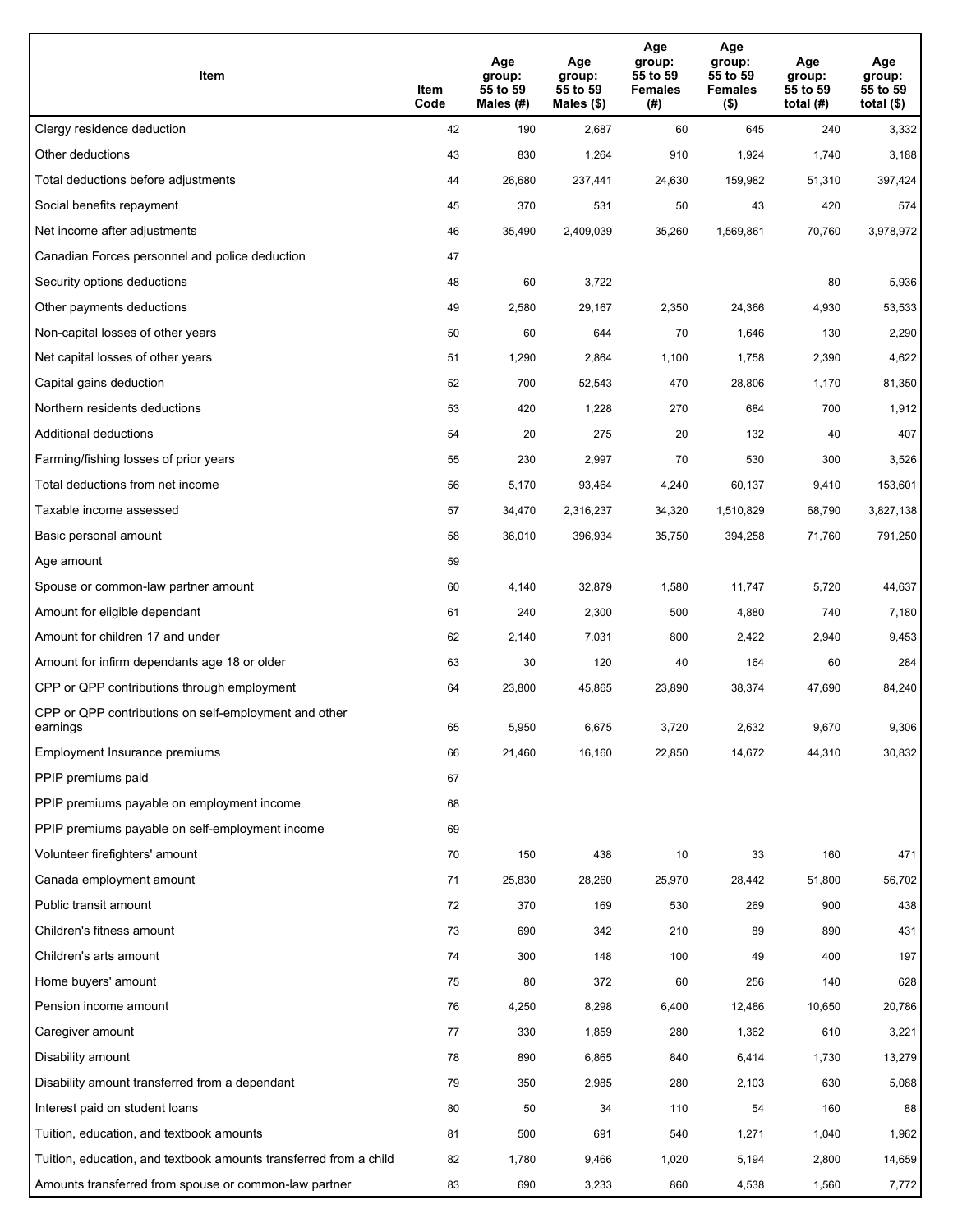| <b>Item</b>                                         | Item<br>Code | Age<br>group:<br>55 to 59<br>Males (#) | Age<br>group:<br>55 to 59<br>Males $(\$)$ | Age<br>group:<br>55 to 59<br><b>Females</b><br>(#) | Age<br>group:<br>55 to 59<br><b>Females</b><br>$($ \$) | Age<br>group:<br>55 to 59<br>total $(H)$ | Age<br>group:<br>55 to 59<br>total $($)$ |
|-----------------------------------------------------|--------------|----------------------------------------|-------------------------------------------|----------------------------------------------------|--------------------------------------------------------|------------------------------------------|------------------------------------------|
| Medical expenses                                    | 84           | 4,570                                  | 11,443                                    | 6,920                                              | 16,199                                                 | 11,490                                   | 27,642                                   |
| Total tax credits on personal amounts               | 85           | 36,010                                 | 87,387                                    | 35,750                                             | 82,192                                                 | 71,760                                   | 169,589                                  |
| Allowable charitable donations and government gifts | 86           | 11,820                                 | 22,983                                    | 10,020                                             | 13,909                                                 | 21,840                                   | 36,892                                   |
| Eligible cultural and ecological gifts              | 87           |                                        |                                           |                                                    |                                                        |                                          |                                          |
| Total tax credit on donations and gifts             | 88           | 11,790                                 | 6,408                                     | 9,980                                              | 3,818                                                  | 21,770                                   | 10,226                                   |
| Total federal non-refundable tax credits            | 89           | 36,010                                 | 93,795                                    | 35,750                                             | 86,010                                                 | 71,760                                   | 179,815                                  |
| Federal dividend tax credit                         | 90           | 9,100                                  | 32,774                                    | 8,100                                              | 19,194                                                 | 17,190                                   | 51,975                                   |
| Overseas employment tax credit                      | 91           | 10                                     | 197                                       |                                                    |                                                        | 10                                       | 197                                      |
| Minimum tax carryover                               | 92           | 420                                    | 1,223                                     | 240                                                | 584                                                    | 660                                      | 1,807                                    |
| Basic federal tax                                   | 93           | 29,530                                 | 334,566                                   | 27,350                                             | 171,301                                                | 56,880                                   | 505,867                                  |
| Federal Foreign Tax Credit                          | 94           | 2,290                                  | 812                                       | 2,210                                              | 319                                                    | 4,500                                    | 1,130                                    |
| Federal Political contribution tax credit           | 95           | 480                                    | 92                                        | 250                                                | 41                                                     | 740                                      | 134                                      |
| <b>Investment Tax Credit</b>                        | 96           | 170                                    | 184                                       | 60                                                 | 43                                                     | 230                                      | 227                                      |
| Labour-sponsored funds tax credit                   | 97           | 1,590                                  | 1,061                                     | 1,080                                              | 676                                                    | 2,670                                    | 1,737                                    |
| Alternative minimum tax payable                     | 98           | 340                                    | 1,884                                     | 200                                                | 1,034                                                  | 540                                      | 2,918                                    |
| Net federal tax                                     | 99           | 29,450                                 | 332,499                                   | 27,300                                             | 170,228                                                | 56,750                                   | 502,727                                  |
| CPP contributions on self-employment                | 100          | 5,950                                  | 13,349                                    | 3,720                                              | 5,264                                                  | 9,670                                    | 18,613                                   |
| Social Benefits repayment                           | 101          | 370                                    | 531                                       | 50                                                 | 43                                                     | 420                                      | 574                                      |
| <b>Net Provincial Tax</b>                           | 102          | 28,260                                 | 191,523                                   | 25,570                                             | 102,408                                                | 53,830                                   | 293,933                                  |
| Total tax payable                                   | 103          | 30,820                                 | 537,903                                   | 28,330                                             | 277,943                                                | 59,150                                   | 815,848                                  |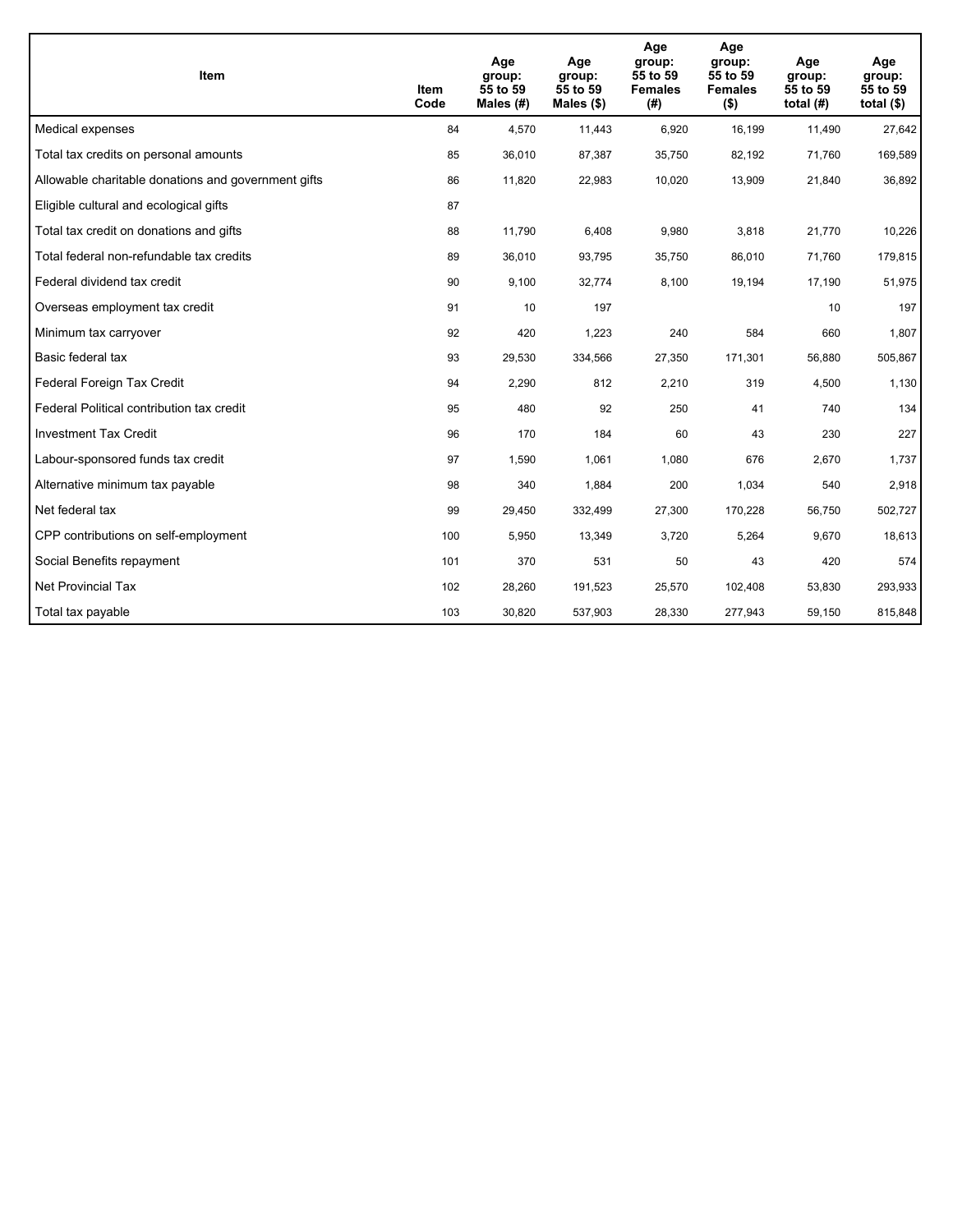| Item                                                                                           | Item<br>Code   | Age<br>group:<br>60 to 64<br>Males (#) | Age<br>group:<br>60 to 64<br>Males $(\$)$ | Age<br>group:<br>60 to 64<br><b>Females</b><br>(#) | Age<br>group:<br>60 to 64<br><b>Females</b><br>$($ \$) | Age<br>group:<br>60 to 64<br>total $(H)$ | Age<br>group:<br>60 to 64<br>total $($ |
|------------------------------------------------------------------------------------------------|----------------|----------------------------------------|-------------------------------------------|----------------------------------------------------|--------------------------------------------------------|------------------------------------------|----------------------------------------|
| Number of taxable returns                                                                      | $\mathbf{1}$   | 24,760                                 |                                           | 22,020                                             |                                                        | 46,780                                   |                                        |
| Number of non-taxable returns                                                                  | $\overline{2}$ | 4,960                                  |                                           | 7,210                                              |                                                        | 12,170                                   |                                        |
| Total number of returns                                                                        | 3              | 29,720                                 |                                           | 29,220                                             |                                                        | 58,940                                   |                                        |
| Employment income                                                                              | 4              | 17,390                                 | 950,016                                   | 16,490                                             | 570,400                                                | 33,880                                   | 1,520,416                              |
| Commissions (from employment)                                                                  | 5              | 460                                    | 25,965                                    | 160                                                | 2,762                                                  | 620                                      | 28,727                                 |
| Other employment income                                                                        | 6              | 3,120                                  | 14,998                                    | 2,340                                              | 13,297                                                 | 5,470                                    | 28,337                                 |
| Old Age Security pension (OASP)                                                                | 7              |                                        |                                           |                                                    |                                                        |                                          |                                        |
| CPP or QPP benefits                                                                            | 8              | 16,850                                 | 109,198                                   | 17,780                                             | 97,993                                                 | 34,630                                   | 207,191                                |
| Other pensions or superannuation                                                               | 9              | 5,790                                  | 196,181                                   | 6,480                                              | 147,735                                                | 12,260                                   | 343,916                                |
| Elected split-pension amount                                                                   | 10             | 1,820                                  | 12,199                                    | 4,530                                              | 55,740                                                 | 6,350                                    | 67,939                                 |
| Universal Child Care Benefit (UCCB)                                                            | 11             | 30                                     | 28                                        | 70                                                 | 88                                                     | 90                                       | 115                                    |
| Employment Insurance and other benefits                                                        | 12             | 1,810                                  | 12,599                                    | 1,190                                              | 5,320                                                  | 2,990                                    | 17,919                                 |
| Taxable amount of dividends from taxable Canadian corporations                                 | 13             | 8,820                                  | 194,852                                   | 7,840                                              | 106,581                                                | 16,660                                   | 301,434                                |
| Interest and other investment income                                                           | 14             | 11,880                                 | 25,675                                    | 12,270                                             | 23,086                                                 | 24,150                                   | 48,761                                 |
| Net partnership income (Limited or non-active partners only)                                   | 15             | 540                                    | 845                                       | 290                                                | $-175$                                                 | 830                                      | 670                                    |
| Net rental income                                                                              | 16             | 2,930                                  | 20,613                                    | 2,450                                              | 16,101                                                 | 5,380                                    | 36,714                                 |
| Taxable capital gains                                                                          | 17             | 5,180                                  | 84,162                                    | 5,150                                              | 47,735                                                 | 10,330                                   | 131,897                                |
| Registered retirement savings plan income (RRSP)                                               | 18             | 2,430                                  | 36,111                                    | 2,910                                              | 33,845                                                 | 5,330                                    | 69,956                                 |
| Other income                                                                                   | 19             | 10,330                                 | 89,443                                    | 8,550                                              | 62,597                                                 | 18,880                                   | 152,041                                |
| Net business income                                                                            | 20             | 3,800                                  | 67,600                                    | 2,790                                              | 28,054                                                 | 6,590                                    | 95,654                                 |
| Net professional income                                                                        | 21             | 430                                    | 25,730                                    | 290                                                | 6,517                                                  | 720                                      | 32,247                                 |
| Net commission income                                                                          | 22             | 380                                    | 10,812                                    | 290                                                | 4,097                                                  | 670                                      | 14,909                                 |
| Net farming income                                                                             | 23             | 5,240                                  | 68,804                                    | 2,030                                              | 20,451                                                 | 7,270                                    | 89,255                                 |
| Net fishing income                                                                             | 24             | 30                                     | $-30$                                     |                                                    |                                                        | 30                                       | 4                                      |
| Workers' compensation benefits                                                                 | 25             | 890                                    | 11,948                                    | 460                                                | 4,560                                                  | 1,350                                    | 16,508                                 |
| Social assistance payments                                                                     | 26             | 1,200                                  | 11,951                                    | 1,140                                              | 11,883                                                 | 2,350                                    | 23,849                                 |
| Net federal supplements                                                                        | 27             | 230                                    | 1,431                                     | 1,930                                              | 10,683                                                 | 2,160                                    | 12,114                                 |
| Total income assessed                                                                          | 28             | 29,590                                 | 1,971,162                                 | 29,120                                             | 1,271,596                                              | 58,710                                   | 3,242,814                              |
| Registered pension plan contributions (RPP)                                                    | 29             | 5,350                                  | 22,527                                    | 7,120                                              | 23,429                                                 | 12,470                                   | 45,956                                 |
| RRSP deduction                                                                                 | 30             | 9,680                                  | 88,835                                    | 7,980                                              | 53,886                                                 | 17,660                                   | 142,721                                |
| Deduction for elected split-pension amount                                                     | 31             | 3,270                                  | 40,061                                    | 1,880                                              | 11,757                                                 | 5,150                                    | 51,818                                 |
| Annual union, professional, or like dues                                                       | 32             | 5,040                                  | 4,115                                     | 6,980                                              | 4,608                                                  | 12,030                                   | 8,722                                  |
| Child care expenses                                                                            | 33             | 30                                     | 92                                        |                                                    |                                                        | 50                                       | 138                                    |
| Business investment loss                                                                       | 34             | 20                                     | 336                                       |                                                    |                                                        | 30                                       | 386                                    |
| Moving expenses                                                                                | 35             | 90                                     | 587                                       | 50                                                 | 239                                                    | 140                                      | 826                                    |
| Support payments made                                                                          | 36             | 130                                    | 2,390                                     |                                                    |                                                        | 130                                      | 2,392                                  |
| Carrying charges and interest expenses                                                         | 37             | 5,910                                  | 9,154                                     | 4,510                                              | 5,039                                                  | 10,420                                   | 14,193                                 |
| Deductions for CPP/QPP contributions on self-employment and other<br>earnings                  | 38             | 5,340                                  | 5,637                                     | 3,020                                              | 2,131                                                  | 8,360                                    | 7,768                                  |
| Deductions for provincial parental insurance plan (PPIP) premiums on<br>self-employment income | 39             |                                        |                                           |                                                    |                                                        |                                          |                                        |
| Exploration and development expenses                                                           | 40             | 350                                    | 2,306                                     | 170                                                | 510                                                    | 520                                      | 2,816                                  |
| Other employment expenses                                                                      | 41             | 1,340                                  | 7,736                                     | 490                                                | 1,596                                                  | 1,830                                    | 9,332                                  |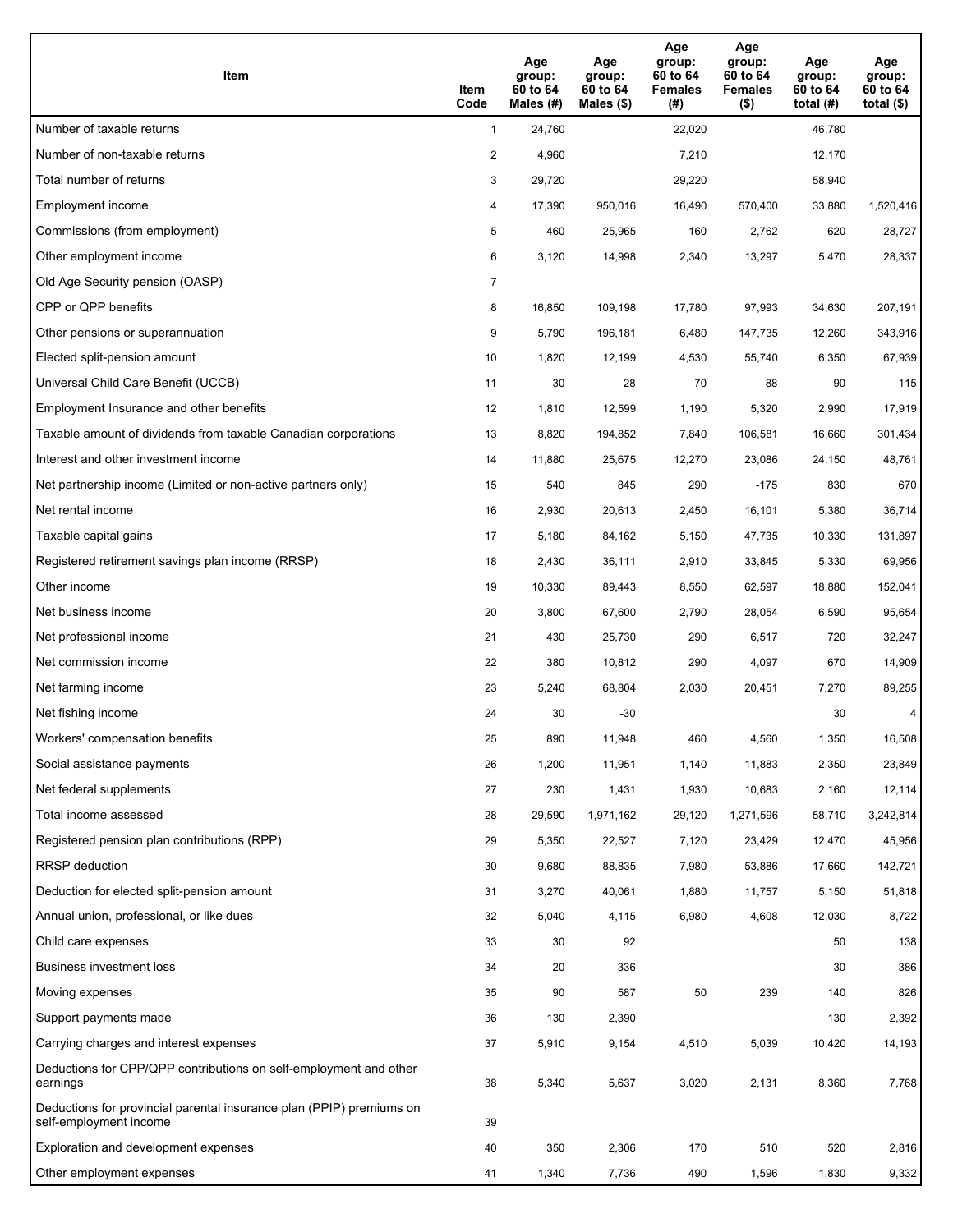| Item                                                              | Item<br>Code | Age<br>group:<br>60 to 64<br>Males (#) | Age<br>group:<br>60 to 64<br>Males (\$) | Age<br>group:<br>60 to 64<br><b>Females</b><br>(#) | Age<br>group:<br>60 to 64<br><b>Females</b><br>$($ \$) | Age<br>group:<br>60 to 64<br>total $(H)$ | Age<br>group:<br>60 to 64<br>total $($)$ |
|-------------------------------------------------------------------|--------------|----------------------------------------|-----------------------------------------|----------------------------------------------------|--------------------------------------------------------|------------------------------------------|------------------------------------------|
| Clergy residence deduction                                        | 42           | 140                                    | 1,704                                   | 40                                                 | 488                                                    | 180                                      | 2,192                                    |
| Other deductions                                                  | 43           | 880                                    | 1,569                                   | 830                                                | 1,553                                                  | 1,700                                    | 3,122                                    |
| Total deductions before adjustments                               | 44           | 20,700                                 | 187,048                                 | 17,490                                             | 105,334                                                | 38,190                                   | 292,382                                  |
| Social benefits repayment                                         | 45           | 320                                    | 430                                     | 60                                                 | 102                                                    | 370                                      | 532                                      |
| Net income after adjustments                                      | 46           | 29,340                                 | 1,787,002                               | 28,990                                             | 1,167,300                                              | 58,330                                   | 2,954,359                                |
| Canadian Forces personnel and police deduction                    | 47           |                                        |                                         |                                                    |                                                        |                                          |                                          |
| Security options deductions                                       | 48           |                                        |                                         |                                                    |                                                        |                                          |                                          |
| Other payments deductions                                         | 49           | 2,280                                  | 25,325                                  | 3,400                                              | 27,154                                                 | 5,690                                    | 52,493                                   |
| Non-capital losses of other years                                 | 50           | 50                                     | 480                                     | 30                                                 | 163                                                    | 80                                       | 643                                      |
| Net capital losses of other years                                 | 51           | 1,380                                  | 2,986                                   | 1,170                                              | 1,654                                                  | 2,560                                    | 4,640                                    |
| Capital gains deduction                                           | 52           | 710                                    | 50,694                                  | 440                                                | 28,954                                                 | 1,150                                    | 79,649                                   |
| Northern residents deductions                                     | 53           | 300                                    | 816                                     | 200                                                | 517                                                    | 500                                      | 1,333                                    |
| Additional deductions                                             | 54           | 30                                     | 99                                      | 50                                                 | 153                                                    | 80                                       | 252                                      |
| Farming/fishing losses of prior years                             | 55           | 210                                    | 3,022                                   | 50                                                 | 390                                                    | 270                                      | 3,412                                    |
| Total deductions from net income                                  | 56           | 4,790                                  | 91,529                                  | 5,220                                              | 59,053                                                 | 10,020                                   | 150,597                                  |
| Taxable income assessed                                           | 57           | 28,920                                 | 1,696,220                               | 28,390                                             | 1,108,706                                              | 57,320                                   | 2,804,968                                |
| Basic personal amount                                             | 58           | 29,720                                 | 327,630                                 | 29,220                                             | 322,267                                                | 58,940                                   | 649,940                                  |
| Age amount                                                        | 59           |                                        |                                         |                                                    |                                                        |                                          |                                          |
| Spouse or common-law partner amount                               | 60           | 3,490                                  | 26,117                                  | 1,080                                              | 7,070                                                  | 4,570                                    | 33,187                                   |
| Amount for eligible dependant                                     | 61           | 100                                    | 943                                     | 180                                                | 1,875                                                  | 280                                      | 2,818                                    |
| Amount for children 17 and under                                  | 62           | 620                                    | 2,008                                   | 240                                                | 820                                                    | 860                                      | 2,828                                    |
| Amount for infirm dependants age 18 or older                      | 63           | 40                                     | 215                                     | 20                                                 | 93                                                     | 60                                       | 309                                      |
| CPP or QPP contributions through employment                       | 64           | 15,310                                 | 26,384                                  | 14,280                                             | 20,077                                                 | 29,590                                   | 46,461                                   |
| CPP or QPP contributions on self-employment and other<br>earnings | 65           | 5,340                                  | 5,637                                   | 3,020                                              | 2,131                                                  | 8,360                                    | 7,768                                    |
| Employment Insurance premiums                                     | 66           | 13,740                                 | 9,351                                   | 13,590                                             | 7,738                                                  | 27,330                                   | 17,089                                   |
| PPIP premiums paid                                                | 67           |                                        |                                         |                                                    |                                                        |                                          |                                          |
| PPIP premiums payable on employment income                        | 68           |                                        |                                         |                                                    |                                                        |                                          |                                          |
| PPIP premiums payable on self-employment income                   | 69           |                                        |                                         |                                                    |                                                        |                                          |                                          |
| Volunteer firefighters' amount                                    | 70           | 80                                     | 234                                     |                                                    |                                                        | 80                                       | 243                                      |
| Canada employment amount                                          | 71           | 17,800                                 | 19,062                                  | 16,620                                             | 17,922                                                 | 34,420                                   | 36,985                                   |
| Public transit amount                                             | 72           | 230                                    | 112                                     | 330                                                | 164                                                    | 560                                      | 277                                      |
| Children's fitness amount                                         | 73           | 170                                    | 75                                      | 50                                                 | 21                                                     | 220                                      | 96                                       |
| Children's arts amount                                            | 74           | 80                                     | 37                                      | 20                                                 | 9                                                      | 90                                       | 46                                       |
| Home buyers' amount                                               | 75           | 30                                     | 158                                     | 30                                                 | 133                                                    | 60                                       | 291                                      |
| Pension income amount                                             | 76           | 7,360                                  | 14,323                                  | 9,400                                              | 18,330                                                 | 16,760                                   | 32,652                                   |
| Caregiver amount                                                  | 77           | 260                                    | 1,381                                   | 220                                                | 1,057                                                  | 470                                      | 2,438                                    |
| Disability amount                                                 | 78           | 1,010                                  | 7,705                                   | 890                                                | 6,817                                                  | 1,890                                    | 14,522                                   |
| Disability amount transferred from a dependant                    | 79           | 260                                    | 2,081                                   | 200                                                | 1,425                                                  | 460                                      | 3,507                                    |
| Interest paid on student loans                                    | 80           | 20                                     | 9                                       | 30                                                 | 15                                                     | 50                                       | 25                                       |
| Tuition, education, and textbook amounts                          | 81           | 230                                    | 271                                     | 220                                                | 339                                                    | 450                                      | 610                                      |
| Tuition, education, and textbook amounts transferred from a child | 82           | 630                                    | 3,280                                   | 270                                                | 1,290                                                  | 910                                      | 4,570                                    |
| Amounts transferred from spouse or common-law partner             | 83           | 1,000                                  | 4,485                                   | 1,730                                              | 9,527                                                  | 2,730                                    | 14,012                                   |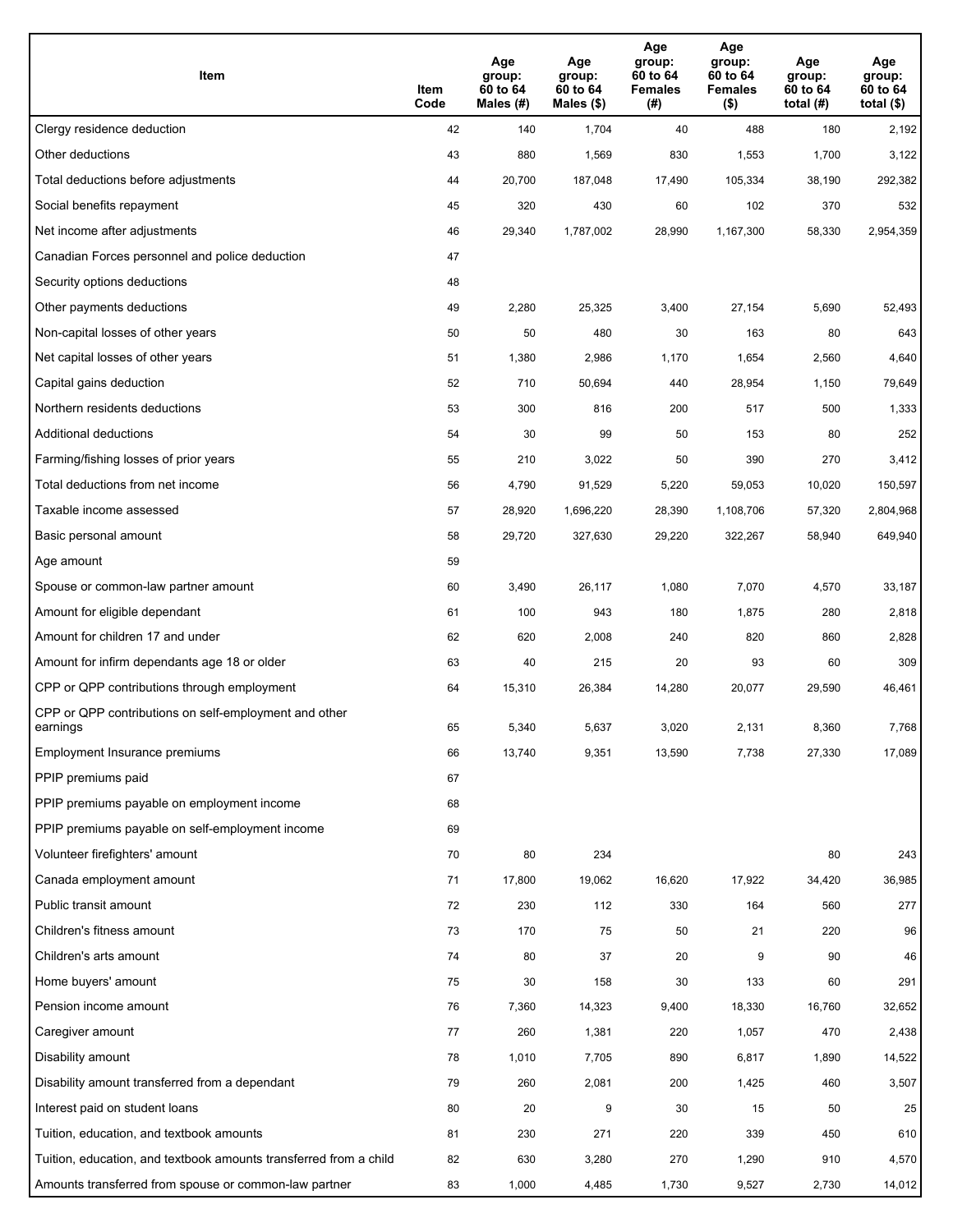| <b>Item</b>                                         | Item<br>Code | Age<br>group:<br>60 to 64<br>Males $(H)$ | Age<br>group:<br>60 to 64<br>Males $(\$)$ | Age<br>group:<br>60 to 64<br><b>Females</b><br>(#) | Age<br>group:<br>60 to 64<br><b>Females</b><br>$($ \$) | Age<br>group:<br>60 to 64<br>total $(H)$ | Age<br>group:<br>60 to 64<br>total $($)$ |
|-----------------------------------------------------|--------------|------------------------------------------|-------------------------------------------|----------------------------------------------------|--------------------------------------------------------|------------------------------------------|------------------------------------------|
| Medical expenses                                    | 84           | 5,380                                    | 17,073                                    | 7,830                                              | 19,617                                                 | 13,200                                   | 36,691                                   |
| Total tax credits on personal amounts               | 85           | 29,720                                   | 70,286                                    | 29,220                                             | 65,812                                                 | 58,940                                   | 136,104                                  |
| Allowable charitable donations and government gifts | 86           | 10,460                                   | 25,482                                    | 8,340                                              | 13,007                                                 | 18,800                                   | 38,490                                   |
| Eligible cultural and ecological gifts              | 87           |                                          |                                           |                                                    |                                                        |                                          |                                          |
| Total tax credit on donations and gifts             | 88           | 10,430                                   | 7,167                                     | 8,320                                              | 3,586                                                  | 18,750                                   | 10,753                                   |
| Total federal non-refundable tax credits            | 89           | 29,720                                   | 77,453                                    | 29,220                                             | 69,398                                                 | 58,940                                   | 146,857                                  |
| Federal dividend tax credit                         | 90           | 8,340                                    | 26,228                                    | 7,160                                              | 14,293                                                 | 15,500                                   | 40,521                                   |
| Overseas employment tax credit                      | 91           |                                          |                                           |                                                    |                                                        |                                          |                                          |
| Minimum tax carryover                               | 92           | 410                                      | 1,128                                     | 210                                                | 464                                                    | 610                                      | 1,591                                    |
| Basic federal tax                                   | 93           | 23,790                                   | 228,255                                   | 21,290                                             | 117,584                                                | 45,090                                   | 345,843                                  |
| Federal Foreign Tax Credit                          | 94           | 2,320                                    | 782                                       | 2,220                                              | 304                                                    | 4,540                                    | 1,086                                    |
| Federal Political contribution tax credit           | 95           | 570                                      | 102                                       | 340                                                | 58                                                     | 920                                      | 160                                      |
| <b>Investment Tax Credit</b>                        | 96           | 150                                      | 132                                       | 50                                                 | 26                                                     | 200                                      | 158                                      |
| Labour-sponsored funds tax credit                   | 97           | 860                                      | 576                                       | 550                                                | 352                                                    | 1,410                                    | 928                                      |
| Alternative minimum tax payable                     | 98           | 320                                      | 1,718                                     | 170                                                | 1,059                                                  | 480                                      | 2,777                                    |
| Net federal tax                                     | 99           | 23,710                                   | 226,719                                   | 21,220                                             | 116,856                                                | 44,940                                   | 343,580                                  |
| CPP contributions on self-employment                | 100          | 5,340                                    | 11,275                                    | 3,020                                              | 4,262                                                  | 8,360                                    | 15,537                                   |
| Social Benefits repayment                           | 101          | 320                                      | 430                                       | 60                                                 | 102                                                    | 370                                      | 532                                      |
| <b>Net Provincial Tax</b>                           | 102          | 22,540                                   | 132,186                                   | 19,520                                             | 70.712                                                 | 42,060                                   | 202,901                                  |
| Total tax payable                                   | 103          | 24,760                                   | 370,610                                   | 22,020                                             | 191,932                                                | 46,780                                   | 562,549                                  |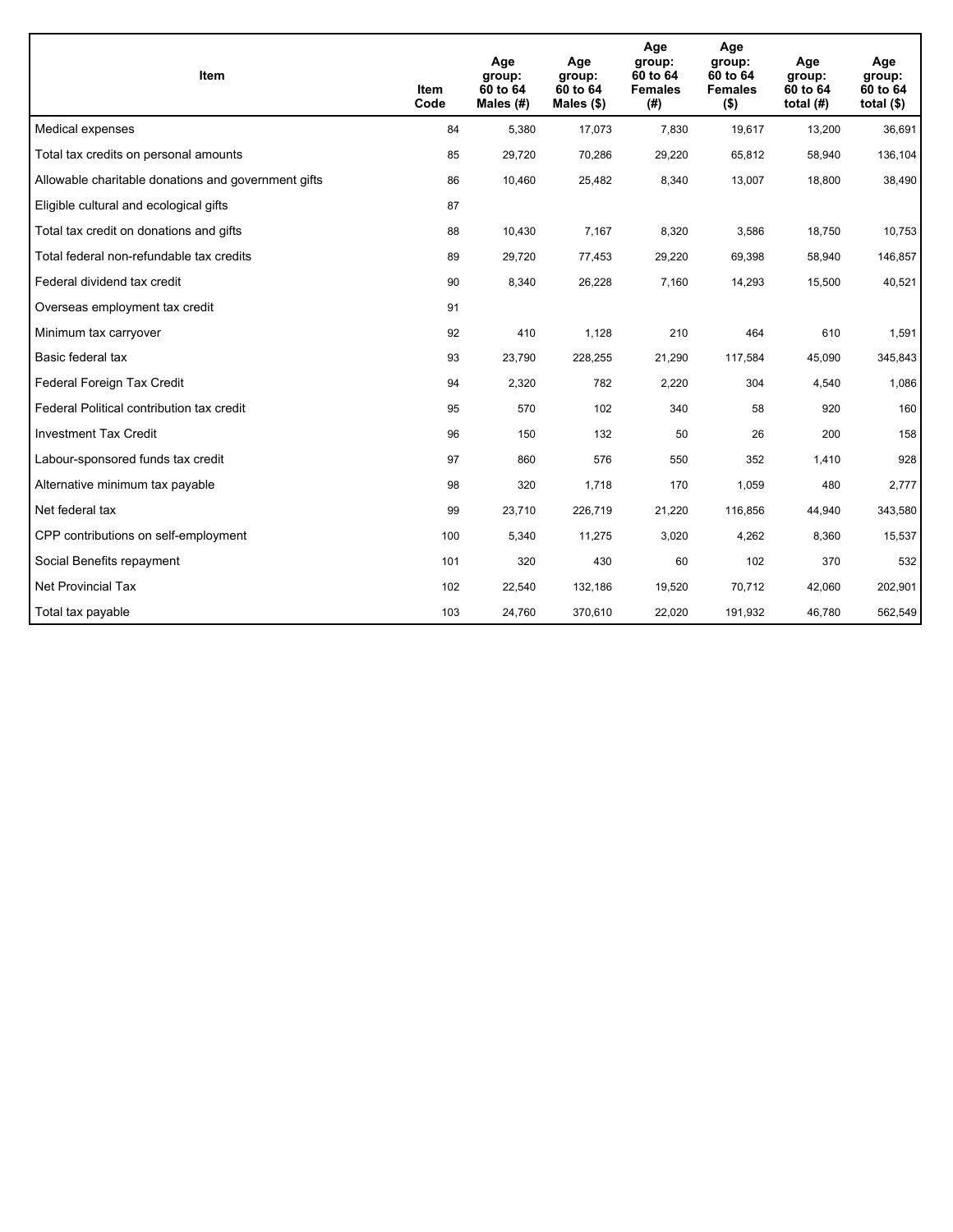| Item                                                                                           | Item<br>Code   | Age<br>group:<br>65 to 69<br>Males (#) | Age<br>group:<br>65 to 69<br>Males $(\$)$ | Age<br>group:<br>65 to 69<br><b>Females</b><br>(#) | Age<br>group:<br>65 to 69<br><b>Females</b><br>$($ \$) | Age<br>group:<br>65 to 69<br>total $(H)$ | Age<br>group:<br>65 to 69<br>total $($)$ |
|------------------------------------------------------------------------------------------------|----------------|----------------------------------------|-------------------------------------------|----------------------------------------------------|--------------------------------------------------------|------------------------------------------|------------------------------------------|
| Number of taxable returns                                                                      | $\mathbf{1}$   | 16,710                                 |                                           | 14,350                                             |                                                        | 31,060                                   |                                          |
| Number of non-taxable returns                                                                  | $\overline{2}$ | 6,540                                  |                                           | 9,330                                              |                                                        | 15,880                                   |                                          |
| Total number of returns                                                                        | 3              | 23,250                                 |                                           | 23,680                                             |                                                        | 46,940                                   |                                          |
| Employment income                                                                              | 4              | 8,690                                  | 360,267                                   | 6,960                                              | 171,362                                                | 15,640                                   | 531,629                                  |
| Commissions (from employment)                                                                  | 5              | 190                                    | 9,737                                     | 70                                                 | 804                                                    | 260                                      | 10,542                                   |
| Other employment income                                                                        | 6              | 1,860                                  | 4,386                                     | 1,150                                              | 2,599                                                  | 3,010                                    | 6,985                                    |
| Old Age Security pension (OASP)                                                                | 7              | 23,050                                 | 128,446                                   | 23,530                                             | 132,578                                                | 46,580                                   | 261,024                                  |
| CPP or QPP benefits                                                                            | 8              | 22,100                                 | 157,814                                   | 22,150                                             | 130,108                                                | 44,250                                   | 287,923                                  |
| Other pensions or superannuation                                                               | 9              | 11,440                                 | 245,786                                   | 11,940                                             | 174,508                                                | 23,380                                   | 420,329                                  |
| Elected split-pension amount                                                                   | 10             | 1,730                                  | 9,889                                     | 4,980                                              | 49,908                                                 | 6,710                                    | 59,797                                   |
| Universal Child Care Benefit (UCCB)                                                            | 11             |                                        |                                           | 30                                                 | 33                                                     | 40                                       | 43                                       |
| Employment Insurance and other benefits                                                        | 12             | 1,030                                  | 7,614                                     | 450                                                | 2,221                                                  | 1,490                                    | 9,835                                    |
| Taxable amount of dividends from taxable Canadian corporations                                 | 13             | 7,060                                  | 116,939                                   | 6,400                                              | 59,242                                                 | 13,460                                   | 176,219                                  |
| Interest and other investment income                                                           | 14             | 10,230                                 | 24,241                                    | 11,030                                             | 22,787                                                 | 21,250                                   | 47,027                                   |
| Net partnership income (Limited or non-active partners only)                                   | 15             | 350                                    | 94                                        | 200                                                | 115                                                    | 550                                      | 209                                      |
| Net rental income                                                                              | 16             | 2,130                                  | 16,595                                    | 1,750                                              | 12,643                                                 | 3,880                                    | 29,237                                   |
| Taxable capital gains                                                                          | 17             | 4,430                                  | 63,652                                    | 4,420                                              | 32,092                                                 | 8,850                                    | 95,744                                   |
| Registered retirement savings plan income (RRSP)                                               | 18             | 2,250                                  | 28,041                                    | 2,360                                              | 27,289                                                 | 4,610                                    | 55,330                                   |
| Other income                                                                                   | 19             | 6,970                                  | 31,699                                    | 5,580                                              | 15,018                                                 | 12,540                                   | 46,717                                   |
| Net business income                                                                            | 20             | 2,530                                  | 28,487                                    | 1,600                                              | 13,165                                                 | 4,130                                    | 41,653                                   |
| Net professional income                                                                        | 21             | 310                                    | 19,002                                    | 150                                                | 3,863                                                  | 460                                      | 22,865                                   |
| Net commission income                                                                          | 22             | 280                                    | 5,540                                     | 170                                                | 2,208                                                  | 440                                      | 7,748                                    |
| Net farming income                                                                             | 23             | 4,090                                  | 44,326                                    | 1,680                                              | 17,464                                                 | 5,770                                    | 61,790                                   |
| Net fishing income                                                                             | 24             | 20                                     | $-27$                                     |                                                    |                                                        | 20                                       | 3                                        |
| Workers' compensation benefits                                                                 | 25             | 420                                    | 4,113                                     | 220                                                | 1,836                                                  | 640                                      | 5,949                                    |
| Social assistance payments                                                                     | 26             | 1,670                                  | 5,526                                     | 1,680                                              | 5,126                                                  | 3,350                                    | 10,652                                   |
| Net federal supplements                                                                        | 27             | 4,840                                  | 21,922                                    | 5,760                                              | 25,837                                                 | 10,600                                   | 47,759                                   |
| Total income assessed                                                                          | 28             | 23,240                                 | 1,334,119                                 | 23,680                                             | 903,580                                                | 46,920                                   | 2,237,772                                |
| Registered pension plan contributions (RPP)                                                    | 29             | 1,800                                  | 6,321                                     | 2,000                                              | 5,227                                                  | 3,800                                    | 11,548                                   |
| RRSP deduction                                                                                 | 30             | 4,680                                  | 47,751                                    | 3,430                                              | 32,520                                                 | 8,110                                    | 80,271                                   |
| Deduction for elected split-pension amount                                                     | 31             | 5,310                                  | 59,928                                    | 2,060                                              | 12,376                                                 | 7,370                                    | 72,305                                   |
| Annual union, professional, or like dues                                                       | 32             | 2,200                                  | 1,378                                     | 2,530                                              | 1,231                                                  | 4,730                                    | 2,609                                    |
| Child care expenses                                                                            | 33             |                                        |                                           |                                                    |                                                        |                                          |                                          |
| Business investment loss                                                                       | 34             |                                        |                                           |                                                    |                                                        | 20                                       | 241                                      |
| Moving expenses                                                                                | 35             | 30                                     | 123                                       | 10                                                 | 36                                                     | 40                                       | 159                                      |
| Support payments made                                                                          | 36             | 80                                     | 1,160                                     |                                                    |                                                        | 80                                       | 1,160                                    |
| Carrying charges and interest expenses                                                         | 37             | 5,150                                  | 7,604                                     | 4,080                                              | 4,531                                                  | 9,230                                    | 12,135                                   |
| Deductions for CPP/QPP contributions on self-employment and other<br>earnings                  | 38             | 1,790                                  | 1,399                                     | 960                                                | 513                                                    | 2,760                                    | 1,912                                    |
| Deductions for provincial parental insurance plan (PPIP) premiums on<br>self-employment income | 39             |                                        |                                           |                                                    |                                                        |                                          |                                          |
| Exploration and development expenses                                                           | 40             | 300                                    | 1,445                                     | 150                                                | 590                                                    | 450                                      | 2,036                                    |
| Other employment expenses                                                                      | 41             | 640                                    | 3,159                                     | 160                                                | 443                                                    | 800                                      | 3,602                                    |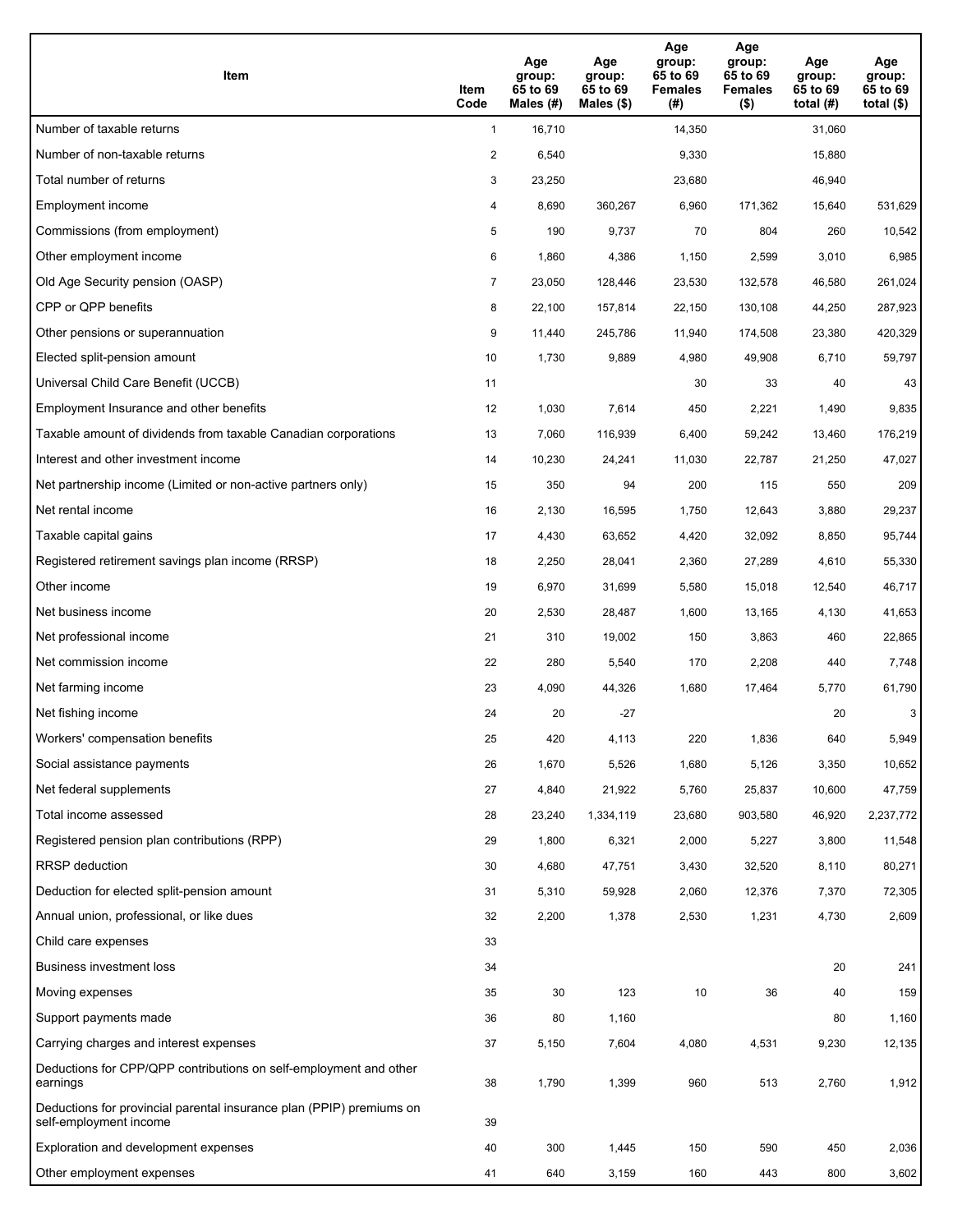| Item                                                              | Item<br>Code | Age<br>group:<br>65 to 69<br>Males (#) | Age<br>group:<br>65 to 69<br>Males (\$) | Age<br>group:<br>65 to 69<br><b>Females</b><br>(#) | Age<br>group:<br>65 to 69<br>Females<br>$($ \$) | Age<br>group:<br>65 to 69<br>total $(H)$ | Age<br>group:<br>65 to 69<br>total $($)$ |
|-------------------------------------------------------------------|--------------|----------------------------------------|-----------------------------------------|----------------------------------------------------|-------------------------------------------------|------------------------------------------|------------------------------------------|
| Clergy residence deduction                                        | 42           | 70                                     | 747                                     | 30                                                 | 322                                             | 100                                      | 1,069                                    |
| Other deductions                                                  | 43           | 770                                    | 1,909                                   | 700                                                | 3,782                                           | 1,470                                    | 5,692                                    |
| Total deductions before adjustments                               | 44           | 13,550                                 | 133,014                                 | 10,040                                             | 61,742                                          | 23,590                                   | 194,757                                  |
| Social benefits repayment                                         | 45           | 2,960                                  | 10,175                                  | 1,360                                              | 3,916                                           | 4,320                                    | 14,091                                   |
| Net income after adjustments                                      | 46           | 23,130                                 | 1,193,093                               | 23,660                                             | 839,020                                         | 46,790                                   | 2,032,187                                |
| Canadian Forces personnel and police deduction                    | 47           |                                        |                                         |                                                    |                                                 |                                          |                                          |
| Security options deductions                                       | 48           | 20                                     | 1,907                                   |                                                    |                                                 | 20                                       | 1,908                                    |
| Other payments deductions                                         | 49           | 5,250                                  | 31,566                                  | 6,020                                              | 32,779                                          | 11,270                                   | 64,345                                   |
| Non-capital losses of other years                                 | 50           | 20                                     | 264                                     | 10                                                 | 50                                              | 30                                       | 315                                      |
| Net capital losses of other years                                 | 51           | 1,140                                  | 2,910                                   | 1,040                                              | 1,703                                           | 2,180                                    | 4,613                                    |
| Capital gains deduction                                           | 52           | 570                                    | 36,674                                  | 330                                                | 16,569                                          | 900                                      | 53,243                                   |
| Northern residents deductions                                     | 53           | 200                                    | 539                                     | 110                                                | 300                                             | 310                                      | 838                                      |
| Additional deductions                                             | 54           | 120                                    | 271                                     | 150                                                | 697                                             | 270                                      | 971                                      |
| Farming/fishing losses of prior years                             | 55           | 120                                    | 1,521                                   | 40                                                 | 276                                             | 160                                      | 1,798                                    |
| Total deductions from net income                                  | 56           | 7,110                                  | 75,674                                  | 7,500                                              | 52,403                                          | 14,610                                   | 128,080                                  |
| Taxable income assessed                                           | 57           | 23,060                                 | 1,118,629                               | 23,620                                             | 786,840                                         | 46,690                                   | 1,905,538                                |
| Basic personal amount                                             | 58           | 23,250                                 | 256,345                                 | 23,680                                             | 261,131                                         | 46,940                                   | 517,538                                  |
| Age amount                                                        | 59           | 20,660                                 | 115,249                                 | 22,640                                             | 136,511                                         | 43,310                                   | 251,797                                  |
| Spouse or common-law partner amount                               | 60           | 2,490                                  | 14,644                                  | 610                                                | 3,287                                           | 3,100                                    | 17,953                                   |
| Amount for eligible dependant                                     | 61           | 40                                     | 361                                     | 80                                                 | 826                                             | 120                                      | 1,186                                    |
| Amount for children 17 and under                                  | 62           | 200                                    | 661                                     | 100                                                | 336                                             | 310                                      | 997                                      |
| Amount for infirm dependants age 18 or older                      | 63           | 30                                     | 147                                     | 20                                                 | 91                                              | 50                                       | 239                                      |
| CPP or QPP contributions through employment                       | 64           | 4,600                                  | 6,054                                   | 3,760                                              | 3,922                                           | 8,360                                    | 9,976                                    |
| CPP or QPP contributions on self-employment and other<br>earnings | 65           | 1,790                                  | 1,399                                   | 960                                                | 513                                             | 2,760                                    | 1,912                                    |
| Employment Insurance premiums                                     | 66           | 6,470                                  | 3,582                                   | 5,230                                              | 2,333                                           | 11,700                                   | 5,915                                    |
| PPIP premiums paid                                                | 67           |                                        |                                         |                                                    |                                                 |                                          |                                          |
| PPIP premiums payable on employment income                        | 68           |                                        |                                         |                                                    |                                                 |                                          |                                          |
| PPIP premiums payable on self-employment income                   | 69           |                                        |                                         |                                                    |                                                 |                                          |                                          |
| Volunteer firefighters' amount                                    | 70           | 40                                     | 126                                     |                                                    |                                                 | 50                                       | 138                                      |
| Canada employment amount                                          | 71           | 9,510                                  | 9,778                                   | 7,470                                              | 7,674                                           | 16,980                                   | 17,452                                   |
| Public transit amount                                             | 72           | 150                                    | 45                                      | 270                                                | 77                                              | 430                                      | 122                                      |
| Children's fitness amount                                         | 73           | 50                                     | 24                                      | 20                                                 | $\overline{7}$                                  | 70                                       | 31                                       |
| Children's arts amount                                            | 74           | 30                                     | 16                                      |                                                    |                                                 | 40                                       | 18                                       |
| Home buyers' amount                                               | 75           | 10                                     | 70                                      | 10                                                 | 55                                              | 30                                       | 125                                      |
| Pension income amount                                             | 76           | 12,510                                 | 23,944                                  | 14,400                                             | 27,544                                          | 26,910                                   | 51,490                                   |
| Caregiver amount                                                  | 77           | 140                                    | 754                                     | 120                                                | 590                                             | 270                                      | 1,344                                    |
| Disability amount                                                 | 78           | 960                                    | 7,330                                   | 880                                                | 6,781                                           | 1,840                                    | 14,111                                   |
| Disability amount transferred from a dependant                    | 79           | 150                                    | 1,165                                   | 120                                                | 860                                             | 260                                      | 2,025                                    |
| Interest paid on student loans                                    | 80           |                                        |                                         |                                                    |                                                 |                                          |                                          |
| Tuition, education, and textbook amounts                          | 81           | 90                                     | 75                                      | 70                                                 | 73                                              | 160                                      | 148                                      |
| Tuition, education, and textbook amounts transferred from a child | 82           | 160                                    | 809                                     | 40                                                 | 188                                             | 200                                      | 997                                      |
| Amounts transferred from spouse or common-law partner             | 83           | 2,210                                  | 11,884                                  | 1,940                                              | 10,504                                          | 4,160                                    | 22,387                                   |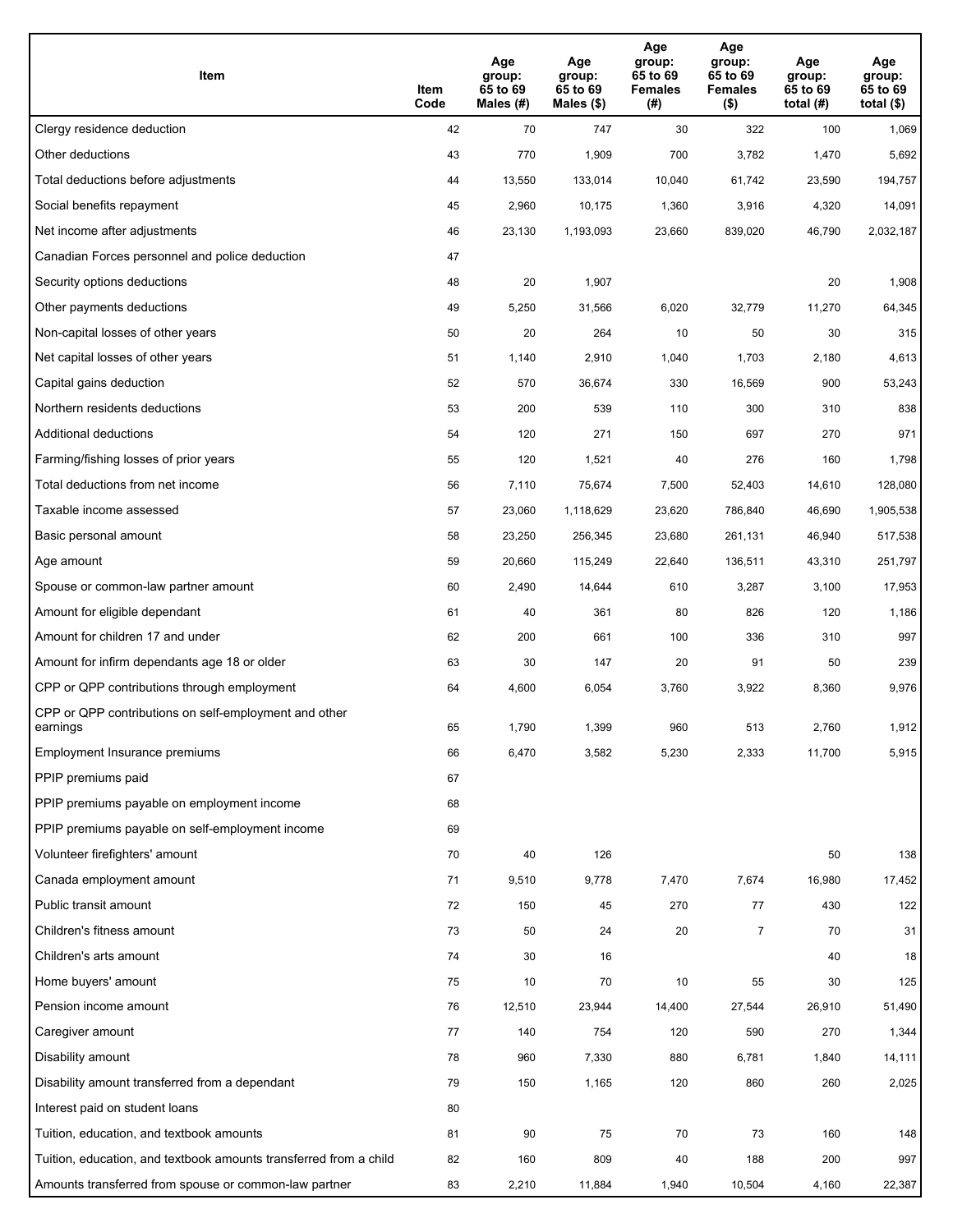| <b>Item</b>                                         | Item<br>Code | Age<br>group:<br>65 to 69<br>Males (#) | Age<br>group:<br>65 to 69<br>Males $(\$)$ | Age<br>group:<br>65 to 69<br><b>Females</b><br>(#) | Age<br>group:<br>65 to 69<br><b>Females</b><br>$($ \$) | Age<br>group:<br>65 to 69<br>total $(H)$ | Age<br>group:<br>65 to 69<br>total $($)$ |
|-----------------------------------------------------|--------------|----------------------------------------|-------------------------------------------|----------------------------------------------------|--------------------------------------------------------|------------------------------------------|------------------------------------------|
| Medical expenses                                    | 84           | 5,510                                  | 15,172                                    | 7,160                                              | 17,593                                                 | 12,670                                   | 32,765                                   |
| Total tax credits on personal amounts               | 85           | 23,250                                 | 70,446                                    | 23,680                                             | 72,137                                                 | 46,940                                   | 142,601                                  |
| Allowable charitable donations and government gifts | 86           | 8,110                                  | 18,104                                    | 6,160                                              | 10,311                                                 | 14,270                                   | 28,415                                   |
| Eligible cultural and ecological gifts              | 87           | 10                                     | 87                                        |                                                    |                                                        | 20                                       | 115                                      |
| Total tax credit on donations and gifts             | 88           | 8,100                                  | 5,089                                     | 6,150                                              | 2,856                                                  | 14,240                                   | 7,945                                    |
| Total federal non-refundable tax credits            | 89           | 23,250                                 | 75,535                                    | 23,680                                             | 74,993                                                 | 46,940                                   | 150,546                                  |
| Federal dividend tax credit                         | 90           | 6,360                                  | 15,922                                    | 5,450                                              | 7,985                                                  | 11,810                                   | 23,911                                   |
| Overseas employment tax credit                      | 91           |                                        |                                           |                                                    |                                                        |                                          |                                          |
| Minimum tax carryover                               | 92           | 270                                    | 819                                       | 140                                                | 365                                                    | 410                                      | 1,184                                    |
| Basic federal tax                                   | 93           | 16,260                                 | 123,682                                   | 14,020                                             | 59,619                                                 | 30,290                                   | 183,303                                  |
| Federal Foreign Tax Credit                          | 94           | 1,970                                  | 507                                       | 1,820                                              | 277                                                    | 3,790                                    | 784                                      |
| Federal Political contribution tax credit           | 95           | 590                                    | 108                                       | 320                                                | 49                                                     | 910                                      | 157                                      |
| <b>Investment Tax Credit</b>                        | 96           | 120                                    | 121                                       | 50                                                 | 22                                                     | 170                                      | 143                                      |
| Labour-sponsored funds tax credit                   | 97           | 310                                    | 216                                       | 160                                                | 104                                                    | 480                                      | 320                                      |
| Alternative minimum tax payable                     | 98           | 160                                    | 1.108                                     | 80                                                 | 416                                                    | 240                                      | 1,524                                    |
| Net federal tax                                     | 99           | 16,180                                 | 122,733                                   | 13,960                                             | 59,182                                                 | 30,150                                   | 181,917                                  |
| CPP contributions on self-employment                | 100          | 1,790                                  | 2,798                                     | 960                                                | 1,025                                                  | 2,760                                    | 3,823                                    |
| Social Benefits repayment                           | 101          | 2,960                                  | 10,175                                    | 1,360                                              | 3,916                                                  | 4,320                                    | 14,091                                   |
| <b>Net Provincial Tax</b>                           | 102          | 15,260                                 | 71,818                                    | 12,840                                             | 36,391                                                 | 28,100                                   | 108,211                                  |
| Total tax payable                                   | 103          | 16,710                                 | 207,524                                   | 14,350                                             | 100,514                                                | 31,060                                   | 308,041                                  |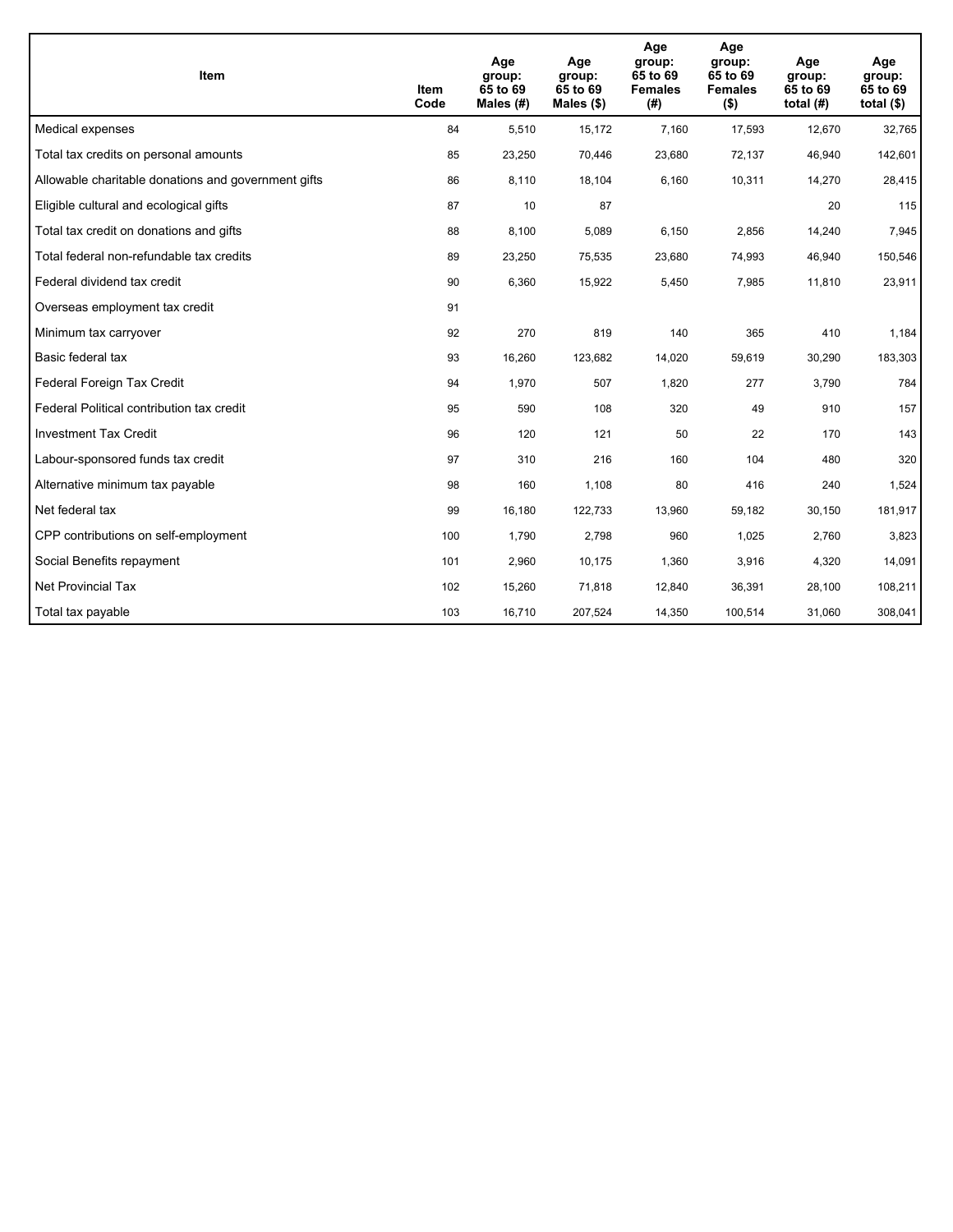| Item                                                                                           | Item<br>Code   | Age<br>group:<br>70 to 74<br>Males $(H)$ | Age<br>group:<br>70 to 74<br>Males (\$) | Age<br>group:<br>70 to 74<br><b>Females</b><br>(# ) | Age<br>group:<br>70 to 74<br><b>Females</b><br>$($ \$) | Age<br>group:<br>70 to 74<br>total $(H)$ | Age<br>group:<br>70 to 74<br>total $($ |
|------------------------------------------------------------------------------------------------|----------------|------------------------------------------|-----------------------------------------|-----------------------------------------------------|--------------------------------------------------------|------------------------------------------|----------------------------------------|
| Number of taxable returns                                                                      | $\mathbf{1}$   | 10,600                                   |                                         | 9,920                                               |                                                        | 20,520                                   |                                        |
| Number of non-taxable returns                                                                  | $\overline{2}$ | 6,340                                    |                                         | 8,270                                               |                                                        | 14,610                                   |                                        |
| Total number of returns                                                                        | 3              | 16,950                                   |                                         | 18,190                                              |                                                        | 35,140                                   |                                        |
| Employment income                                                                              | 4              | 3,420                                    | 104,282                                 | 2,270                                               | 50,364                                                 | 5,690                                    | 154,646                                |
| Commissions (from employment)                                                                  | 5              | 50                                       | 1,319                                   |                                                     |                                                        | 60                                       | 1,376                                  |
| Other employment income                                                                        | 6              | 1,030                                    | 2,943                                   | 590                                                 | 1,082                                                  | 1,620                                    | 4,025                                  |
| Old Age Security pension (OASP)                                                                | $\overline{7}$ | 16,910                                   | 107,966                                 | 18,160                                              | 116,891                                                | 35,070                                   | 224,857                                |
| CPP or QPP benefits                                                                            | 8              | 16,610                                   | 121,712                                 | 17,170                                              | 104,395                                                | 33,780                                   | 226,107                                |
| Other pensions or superannuation                                                               | 9              | 11,180                                   | 221,014                                 | 12,350                                              | 173,074                                                | 23,530                                   | 394,099                                |
| Elected split-pension amount                                                                   | 10             | 1,330                                    | 8,381                                   | 3,900                                               | 39,601                                                 | 5,230                                    | 47,982                                 |
| Universal Child Care Benefit (UCCB)                                                            | 11             |                                          |                                         |                                                     |                                                        |                                          |                                        |
| Employment Insurance and other benefits                                                        | 12             | 400                                      | 2,900                                   | 110                                                 | 568                                                    | 500                                      | 3,468                                  |
| Taxable amount of dividends from taxable Canadian corporations                                 | 13             | 5,090                                    | 78,564                                  | 5,110                                               | 45,240                                                 | 10,200                                   | 123,803                                |
| Interest and other investment income                                                           | 14             | 8,270                                    | 20,094                                  | 9,590                                               | 23,058                                                 | 17,860                                   | 43,153                                 |
| Net partnership income (Limited or non-active partners only)                                   | 15             | 250                                      | 804                                     | 140                                                 | 89                                                     | 390                                      | 893                                    |
| Net rental income                                                                              | 16             | 1,430                                    | 12,321                                  | 1,230                                               | 9,071                                                  | 2,660                                    | 21,392                                 |
| Taxable capital gains                                                                          | 17             | 3,310                                    | 40,053                                  | 3,630                                               | 21,142                                                 | 6,940                                    | 61,195                                 |
| Registered retirement savings plan income (RRSP)                                               | 18             | 1,060                                    | 12,713                                  | 1,010                                               | 8,519                                                  | 2,070                                    | 21,232                                 |
| Other income                                                                                   | 19             | 4,930                                    | 17,307                                  | 4,440                                               | 13,696                                                 | 9,370                                    | 31,003                                 |
| Net business income                                                                            | 20             | 1,360                                    | 12,227                                  | 780                                                 | 4,753                                                  | 2,140                                    | 16,980                                 |
| Net professional income                                                                        | 21             | 190                                      | 7,362                                   | 60                                                  | 752                                                    | 240                                      | 8,114                                  |
| Net commission income                                                                          | 22             | 140                                      | 2,632                                   | 80                                                  | 741                                                    | 220                                      | 3,373                                  |
| Net farming income                                                                             | 23             | 3,130                                    | 32,235                                  | 1,320                                               | 13,189                                                 | 4,450                                    | 45,423                                 |
| Net fishing income                                                                             | 24             |                                          |                                         |                                                     |                                                        | 10                                       | 11                                     |
| Workers' compensation benefits                                                                 | 25             | 140                                      | 1,104                                   | 70                                                  | 628                                                    | 210                                      | 1,732                                  |
| Social assistance payments                                                                     | 26             | 1,390                                    | 3,476                                   | 1,530                                               | 3,439                                                  | 2,910                                    | 6,915                                  |
| Net federal supplements                                                                        | 27             | 4,580                                    | 20,383                                  | 5,680                                               | 25,522                                                 | 10,260                                   | 45,905                                 |
| Total income assessed                                                                          | 28             | 16,940                                   | 831,857                                 | 18,190                                              | 656,343                                                | 35,130                                   | 1,488,212                              |
| Registered pension plan contributions (RPP)                                                    | 29             | 290                                      | 962                                     | 210                                                 | 396                                                    | 500                                      | 1,358                                  |
| <b>RRSP</b> deduction                                                                          | 30             | 1,180                                    | 11,674                                  | 640                                                 | 6,520                                                  | 1,820                                    | 18,193                                 |
| Deduction for elected split-pension amount                                                     | 31             | 4,770                                    | 48,459                                  | 1,350                                               | 7,842                                                  | 6,120                                    | 56,301                                 |
| Annual union, professional, or like dues                                                       | 32             | 840                                      | 359                                     | 610                                                 | 217                                                    | 1,450                                    | 576                                    |
| Child care expenses                                                                            | 33             |                                          |                                         |                                                     |                                                        |                                          |                                        |
| Business investment loss                                                                       | 34             |                                          |                                         |                                                     |                                                        | 10                                       | 114                                    |
| Moving expenses                                                                                | 35             |                                          |                                         |                                                     |                                                        |                                          |                                        |
| Support payments made                                                                          | 36             | 50                                       | 610                                     |                                                     |                                                        | 50                                       | 610                                    |
| Carrying charges and interest expenses                                                         | 37             | 4,150                                    | 4,483                                   | 3,590                                               | 4,008                                                  | 7,740                                    | 8,491                                  |
| Deductions for CPP/QPP contributions on self-employment and other<br>earnings                  | 38             |                                          |                                         | 80                                                  | 19                                                     |                                          |                                        |
| Deductions for provincial parental insurance plan (PPIP) premiums on<br>self-employment income | 39             |                                          |                                         |                                                     |                                                        |                                          |                                        |
| Exploration and development expenses                                                           | 40             | 220                                      | 1,114                                   | 110                                                 | 635                                                    | 320                                      | 1,749                                  |
| Other employment expenses                                                                      | 41             |                                          |                                         | 60                                                  | 168                                                    |                                          |                                        |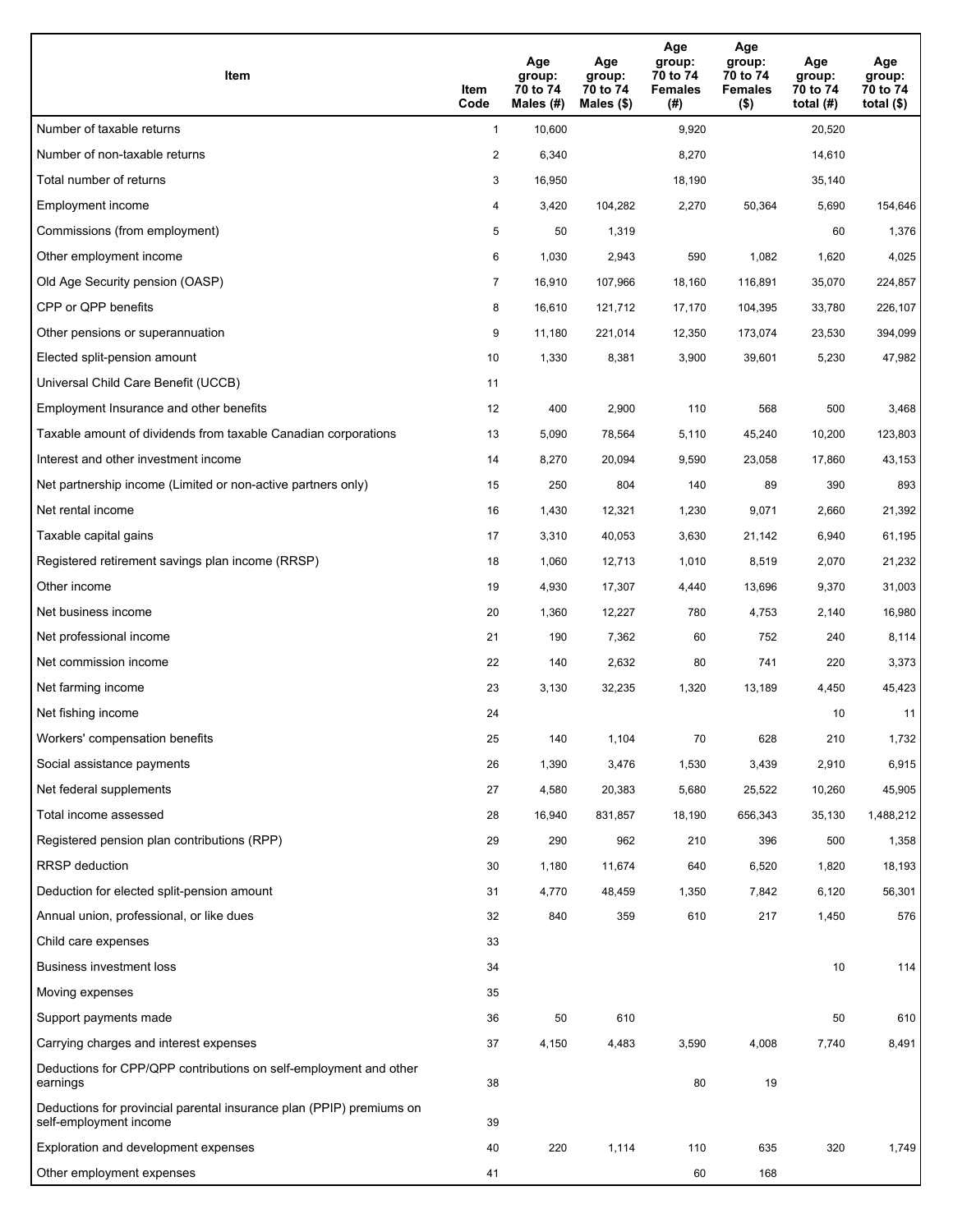| Item                                                              | Item<br>Code | Age<br>group:<br>70 to 74<br>Males (#) | Age<br>group:<br>70 to 74<br>Males (\$) | Age<br>group:<br>70 to 74<br><b>Females</b><br>(#) | Age<br>group:<br>70 to 74<br>Females<br>$($ \$) | Age<br>group:<br>70 to 74<br>total $(H)$ | Age<br>group:<br>70 to 74<br>total $($)$ |
|-------------------------------------------------------------------|--------------|----------------------------------------|-----------------------------------------|----------------------------------------------------|-------------------------------------------------|------------------------------------------|------------------------------------------|
| Clergy residence deduction                                        | 42           | 40                                     | 428                                     | 10                                                 | 90                                              | 50                                       | 518                                      |
| Other deductions                                                  | 43           | 460                                    | 2,251                                   | 490                                                | 10,588                                          | 960                                      | 12,840                                   |
| Total deductions before adjustments                               | 44           | 8,280                                  | 75,820                                  | 5,620                                              | 30,504                                          | 13,910                                   | 106,324                                  |
| Social benefits repayment                                         | 45           | 1,570                                  | 5,979                                   | 950                                                | 3,098                                           | 2,520                                    | 9,076                                    |
| Net income after adjustments                                      | 46           | 16,890                                 | 751,233                                 | 18,180                                             | 622,811                                         | 35,070                                   | 1,374,055                                |
| Canadian Forces personnel and police deduction                    | 47           |                                        |                                         |                                                    |                                                 |                                          |                                          |
| Security options deductions                                       | 48           |                                        |                                         |                                                    |                                                 |                                          |                                          |
| Other payments deductions                                         | 49           | 4,720                                  | 24,935                                  | 5,740                                              | 29,584                                          | 10,460                                   | 54,518                                   |
| Non-capital losses of other years                                 | 50           | 10                                     | 73                                      |                                                    |                                                 | 10                                       | 113                                      |
| Net capital losses of other years                                 | 51           | 900                                    | 2,049                                   | 900                                                | 1,433                                           | 1,790                                    | 3,482                                    |
| Capital gains deduction                                           | 52           | 400                                    | 25,784                                  | 220                                                | 11,117                                          | 620                                      | 36,901                                   |
| Northern residents deductions                                     | 53           | 100                                    | 255                                     | 50                                                 | 131                                             | 150                                      | 387                                      |
| Additional deductions                                             | 54           | 180                                    | 421                                     | 230                                                | 1,227                                           | 410                                      | 1,649                                    |
| Farming/fishing losses of prior years                             | 55           | 100                                    | 978                                     | 20                                                 | 82                                              | 120                                      | 1,060                                    |
| Total deductions from net income                                  | 56           | 6,140                                  | 54,753                                  | 6,970                                              | 43,716                                          | 13,110                                   | 98,470                                   |
| Taxable income assessed                                           | 57           | 16,830                                 | 697,116                                 | 18,120                                             | 579,291                                         | 34,950                                   | 1,276,417                                |
| Basic personal amount                                             | 58           | 16,950                                 | 186,842                                 | 18,190                                             | 200,585                                         | 35,140                                   | 387,438                                  |
| Age amount                                                        | 59           | 15,770                                 | 92,833                                  | 17,570                                             | 108,493                                         | 33,340                                   | 201,333                                  |
| Spouse or common-law partner amount                               | 60           | 1,410                                  | 5,985                                   | 330                                                | 1,691                                           | 1,750                                    | 7,677                                    |
| Amount for eligible dependant                                     | 61           | 10                                     | 133                                     | 60                                                 | 516                                             | 70                                       | 649                                      |
| Amount for children 17 and under                                  | 62           | 60                                     | 176                                     | 50                                                 | 184                                             | 110                                      | 360                                      |
| Amount for infirm dependants age 18 or older                      | 63           | 20                                     | 87                                      | 20                                                 | 91                                              | 40                                       | 178                                      |
| CPP or QPP contributions through employment                       | 64           |                                        |                                         |                                                    |                                                 |                                          |                                          |
| CPP or QPP contributions on self-employment and other<br>earnings | 65           |                                        |                                         | 80                                                 | 19                                              |                                          |                                          |
| Employment Insurance premiums                                     | 66           | 2,220                                  | 965                                     | 1,350                                              | 456                                             | 3,570                                    | 1,422                                    |
| PPIP premiums paid                                                | 67           |                                        |                                         |                                                    |                                                 |                                          |                                          |
| PPIP premiums payable on employment income                        | 68           |                                        |                                         |                                                    |                                                 |                                          |                                          |
| PPIP premiums payable on self-employment income                   | 69           |                                        |                                         |                                                    |                                                 |                                          |                                          |
| Volunteer firefighters' amount                                    | 70           |                                        |                                         |                                                    |                                                 |                                          |                                          |
| Canada employment amount                                          | 71           | 4,080                                  | 3,975                                   | 2,670                                              | 2,570                                           | 6,740                                    | 6,545                                    |
| Public transit amount                                             | 72           | 110                                    | 25                                      | 240                                                | 55                                              | 350                                      | 80                                       |
| Children's fitness amount                                         | 73           |                                        |                                         |                                                    |                                                 | 20                                       | 8                                        |
| Children's arts amount                                            | 74           |                                        |                                         |                                                    |                                                 |                                          |                                          |
| Home buyers' amount                                               | 75           |                                        |                                         |                                                    |                                                 | 10                                       | 48                                       |
| Pension income amount                                             | 76           | 11,720                                 | 22,340                                  | 13,410                                             | 25,446                                          | 25,130                                   | 47,788                                   |
| Caregiver amount                                                  | 77           | 90                                     | 443                                     | 80                                                 | 376                                             | 170                                      | 819                                      |
| Disability amount                                                 | 78           | 840                                    | 6,480                                   | 710                                                | 5,463                                           | 1,550                                    | 11,943                                   |
| Disability amount transferred from a dependant                    | 79           | 80                                     | 616                                     | 90                                                 | 642                                             | 170                                      | 1,258                                    |
| Interest paid on student loans                                    | 80           |                                        |                                         |                                                    |                                                 |                                          |                                          |
| Tuition, education, and textbook amounts                          | 81           | 30                                     | 32                                      | 30                                                 | 35                                              | 60                                       | 66                                       |
| Tuition, education, and textbook amounts transferred from a child | 82           | 40                                     | 154                                     | 20                                                 | 76                                              | 50                                       | 231                                      |
| Amounts transferred from spouse or common-law partner             | 83           | 2,960                                  | 17,173                                  | 1,630                                              | 8,556                                           | 4,590                                    | 25,730                                   |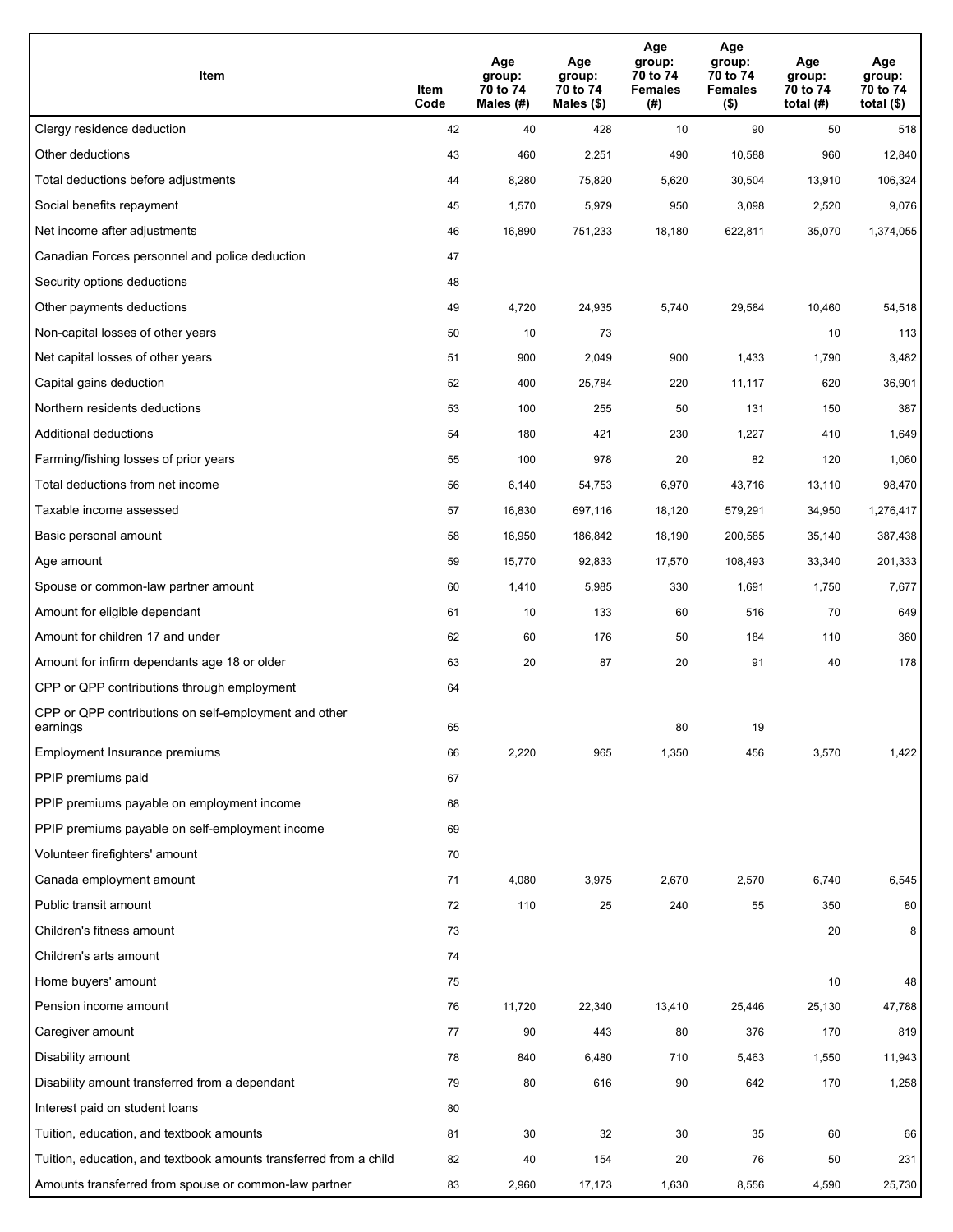| <b>Item</b>                                         | Item<br>Code | Age<br>group:<br>70 to 74<br>Males (#) | Age<br>group:<br>70 to 74<br>Males $(\$)$ | Age<br>group:<br>70 to 74<br><b>Females</b><br>(#) | Age<br>group:<br>70 to 74<br><b>Females</b><br>$($ \$) | Age<br>group:<br>70 to 74<br>total $(H)$ | Age<br>group:<br>70 to 74<br>total $($)$ |
|-----------------------------------------------------|--------------|----------------------------------------|-------------------------------------------|----------------------------------------------------|--------------------------------------------------------|------------------------------------------|------------------------------------------|
| Medical expenses                                    | 84           | 4,680                                  | 14,278                                    | 6,110                                              | 16,321                                                 | 10,790                                   | 30,598                                   |
| Total tax credits on personal amounts               | 85           | 16,950                                 | 52,921                                    | 18,190                                             | 55,753                                                 | 35,140                                   | 108,677                                  |
| Allowable charitable donations and government gifts | 86           | 6,120                                  | 14,307                                    | 4,930                                              | 9,489                                                  | 11,050                                   | 23,796                                   |
| Eligible cultural and ecological gifts              | 87           |                                        |                                           |                                                    |                                                        |                                          |                                          |
| Total tax credit on donations and gifts             | 88           | 6,100                                  | 4,025                                     | 4,920                                              | 2,635                                                  | 11,020                                   | 6,660                                    |
| Total federal non-refundable tax credits            | 89           | 16,950                                 | 56,947                                    | 18,190                                             | 58,388                                                 | 35,140                                   | 115,338                                  |
| Federal dividend tax credit                         | 90           | 4,430                                  | 10,431                                    | 4,250                                              | 6,210                                                  | 8,680                                    | 16,641                                   |
| Overseas employment tax credit                      | 91           |                                        |                                           |                                                    |                                                        |                                          |                                          |
| Minimum tax carryover                               | 92           | 150                                    | 464                                       | 100                                                | 302                                                    | 250                                      | 766                                      |
| Basic federal tax                                   | 93           | 10,480                                 | 65,293                                    | 9,850                                              | 42,324                                                 | 20,330                                   | 107,616                                  |
| Federal Foreign Tax Credit                          | 94           | 1,390                                  | 361                                       | 1,540                                              | 675                                                    | 2,930                                    | 1,037                                    |
| Federal Political contribution tax credit           | 95           | 490                                    | 84                                        | 300                                                | 49                                                     | 790                                      | 132                                      |
| <b>Investment Tax Credit</b>                        | 96           | 90                                     | 77                                        | 40                                                 | 42                                                     | 130                                      | 119                                      |
| Labour-sponsored funds tax credit                   | 97           | 90                                     | 60                                        | 60                                                 | 42                                                     | 150                                      | 102                                      |
| Alternative minimum tax payable                     | 98           | 90                                     | 937                                       | 50                                                 | 297                                                    | 140                                      | 1,234                                    |
| Net federal tax                                     | 99           | 10,410                                 | 64,724                                    | 9,790                                              | 41,571                                                 | 20,200                                   | 106,296                                  |
| CPP contributions on self-employment                | 100          |                                        |                                           | 80                                                 | 39                                                     |                                          |                                          |
| Social Benefits repayment                           | 101          | 1,570                                  | 5,979                                     | 950                                                | 3,098                                                  | 2,520                                    | 9,076                                    |
| <b>Net Provincial Tax</b>                           | 102          | 9,570                                  | 38,428                                    | 8,870                                              | 25,263                                                 | 18,440                                   | 63,691                                   |
| Total tax payable                                   | 103          | 10,600                                 | 109,232                                   | 9,920                                              | 69,971                                                 | 20,520                                   | 179,202                                  |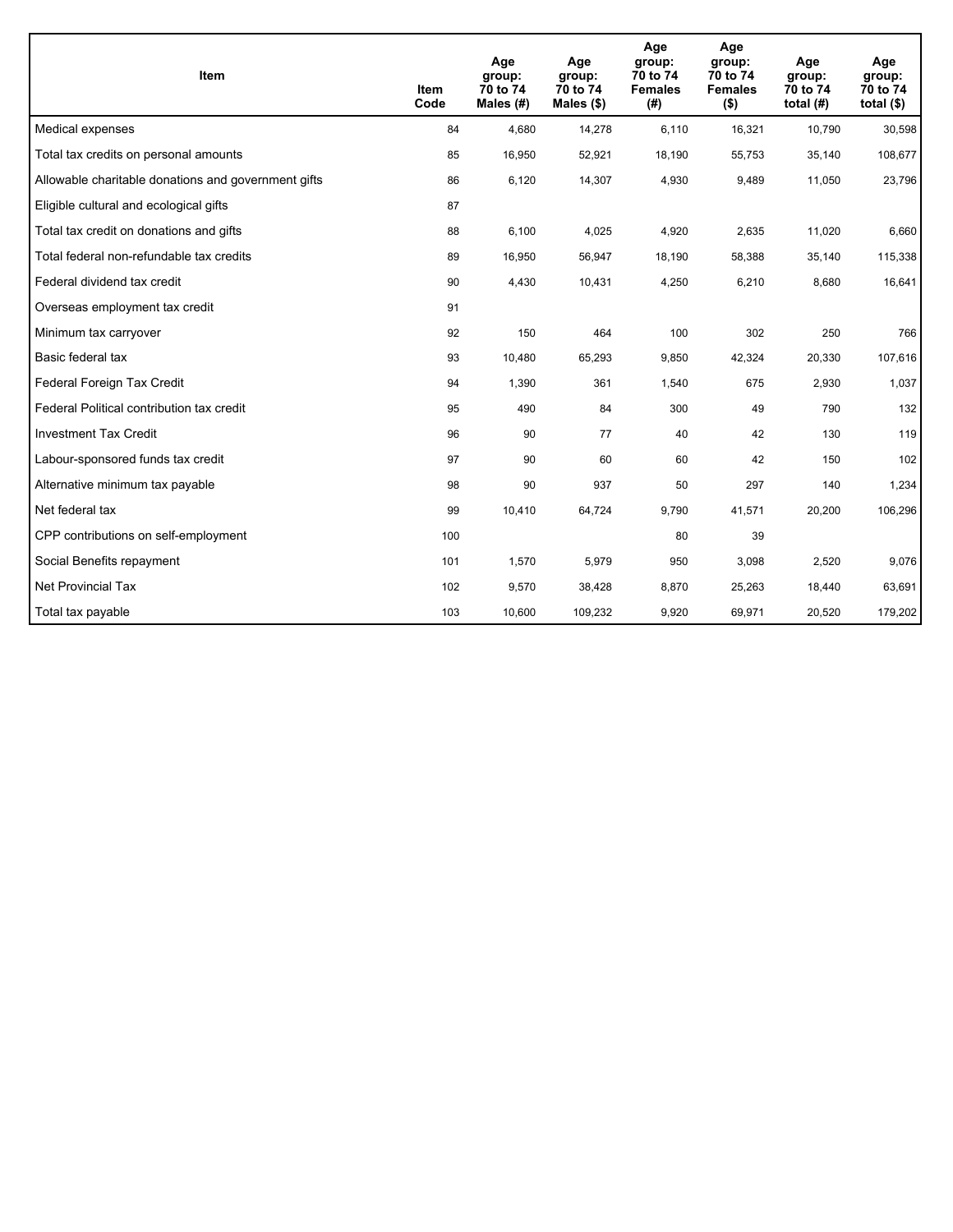| Item                                                                                           | Item<br>Code   | Age<br>group:<br>75 and<br>over<br>Males $(H)$ | Age<br>group:<br>75 and<br>over<br>Males $(\$)$ | Age<br>group:<br>75 and<br>over<br><b>Females</b><br>(# ) | Age<br>group:<br>75 and<br>over<br><b>Females</b><br>$($ \$) | Age<br>group:<br>75 and<br>over total<br>(#) | Age<br>group:<br>75 and<br>over total<br>$($ \$) |
|------------------------------------------------------------------------------------------------|----------------|------------------------------------------------|-------------------------------------------------|-----------------------------------------------------------|--------------------------------------------------------------|----------------------------------------------|--------------------------------------------------|
| Number of taxable returns                                                                      | $\mathbf{1}$   | 16,890                                         |                                                 | 19,070                                                    |                                                              | 35,960                                       |                                                  |
| Number of non-taxable returns                                                                  | $\overline{2}$ | 16,780                                         |                                                 | 28,920                                                    |                                                              | 45,710                                       |                                                  |
| Total number of returns                                                                        | 3              | 33,670                                         |                                                 | 47,990                                                    |                                                              | 81,670                                       |                                                  |
| Employment income                                                                              | 4              | 1,630                                          | 62,411                                          | 1,130                                                     | 16,698                                                       | 2,760                                        | 79,108                                           |
| Commissions (from employment)                                                                  | 5              | 20                                             | 334                                             |                                                           |                                                              | 20                                           | 339                                              |
| Other employment income                                                                        | 6              | 1,260                                          | 1,845                                           | 660                                                       | 1,195                                                        | 1,910                                        | 3,041                                            |
| Old Age Security pension (OASP)                                                                | $\overline{7}$ | 33,610                                         | 211,600                                         | 47,920                                                    | 303,636                                                      | 81,530                                       | 515,249                                          |
| CPP or QPP benefits                                                                            | 8              | 33,170                                         | 255,599                                         | 44,740                                                    | 289,823                                                      | 77,910                                       | 545,421                                          |
| Other pensions or superannuation                                                               | 9              | 23,210                                         | 396,279                                         | 31,510                                                    | 346,574                                                      | 54,720                                       | 742,921                                          |
| Elected split-pension amount                                                                   | 10             | 2,100                                          | 11,257                                          | 4,700                                                     | 47,100                                                       | 6,800                                        | 58,357                                           |
| Universal Child Care Benefit (UCCB)                                                            | 11             |                                                |                                                 |                                                           |                                                              |                                              |                                                  |
| Employment Insurance and other benefits                                                        | 12             | 120                                            | 801                                             | 20                                                        | 111                                                          | 140                                          | 912                                              |
| Taxable amount of dividends from taxable Canadian corporations                                 | 13             | 9,840                                          | 120,892                                         | 11,490                                                    | 79,483                                                       | 21,330                                       | 200,375                                          |
| Interest and other investment income                                                           | 14             | 21,400                                         | 67,700                                          | 31,380                                                    | 96,057                                                       | 52,780                                       | 163,768                                          |
| Net partnership income (Limited or non-active partners only)                                   | 15             | 320                                            | 369                                             | 190                                                       | 108                                                          | 510                                          | 477                                              |
| Net rental income                                                                              | 16             | 2,450                                          | 22,082                                          | 2,680                                                     | 25,636                                                       | 5,120                                        | 47,718                                           |
| Taxable capital gains                                                                          | 17             | 7,140                                          | 128,583                                         | 8,900                                                     | 116,256                                                      | 16,040                                       | 244,840                                          |
| Registered retirement savings plan income (RRSP)                                               | 18             | 2,000                                          | 11,786                                          | 3,150                                                     | 13,152                                                       | 5,150                                        | 24,938                                           |
| Other income                                                                                   | 19             | 9,680                                          | 33,436                                          | 10,520                                                    | 37,487                                                       | 20,200                                       | 70,924                                           |
| Net business income                                                                            | 20             | 1,010                                          | 5,590                                           | 520                                                       | 2,659                                                        | 1,530                                        | 8,249                                            |
| Net professional income                                                                        | 21             | 160                                            | 7,451                                           | 40                                                        | 793                                                          | 200                                          | 8,244                                            |
| Net commission income                                                                          | 22             | 120                                            | 868                                             | 60                                                        | 194                                                          | 180                                          | 1,062                                            |
| Net farming income                                                                             | 23             | 5,850                                          | 64,885                                          | 2,620                                                     | 28,789                                                       | 8,470                                        | 93,675                                           |
| Net fishing income                                                                             | 24             |                                                |                                                 |                                                           |                                                              |                                              |                                                  |
| Workers' compensation benefits                                                                 | 25             | 160                                            | 911                                             | 150                                                       | 1,687                                                        | 310                                          | 2,598                                            |
| Social assistance payments                                                                     | 26             | 2,440                                          | 5,873                                           | 4,810                                                     | 10,270                                                       | 7,250                                        | 16,146                                           |
| Net federal supplements                                                                        | 27             | 11,300                                         | 42,253                                          | 22,340                                                    | 99,841                                                       | 33,640                                       | 142,107                                          |
| Total income assessed                                                                          | 28             | 33,670                                         | 1,452,846                                       | 47,990                                                    | 1,518,142                                                    | 81,660                                       | 2,971,098                                        |
| Registered pension plan contributions (RPP)                                                    | 29             | 60                                             | 81                                              | 40                                                        | 38                                                           | 100                                          | 119                                              |
| <b>RRSP</b> deduction                                                                          | 30             | 300                                            | 2,265                                           | 110                                                       | 1,588                                                        | 410                                          | 3,853                                            |
| Deduction for elected split-pension amount                                                     | 31             | 7,040                                          | 68,479                                          | 1,310                                                     | 6,873                                                        | 8,350                                        | 75,352                                           |
| Annual union, professional, or like dues                                                       | 32             | 540                                            | 99                                              | 370                                                       | 44                                                           | 910                                          | 143                                              |
| Child care expenses                                                                            | 33             |                                                |                                                 |                                                           |                                                              |                                              |                                                  |
| <b>Business investment loss</b>                                                                | 34             |                                                |                                                 |                                                           |                                                              |                                              |                                                  |
| Moving expenses                                                                                | 35             |                                                |                                                 |                                                           |                                                              |                                              |                                                  |
| Support payments made                                                                          | 36             | 80                                             | 672                                             |                                                           |                                                              | 90                                           | 684                                              |
| Carrying charges and interest expenses                                                         | 37             | 9,390                                          | 8,193                                           | 11,260                                                    | 7,802                                                        | 20,650                                       | 15,999                                           |
| Deductions for CPP/QPP contributions on self-employment and other<br>earnings                  | 38             |                                                |                                                 |                                                           |                                                              |                                              |                                                  |
| Deductions for provincial parental insurance plan (PPIP) premiums on<br>self-employment income | 39             |                                                |                                                 |                                                           |                                                              |                                              |                                                  |
| Exploration and development expenses                                                           | 40             | 380                                            | 1,706                                           | 220                                                       | 960                                                          | 610                                          | 2,666                                            |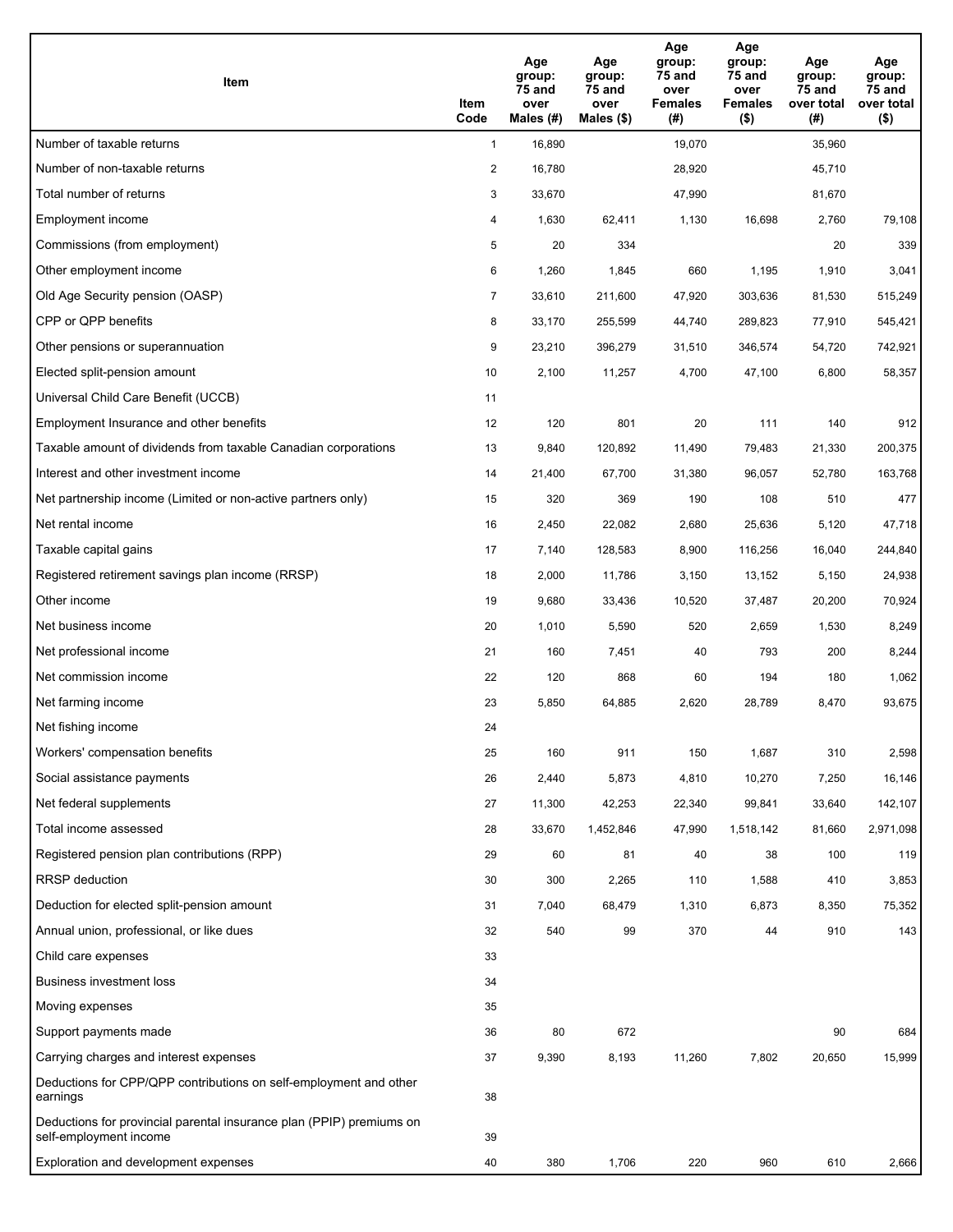| Item                                                              | Item<br>Code | Age<br>group:<br>75 and<br>over Males<br>(#) | Age<br>group:<br>75 and<br>over Males<br>$($ \$) | Age<br>group:<br>75 and<br>over<br>Females<br>(#) | Age<br>group:<br>75 and<br>over<br><b>Females</b><br>$($ \$) | Age<br>group:<br>75 and<br>over total<br>(#) | Age<br>group:<br>75 and<br>over total<br>$($ \$) |
|-------------------------------------------------------------------|--------------|----------------------------------------------|--------------------------------------------------|---------------------------------------------------|--------------------------------------------------------------|----------------------------------------------|--------------------------------------------------|
| Other employment expenses                                         | 41           |                                              |                                                  | 30                                                | 51                                                           |                                              |                                                  |
| Clergy residence deduction                                        | 42           | 30                                           | 170                                              |                                                   |                                                              | 30                                           | 181                                              |
| Other deductions                                                  | 43           | 960                                          | 7,425                                            | 1,190                                             | 13,525                                                       | 2,150                                        | 20,950                                           |
| Total deductions before adjustments                               | 44           | 14,100                                       | 89,728                                           | 13,090                                            | 30,966                                                       | 27,190                                       | 120,698                                          |
| Social benefits repayment                                         | 45           | 2,440                                        | 9,362                                            | 1,960                                             | 6,661                                                        | 4,400                                        | 16,024                                           |
| Net income after adjustments                                      | 46           | 33,590                                       | 1,355,323                                        | 47,970                                            | 1,480,694                                                    | 81,560                                       | 2,836,123                                        |
| Canadian Forces personnel and police deduction                    | 47           |                                              |                                                  |                                                   |                                                              |                                              |                                                  |
| Security options deductions                                       | 48           |                                              |                                                  |                                                   |                                                              |                                              |                                                  |
| Other payments deductions                                         | 49           | 11,450                                       | 48,919                                           | 22,460                                            | 111,698                                                      | 33,910                                       | 160,633                                          |
| Non-capital losses of other years                                 | 50           |                                              |                                                  |                                                   |                                                              |                                              |                                                  |
| Net capital losses of other years                                 | 51           | 1,710                                        | 4,461                                            | 1,920                                             | 4,462                                                        | 3,630                                        | 8,923                                            |
| Capital gains deduction                                           | 52           | 1,020                                        | 85,065                                           | 670                                               | 52,535                                                       | 1,690                                        | 137,600                                          |
| Northern residents deductions                                     | 53           | 110                                          | 312                                              | 90                                                | 233                                                          | 200                                          | 545                                              |
| Additional deductions                                             | 54           | 420                                          | 880                                              | 690                                               | 4,714                                                        | 1,110                                        | 5,599                                            |
| Farming/fishing losses of prior years                             | 55           | 120                                          | 1,149                                            | 20                                                | 249                                                          | 150                                          | 1,416                                            |
| Total deductions from net income                                  | 56           | 14,210                                       | 141,143                                          | 25,150                                            | 173,924                                                      | 39,360                                       | 315,106                                          |
| Taxable income assessed                                           | 57           | 33,500                                       | 1,215,535                                        | 47,770                                            | 1,307,580                                                    | 81,280                                       | 2,523,182                                        |
| Basic personal amount                                             | 58           | 33,670                                       | 371,495                                          | 47,990                                            | 529,516                                                      | 81,670                                       | 901,074                                          |
| Age amount                                                        | 59           | 31,790                                       | 196,206                                          | 46,630                                            | 298,150                                                      | 78,420                                       | 494,394                                          |
| Spouse or common-law partner amount                               | 60           | 2,700                                        | 7,592                                            | 480                                               | 2,468                                                        | 3,180                                        | 10,060                                           |
| Amount for eligible dependant                                     | 61           | 30                                           | 248                                              | 70                                                | 553                                                          | 100                                          | 802                                              |
| Amount for children 17 and under                                  | 62           | 50                                           | 145                                              | 20                                                | 67                                                           | 70                                           | 212                                              |
| Amount for infirm dependants age 18 or older                      | 63           | 30                                           | 160                                              | 30                                                | 158                                                          | 60                                           | 319                                              |
| CPP or QPP contributions through employment                       | 64           |                                              |                                                  |                                                   |                                                              |                                              |                                                  |
| CPP or QPP contributions on self-employment and other<br>earnings | 65           |                                              |                                                  |                                                   |                                                              |                                              |                                                  |
| Employment Insurance premiums                                     | 66           | 760                                          | 249                                              | 400                                               | 107                                                          | 1,170                                        | 356                                              |
| PPIP premiums paid                                                | 67           |                                              |                                                  |                                                   |                                                              |                                              |                                                  |
| PPIP premiums payable on employment income                        | 68           |                                              |                                                  |                                                   |                                                              |                                              |                                                  |
| PPIP premiums payable on self-employment income                   | 69           |                                              |                                                  |                                                   |                                                              |                                              |                                                  |
| Volunteer firefighters' amount                                    | 70           |                                              |                                                  |                                                   |                                                              |                                              |                                                  |
| Canada employment amount                                          | 71           | 2,770                                        | 2,142                                            | 1,710                                             | 1,388                                                        | 4,480                                        | 3,529                                            |
| Public transit amount                                             | 72           | 240                                          | 59                                               | 910                                               | 187                                                          | 1,150                                        | 246                                              |
| Children's fitness amount                                         | 73           |                                              |                                                  |                                                   |                                                              |                                              |                                                  |
| Children's arts amount                                            | 74           |                                              |                                                  |                                                   |                                                              |                                              |                                                  |
| Home buyers' amount                                               | 75           |                                              |                                                  |                                                   |                                                              | 10                                           | 43                                               |
| Pension income amount                                             | 76           | 24,220                                       | 44,799                                           | 33,040                                            | 58,555                                                       | 57,260                                       | 103,357                                          |
| Caregiver amount                                                  | 77           | 110                                          | 599                                              | 110                                               | 511                                                          | 220                                          | 1,110                                            |
| Disability amount                                                 | 78           | 3,150                                        | 24,203                                           | 4,420                                             | 33,946                                                       | 7,570                                        | 58,157                                           |
| Disability amount transferred from a dependant                    | 79           | 120                                          | 889                                              | 130                                               | 971                                                          | 260                                          | 1,860                                            |
| Interest paid on student loans                                    | 80           |                                              |                                                  |                                                   |                                                              |                                              |                                                  |
| Tuition, education, and textbook amounts                          | 81           | 10                                           | 12                                               | 20                                                | 9                                                            | $30\,$                                       | 21                                               |